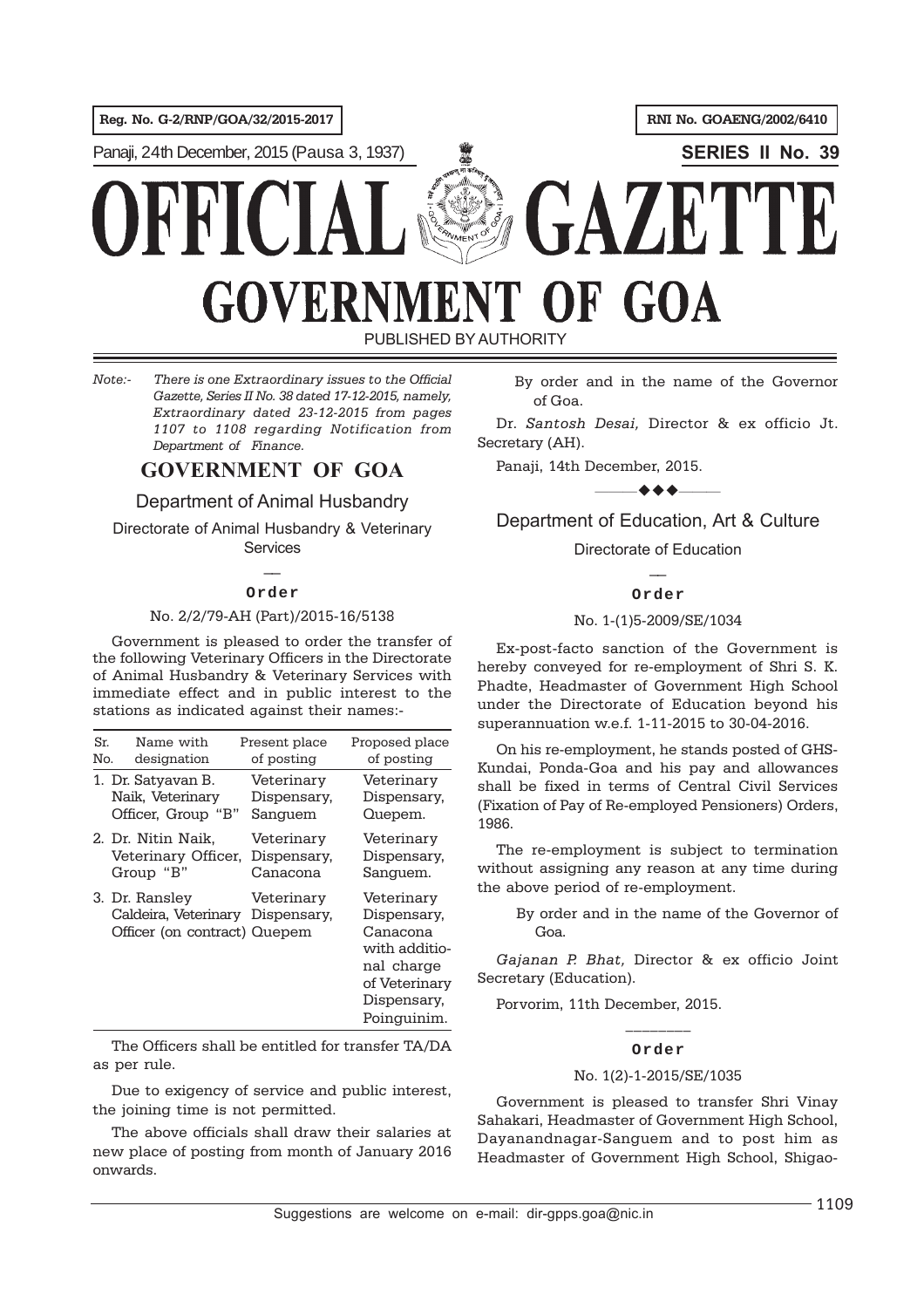Collem against the vacant post of Smt. Smita Patil, Headmaster who has retired on superannuation on 31-01-2014, with immediate effect.

Shri Sahakari shall also hold the additional charge of Headmaster, Government High School, Dayanandnagar-Sanguem in addition to his own duties until further orders.

He shall report to Government High School, Shigao-Collem immediately and give his joining/ /relieving report to the Central Educational Zone, Panaji under intimation to this Directorate.

> By order and in the name of the Governor of Goa.

*G. P. Bhat,* Director & ex officio Joint Secretary (Education).

Porvorim, 14th December, 2015.

## $\frac{1}{2}$ **Notification**

### No. DE/PLG/Pre-Pry-Edn-Comm/2015/2292

Government is pleased to constitute the Broad Based Committee for the purpose to look into various aspects of Pre-Primary and Primary Education and provide a Road Map for development of Child Education (Bal Shikshan) in general and Pre-Primary and Primary Education in particular. The terms of reference for this Committee would be the following:

- (a) To examine the current status of Pre-Primary and Primary Education in Goa in Government sector.
- (b) To examine the status of Pre-Primary and Primary Education in non-aided institutions in Goa.
- (c) Suggest mechanism to improve enrolment at Pre-Primary and Primary Level in the Government sector.
- (d) Suggest general measures to upgrade Pre-Primary and Primary Education in general in Goa.

The composition of the Broad Based Committee for Pre-Primary and Primary Education shall be as follows:-

- 1. Shri Ramesh Panse.
- 2. Prin. M. S. Kamat.
- 3. Ms. Surekha Dixit.
- 4. Shri Anil Samant.
- 5. Shri P. R. Nadkarni.
- 6. Shri Dilip Betkikar.
- 7. Dr. Newman Fernandes.
- 8. Dr. Uday Ballikar.
- 9. Dr. P. R. Pednekar.
- 10. Shri Kamlakar Mhalshi.
- 11. Shri Ulhas Bhatikar.
- 12. Representatives of:
	- (a) Diocesan Society of Education,
	- (b) Vidya Vikas Mandal,
	- (c) Goa Vidya Prasarak Mandal,
	- (d) Saraswat Education Society.
- 13. Shri Vijay Hede (Kings School).
- 14. Chairman, Goa Board of Education.
- 15. Director, Higher and Technical Education.
- 16. Dr. Narayan Desai.
- 17. Shri Kalidas Marathe.
- 18. Director, SCERT.
- 19. Principal, DIET.
- 20. Director of Education, Member Secretary.
	- By order and in the name of the Governor of Goa.

*G. P. Bhat,* Director & ex officio Joint Secretary (Education).

Porvorim, 17th December, 2015.

——————

## Department of Home

Foreigners & Citizenship Division  $\overline{\phantom{a}}$ 

#### **Order**

#### No. 1/5/2002-HD(F&CD)/2112

Read: Government Order No. 1/5/2002-HD(F&CD)/ /1799 dated 11-11-2014.

The contract appointment of Shri U. D. Kamat, Retired Selection Grade Officer of Goa Civil Service, as Director, NRI Affairs in the office of State Commissioner for Non-Resident Indian Affairs, Secretariat, Porvorim, Goa is hereby extended for a further period from 9th September, 2015 to 31st March, 2016 as last extension on the same terms and conditions as stipulated in the agreement dated 24-09-2010 and in relaxation of the provisions vis-à-vis upper age limit contained in Department of Personnel O.M. dated 27-11-2006.

The expenditure on his emoluments shall be debited under Demand No. 02, Budget Head: 2052—Secretariat General Services; 00; 800—Other Expenditure; 02—Facilitation Centre for Welfare of NRI (Goans); 01—Salaries (Non-Plan).

This issues with the approval of the cabinet in its XXIst meeting held on 04-12-2015 and concurrence of the Finance Department vide their U.O. No. 3503/F dated 07-11-2015.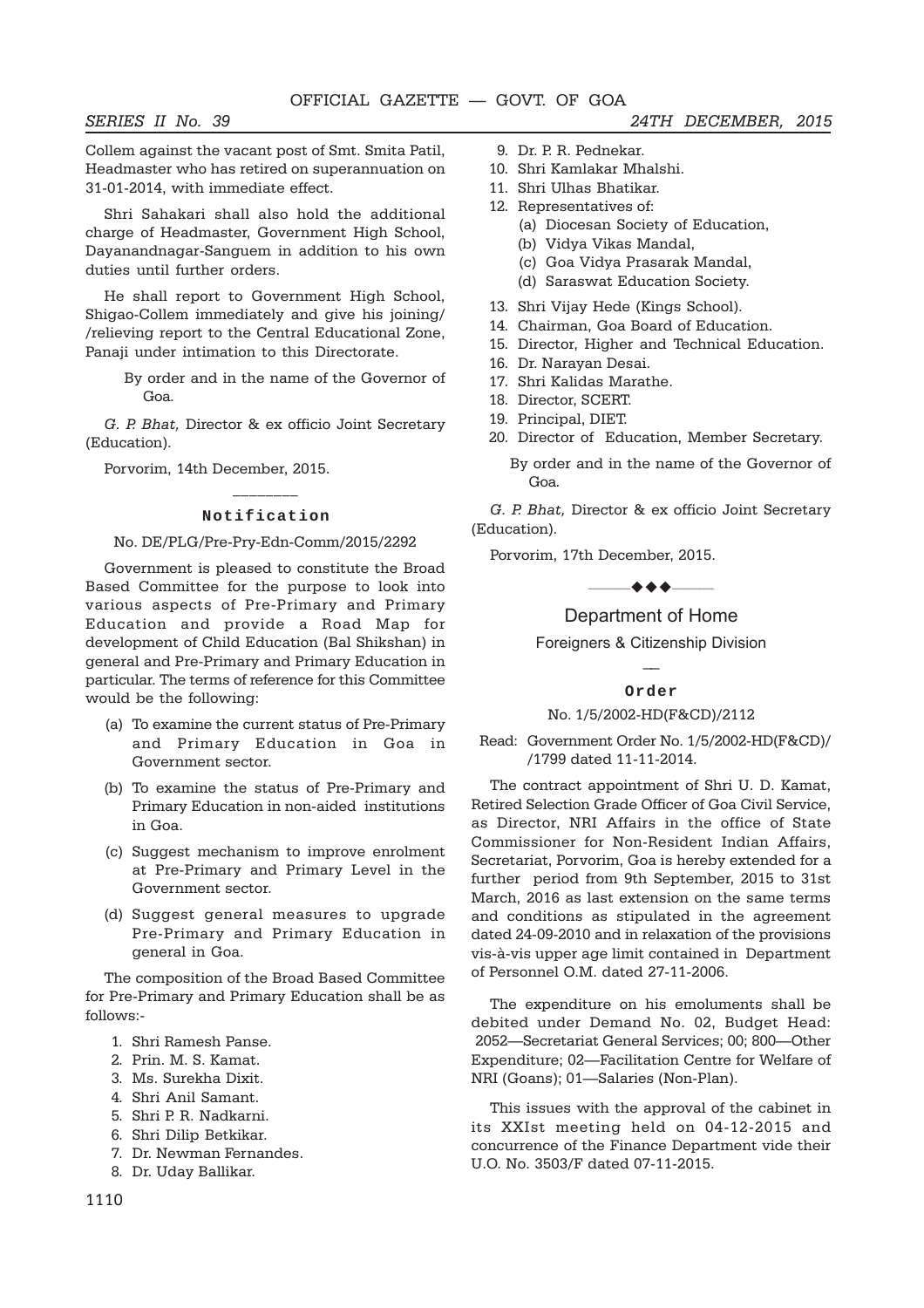By order and in the name of the Governor of Goa.

*Harish N. Adconkar,* Under Secretary (Home-I). Porvorim, 10th December, 2015.

#### $-$  + +  $-$

Department of Information and Publicity  $\overline{a}$ 

#### **Order**

### No. DI/INF/SIC-APPL/2014/2015/4874

In exercise of the powers conferred by sub-section (3) of Section 15 of the Right to Information Act, 2005 (Central Act No. 22 of 2005) (hereinafter referred to as the "said Act") and on the recommendations of the Committee constituted by the Government under sub-section (3) of Section 15 of the said Act, the Governor of Goa is pleased to appoint Shri Juino De Souza as the State Information Commissioner for the Goa State Information Commission constituted vide Notification No. DI/INF/Notif/2006 dated March 02, 2006 published in the Official Gazette, Series No. II, No. 48 dated March 03, 2006.

The State Information Commissioner shall hold office for a term of five years from the date on which he/she enters upon her office or till he/she attains the age of sixty-five years, whichever is earlier. The State Information Commissioner upon appointment has to discontinue as Member of Parliament or Member of the Legislature of any State or Union Territory or discontinue to hold any other office of profit or remain connected with any political party or carrying on any business or pursue any profession during the period he/she functions as State Information Commissioner.

> By order and in the name of the Governor of Goa.

*Jayant Tari,* Director & ex officio Joint Secretary (Information and Publicity).

Panaji, 11th December, 2015.

#### $\frac{1}{2}$ **Order**

### No. DI/INF/SIC-APPL/2014/2015/4875

In exercise of the powers conferred by sub-section (3) of Section 15 of the Right to Information Act, 2005 (Central Act No. 22 of 2005) (hereinafter referred to as the "said Act") and on the recommendations of the Committee constituted by the Government under sub-section (3) of Section 15 of the said Act, the Governor of Goa is pleased

*SERIES II No. 39 24TH DECEMBER, 2015*

to appoint Ms. Pratima Vernekar as the State Information Commissioner for the Goa State Information Commission constituted vide Notification No. DI/INF/Notif/2006 dated March 02, 2006 published in the Official Gazette, Series No. II, No. 48 dated March 03, 2006.

The State Information Commissioner shall hold office for a term of five years from the date on which he/she enters upon her office or till he/she attains the age of sixty-five years, whichever is earlier. The State Information Commissioner upon appointment has to discontinue as Member of Parliament or Member of the Legislature of any State or Union Territory or discontinue to hold any other office of profit or remain connected with any political party or carrying on any business or pursue any profession during the period he/she functions as State Information Commissioner.

> By order and in the name of the Governor of Goa.

*Jayant Tari,* Director & ex officio Joint Secretary (Information and Publicity).

Panaji, 11th December, 2015.

## $\mathcal{L}_\text{max}$ **Order**

#### No. DI/INF/SIC-APPL/2014/2015/4876

In exercise of the powers conferred by sub-section (3) of Section 15 of the Right to Information Act, 2005 (Central Act No. 22 of 2005) (hereinafter referred to as the "said Act") and on the recommendations of the Committee constituted by the Government under sub-section (3) of Section 15 of the said Act, the Governor of Goa is pleased to appoint Shri Prashant Sadashiv Prabhu Tendolkar, as the State Chief Information Commissioner for the Goa State Information Commission constituted vide Notification No. DI/INF/Notif/2006 dated March 02, 2006 published in the Official Gazette, Series No II, No. 48 dated March 03, 2006.

The State Chief Information Commissioner shall hold office for a term of five years from the date on which he/she enters upon her office or till he/she attains the age of sixty-five years, whichever is earlier. The State Chief Information Commissioner upon appointment has to discontinue as Member of Parliament or Member of the Legislature of any State or Union Territory or discontinue to hold any other office of profit or remain connected with any political party or carrying on any business or pursue any profession during the period he/she functions as State Chief Information Commissioner.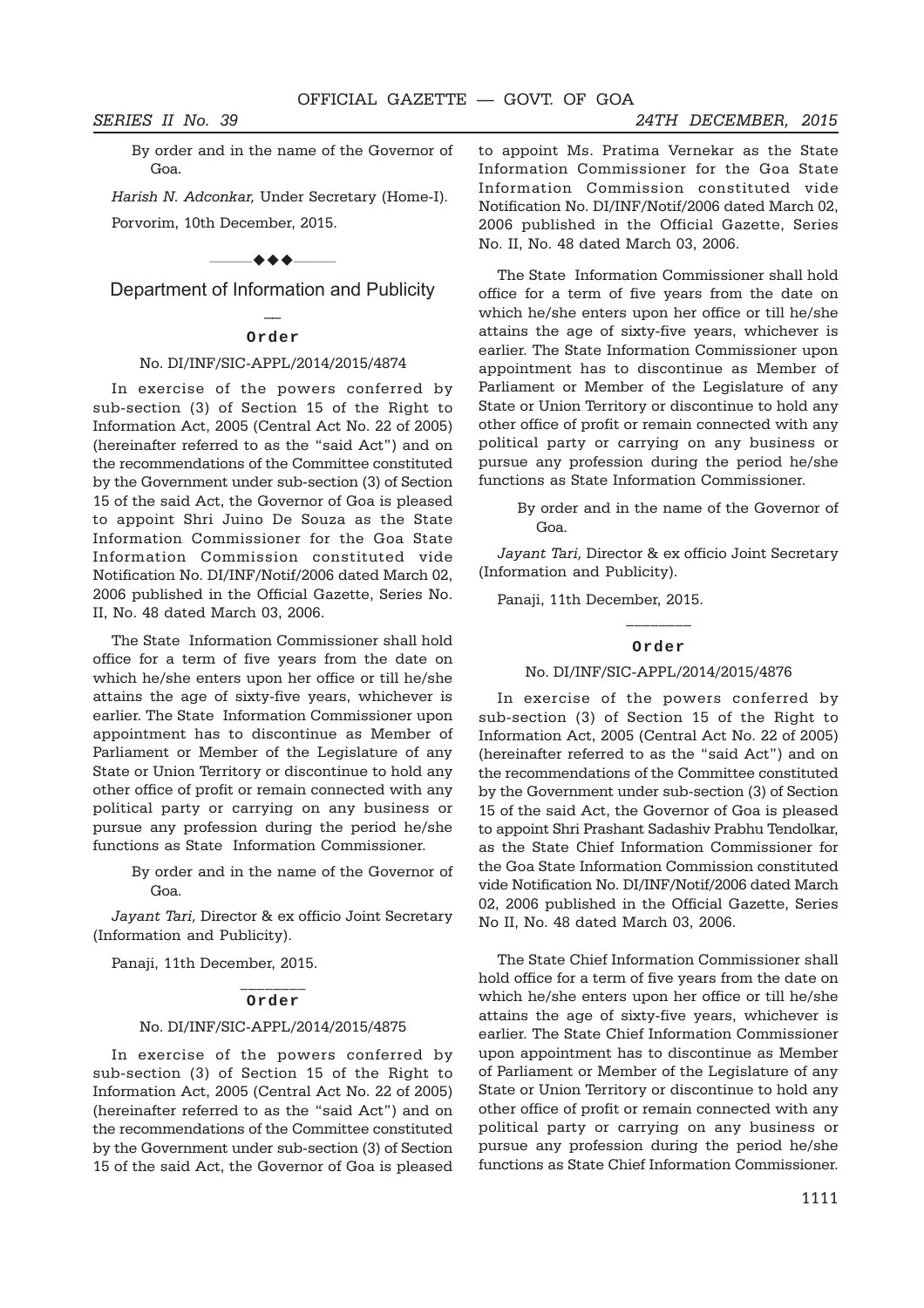By order and in the name of the Governor of Goa.

*Jayant Tari,* Director & ex officio Joint Secretary (Information and Publicity).

Panaji, 11th December, 2015.

 $\bullet\bullet\bullet$ —

Department of Labour  $\mathbb{Z}$ 

**Order**

#### No. 22/4/2001-Lab-Part-Vol-I/1054

- Read:- (1) Government Order No. 22/4/2001-Lab- -Part/653 dated 30-11-2012.
	- (2) Government Order No. 22/4/2001-Lab-Part/ /434 dated 20-06-2013.
	- (3) Government Order No. 22/4/2001-Lab-Part/ /32 dated 07-01-2014.
	- (4) Government Order No. 22/4/2001-Lab-Part/ /731 dated 11-12-2014.

Government of Goa is pleased to extend the ad hoc promotion of Shri Sunil A. Gaonkar, Employment Officer (Group 'B', Gazetted) in the Pay Band 2—Rs. 9,300-34,800/- plus Grade Pay of Rs. 4,200/- in the Office of the Commissioner of Labour and Employment, Panaji-Goa for a further period of four months with effect from 30-11-2015 to 29-03-2016 on the terms and conditions, mentioned in the Orders referred to in the preamble above.

The expenditure shall be debited to the Budget Head 2230—Labour and Employment; 02—Employment Service; 101—Employment Services; 05—Setting up of Job Development and Vocational Guidance Unit (Non-Plan); 01—Salaries.

This issues with the concurrence of Goa Public Service Commission vide their letter No. COM/II/ /11/28(3)/2015/1478 dated 25-11-2015.

> By order and in the name of the Governor of Goa.

*Shashank V. Thakur,* Under Secretary (Labour).

Porvorim, 14th December, 2015.

## $\frac{1}{2}$ **Order**

#### No. 22/4/2001-Lab-Part-Vol-I/1055

Read:- (1) Government Order No. 22/4/2001-Lab- -Part/690 dated 28-11-2014.

Government is pleased to extend the ad-hoc promotion of Smt. Luisine Lopes Pereira, Employment Councelling Officer (Group 'B' Gazetted) in the Pay Band 2—Rs. 9,300-34,800/- with Grade Pay of Rs. 4,200/- in the Office of the Commissioner of Labour and Employment, Panaji-Goa for a further period of four months with effect from 28-11-2015 to 27-03-2016 on the terms and conditions, mentioned in the Order referred to in the preamble above.

The expenditure shall be debited to the Budget Head 2230—Labour and Employment; 02—Employment Service; 101—Employment Services; 05—Setting up of Job Development and Vocational Guidance Unit (Non-Plan); 01—Salaries.

This issues with the concurrence of Goa Public Service Commission vide their letter No. COM/II/ /11/28(4)/2015/1477 dated 25-11-2015.

By order and in the name of the Governor of Goa.

*Shashank V. Thakur,* Under Secretary (Labour).

Porvorim, 14th December, 2015.

#### **Order**

 $\frac{1}{2}$ 

#### No. 24/32/2008-LAB/1062

Read:- (1) Government Order No. 24/32/2008-Lab/ /593 dated 13-10-2014.

> (2) Corrigendum No. 24/32/2008-Lab/619 dated 29-10-2014.

> (3) Corrigendum No. 24/32/2008-Lab/774 dated 06-01-2015.

> (4) Government Order No. 24/32/2008-Lab/ /564 dated 05-06-2015.

Government of Goa is pleased to extend the ad hoc promotion of Shri. Satish S. Vaghonkar, Deputy Labour Commissioner in the Pay Band 3 of Rs. 15,600-39,100/- with Grade Pay of Rs. 5,400/- (Group 'A', Gazetted) in the Office of the Commissioner of Labour and Employment, Panaji-Goa for a further period of four months with effect from 13-10-2015 to 12-02-2016 or till the post is filled on regular basis, whichever is earlier, on the same terms and conditions stipulated in the above referred orders.

By order and in the name of the Governor of Goa.

*Shashank V. Thakur,* Under Secretary (Labour).

Porvorim, 15th December, 2015.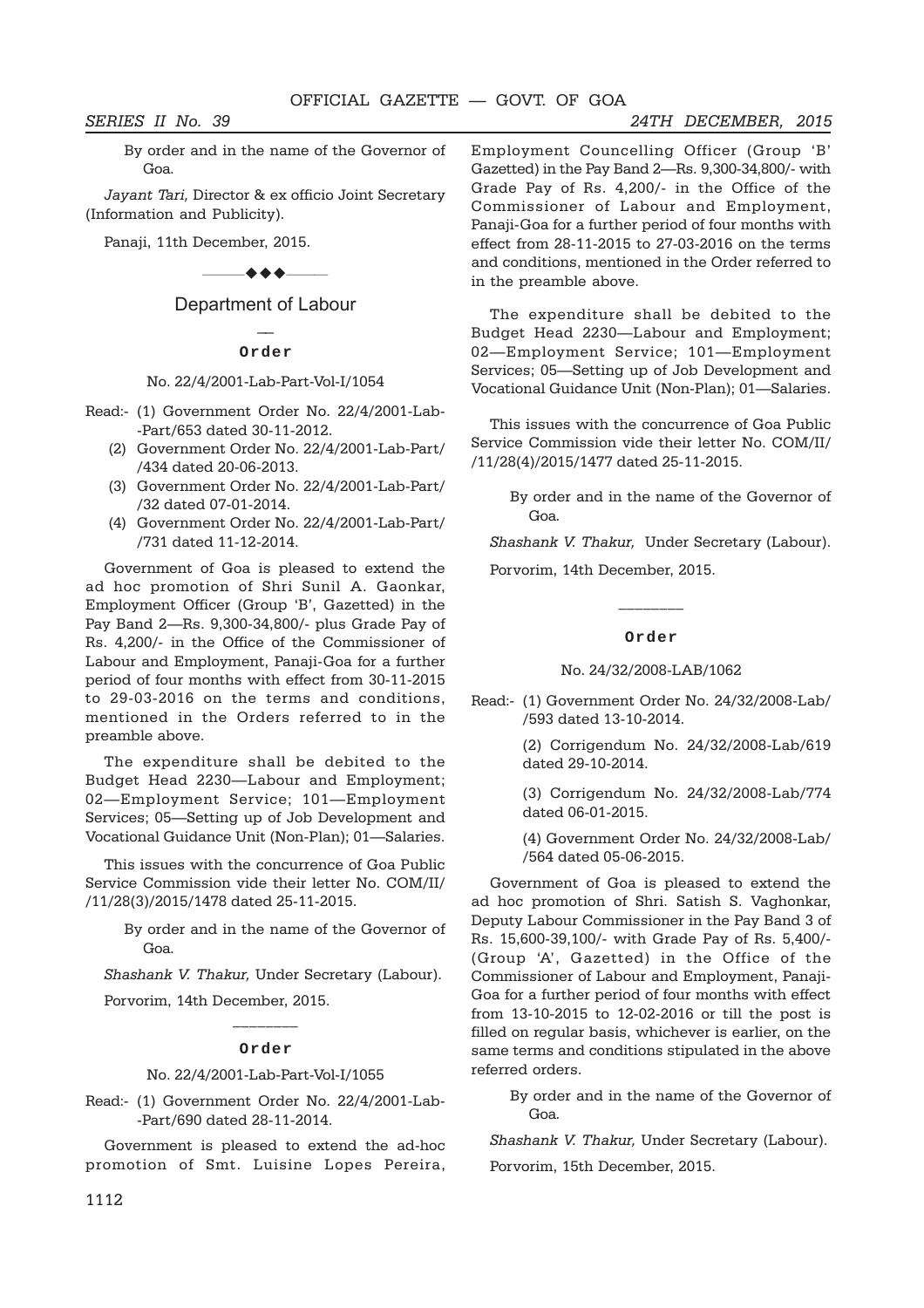#### **Notification**

#### No. 28/1/2015-Lab/1025

The following award passed by the Labour Court-II at Panaji-Goa on 19-08-2015 in reference No. LC-II/IT/08/15 is hereby published as required by Section 17 of the Industrial Disputes Act, 1947 (Central Act 14 of 1947).

> By order and in the name of the Governor of Goa.

*Shashank V. Thakur,* Under Secretary (Labour).

Porvorim, 25th November, 2015.

#### IN THE LABOUR COURT-II

### GOVERNMENT OF GOA

#### AT PANAJI

### **(Before Shri Suresh N. Narulkar, Hon'ble Presiding Officer)**

Case No. Ref. LC-II/IT/08/12

Shri Vivekanand Bondre,

R/o. H. No. 155, Naik wado,

Calangute, Bardez-Goa … Workman/Party I

V/s

M/s. Andrew Telecommuni-

cations India Pvt. Ltd.,

Plot No.N-2, Phase IV,

Verna Industrial Estate,

Verna, Salcete-Goa. … Employer/Party II

Workman/Party I represented by Adv. Shri G.B. Kamat.

Employer/Party II represented by Adv. Shri P. Chawdikar.

Panaji, dated: 19-08-2015.

#### AWARD

1. In exercise of the powers conferred by Clause (d) of sub-section (1) of Section 10 of the Industrial Disputes Act, 1947 (Central Act 14 of 1947), the Government of Goa, by Order dated 29-10-2012, bearing No. 28/33/2012-LAB/591 referred the following dispute for adjudication to the Industrial Tribunal of Goa. The Hon'ble Presiding Officer, Industrial Tribunal-cum-Labour Court, in turn assigned the present dispute to this Labour Court-II, vide her order dated 30-10-2012.

"(1) Whether the action of the management of M/s. Andrew Telecommunications (India) Private Limited, Verna, Goa, in dismissing from service Shri Vivekanand Bondre, Operator-1 with effect from 20-04-2011 is legal and justified?

(2) If not, what relief the Workman is entitled to?"

2. On receipt of the reference, a case was registered under No. LC-II/IT/08/12 and registered A/D notice was issued to the parties. In pursuance to the said notice, the Parties put in their appearance. The Workman/Party-I (for short 'Workman'), filed his Statement of Claim on 15-04-2013 at Exb-6. The facts of the case in brief as pleaded by the Workman are that he was initially employed as an "Assembler/Operator" in the Cable Assembly Department in grade B-1, with effect from 18-10-2006 on probation basis. He stated that on successful completion of the probation period, he was confirmed in the said post w.e.f. 18-4-2007. He stated that he was dismissed from service w.e.f. 20-4-2011 by the Employer, after he was allegedly found guilty of the charges of misconduct levelled against him.

3. He stated that prior to the enquiry, he was issued a charge-sheet dated 25-2-2009, inter alia alleging that when he was working in first shift of 16-1-2009, commencing at 8:30 am and ending at 4:30 pm, at about 3:00 pm, he was advised by the Security Supervisor to offer himself for search, however, he did not allow the Security Officer to carry out his personal search. That, thereafter, he was advised by Mr. Anish Dharwadkar to allow the Security personnel to perform their duty, however, the Workman was still adamant and rude with the Security personnel. That thereafter said Mr. Anish called Mr. Sarvesh Halarnekar, Asst. Manager-HR to intervene in the matter, who allegedly counseled the Workman and tried to pacify him, however the Workman refused to budge and was talking in a rude and aggressive manner with the Security personnel. That said Mr. Anish Dharwadkar then told the Workman that carrying mobile is against the Company's policy and that the Workman need to handover the mobile to the Security Supervisor, however the Workman refused to handover the same to Security Supervisor. That carrying mobile phone on the shop-floor and refusal to be searched by the Security personnel was a serious misconduct and warranted a stern disciplinary action.

4. It was alleged against the Workman that he was issued a letter dated January 30, 2009 for shouting slogans against management such as "Andrew Management Chor Management", 'Andrew Management Besharam Management" and that the said shouting of slogans had created a bad scene thereby lowering the reputation of the Company. That even though the Workman was required to reply within forty-eight hours of receipt of the said letter, however till the date of issuance of charge-sheet, he had not submitted any reply to the same.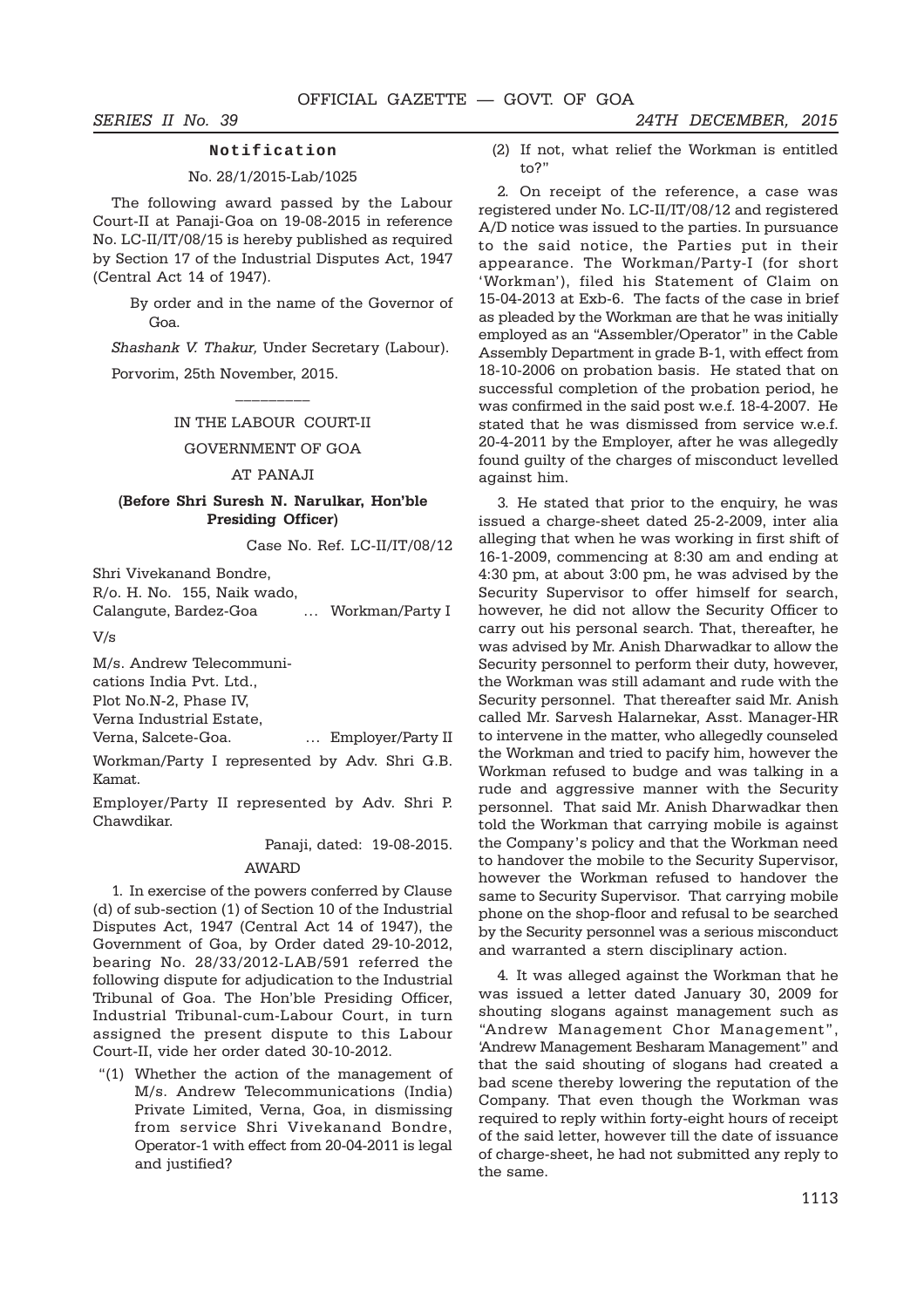*SERIES II No. 39 24TH DECEMBER, 2015*

5. It was alleged against the Workman that he was issued a show-cause notice dated 11-02-2009 for shouting loudly, whistling and banging sides of the bus, which the Workman refused to accept the same in presence of Ms. Betsy Thomas and Ravi Rebello. That the Workman was issued a showcause notice dated 21-02-2009 for not receiving official communication in presence of Ms. Betsy Thomas and Mr. Anish Dharwadkar, however, he refused to accept the same and thus the same was sent to the Workman by Regd. A.D. at his residential address. However, till the date of issuance of charge sheet, the Workman had not replied to the said show-cause letter. That, the acts mentioned above, on the part of the Workman of refusing to accept communication from management were very serious.

6. It was alleged against the Workman that he was issued the Performance Appraisal Form for the year 2008-09, vide letter dated 18-11-2008 on 22-11-2008 in presence of Mr. Anish Dharwadkar and Mr. Namdev Tari, however, he refused to accept the same. That the Workman was issued a showcause for refusal to accept the official communication dated 18-12-2008 in presence of Mr. Anish Dharwadkar and Ms. Betsy Thomas, which was refused to accept by him and therefore the show-cause letter was sent to him by Regd. A.D. at his residential address. However till the date of issuance of charge-sheet, neither the Workman filled in the Performance Appraisal Form nor replied to the show-cause letter and that the said acts mentioned above on the part of the Workman of refusing to accept communication from management was very serious.

7. It was further alleged against the Workman that while working in Cable Assembly, all the operators needed to fill up the production worksheet, however it is observed that he was not filling up the "Cable Assembly Production Efficiency Report" and that he was counseled and explained the need and methodology of filling in the "Cable Assembly Production Efficiency Report" and was issued office memo to this effect, however till the date of issuance of charge sheet, he did not fill the said report and that the said behavior on his part of not obeying lawful and reasonable instructions of his superiors and continuing the same despite of giving of several opportunities was very serious.

8. It is further alleged against the Workman that it was further reported by Mr. Anish Dharwadkar, Supervisor, Cable Assembly that his performance from 09-11-2009 till the date of issuance of charge sheet was very low, which was clear from Performance Report and that the said low productivity performance at work was very

serious and affected the financial performance of the Company.

9. He stated that he was therefore charged for the following misconducts as per the Certified Standing Orders of the Company, namely:

- a) *Clause NN (10):* Drunkenness, riotous, disorderly, indecent or improper behavior on the premises of the Establishment or outside the premises of the Establishment if it adversely affects or is likely to affect the working or the discipline of the establishment;
- b) *Clause NN (11)*:Commission of any acts subversive of discipline or good behavior on the premises of the Establishment or any place outside the premises;
- c) *Clause NN (21):* Breach of any rules or instructions given by superiors for proper functioning or safety of the Establishment.
- d) *Clause NN (22):* Willful insubordination or disobedience (whether or not in combination with another) of any lawful and reasonable order of a superior;
- e) *Clause NN (25):* Refusal to accept a charge sheet, order or other communication, from the Management served in accordance with the Standing Orders;
- f) *Clause NN (40):* Use of impolite or insulting or abusive language assault or threat of assault either provoked or otherwise intimidation or coercion within the precincts of the Company against any employee of the Company/Firm or Officers or Customers or any other person authorized to work in the Company and any such act outside the premises of the Company, if it directly affects or is likely to affect the discipline or work or business of the establishment;
- g) *Clause NN (47):* Refusal to be searched by any security personnel or any other authorized person of the establishment.
- h) *Clause NN (49):* Pursuance of any conduct against the interest of the Company/ /Employer;
- i) *Clause NN (50):* Poor or unsatisfactory Workmanship/poor performance.

10. He stated that he was further called upon to submit his explanation to the aforesaid charges. He stated that he did not file any reply to the charge-sheet as per the advice obtained from the union. He stated that the Employer, vide their letter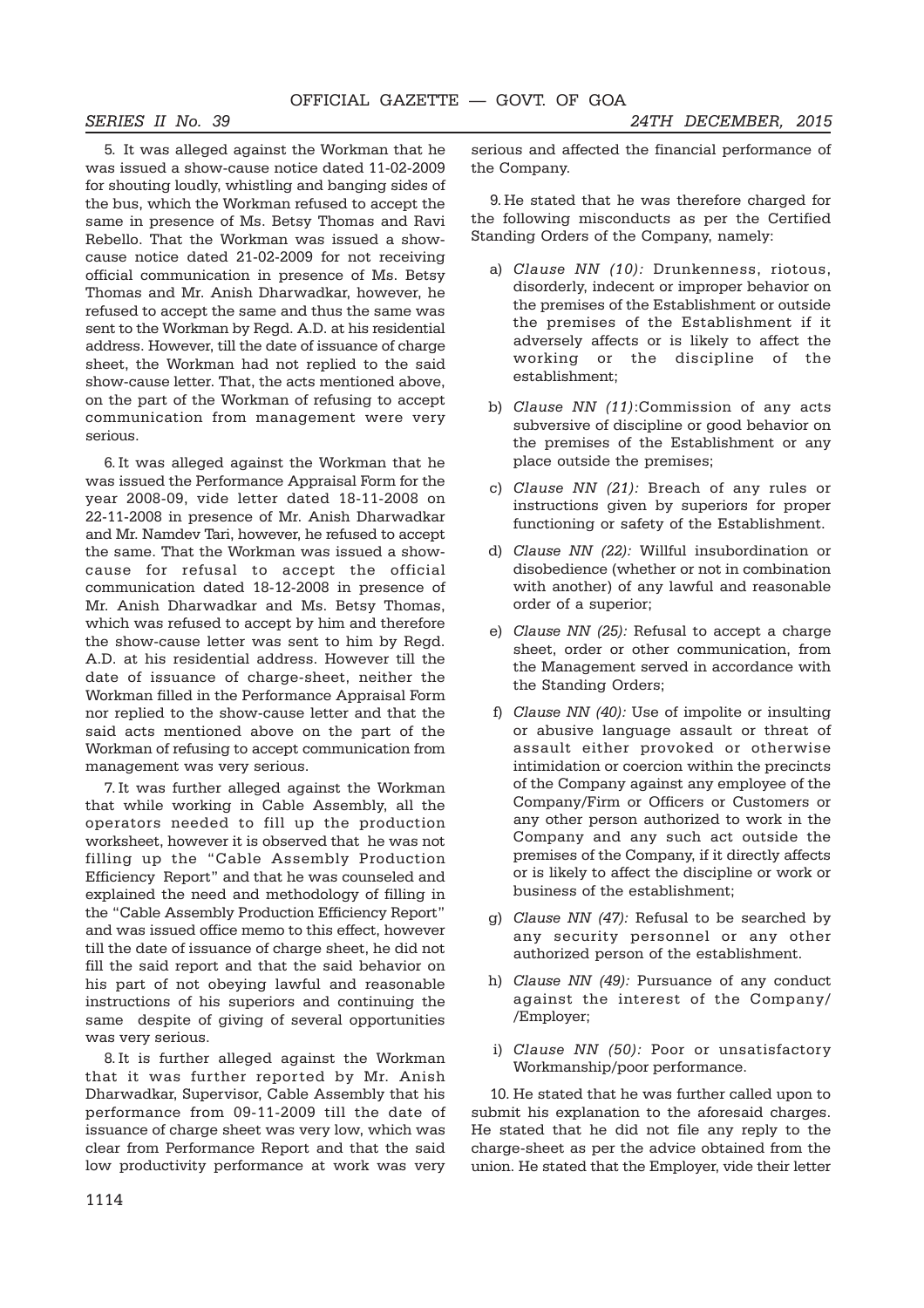dated 26-2-2009 informed him that he was suspended with immediate effect pending enquiry and final decision in respect thereof. He stated that the enquiry proceedings were conducted against him at various dates from 07-04-2009 till 07-01-2011. He stated that after conclusion of the enquiry proceedings, the Enquiry Officer submitted his enquiry report dated 15-3-2011, by which he was held guilty of all the nine charges of misconducts leveled against him in the aforesaid charge sheet. He stated that the Employer thereafter submitted a copy of the findings/enquiry report to him for his say. He stated that the Employer, vide its letter dated 20-4-2011 informed him that considering the gravity of the misconducts leveled and proved against him, he was dismissed from service at the close of working hours of 20-4-2011.

11. He stated that after his dismissal from service as aforesaid, he raised an industrial dispute in the matter of his illegal dismissal from service and demanded for withdrawal/revocation of the order of dismissal dated 20-04-2011 and for his reinstatement in service with full back wages and continuity in service, which ended in failure.

12. The Workman contended that the enquiry conducted against him was not fair and proper and was in breach of violation of the principles of natural justice and therefore his dismissal based on the findings of the enquiry is illegal and badin-law. He submitted that the Enquiry Officer absolutely erred in blindly accepting the statements made by the witnesses for the Management without any corroboration, however, insisted for the said corroboration from him in respect of the statement made by him in violation/ /breach of the well settled legal position that it was for the Management to prove the charges by leading positive evidence and not to treat the said charges as proved on the basis of his failure to corroborate the statements made by him and hence the findings are perverse and report of the enquiry stands vitiated. He submitted that the Enquiry Officer erred in arriving at the conclusion that he was guilty of the charges only on the basis of deposition of witness, who were working in a Managerial/Supervisory capacity and none of the worker(s), who were working in the post of 'Operator' were examined by the Management to prove the said charges, who could have been appropriate witnesses to prove the charges and as such it could not have been held that the charges levelled against him were proved. He submitted that the Enquiry Officer erred in imparting/applying his own personal knowledge to the facts of the case for arriving at the conclusions that he was

guilty of the charges and as such the findings are vitiated. He submitted that the reasoning adopted by the Enquiry Officer to arrive at the findings are erroneous and dehors the evidence on record. He submitted that the findings of the Enquiry Officer are perverse. He submitted that the findings of the Enquiry Officer holding him guilty of the charges levelled against him are not based on the facts and is contrary to the documentary evidence produced by the Company and hence the Enquiry Officer ought to have disbelieved the case set up by the Company. He submitted that the conclusion/ /finding of the Enquiry Officer that he was guilty of the charges levelled against him, are based only on the basis of conjectures, surmises and inference drawn without any acceptable legal evidence. He submitted that the Enquiry Officer ought to have held that the documentary evidence and the statements made by the witness of the Management were not sufficient to conclusively establish his guilt. He submitted that the Employer erred in not considering his previous record and any other extenuating circumstances in awarding the punishment of dismissal. He submitted that the entire charges were levelled against him were false and fabricated with a view of to victimize him solely for his Union activities.

13. The Workman contended that the period from 9-2-2009 till 25-2-2009 (i.e. 16 days) which was considered by the Employer for alleging that his production efficiency was low and in order to charge him with the misconduct of "poor performance" was too short, considering the fact that he was working with the Employer company from 18-10-2006 i.e. nearly for a period of 3 years, during which period he was performing the same type of job/work and there was no complaint of whatsoever nature and as such the charge of underperforming was false and without any basis and was made only to victimize him as he had joined the outside union. He submitted that the Enquiry Officer failed to appreciate that the charge leveled against him that his production efficiency was low, which said charge in turn was based on 'MOST' study implemented by the Management only w.e.f. 01-02-2009 and therefore he could not have been charged with the said misconduct within short period from its date of implementation unless reasonable time had passed, thereby clearly proving that the Management wanted to harass him and to falsely charge and victimize him with the misconduct of underperforming as he had joined the outside union. He submitted that the Enquiry Officer failed to appreciate that the Management had not adduced any independent evidence to prove that the targets fixed by 'MOST' study were achievable by producing the efficiency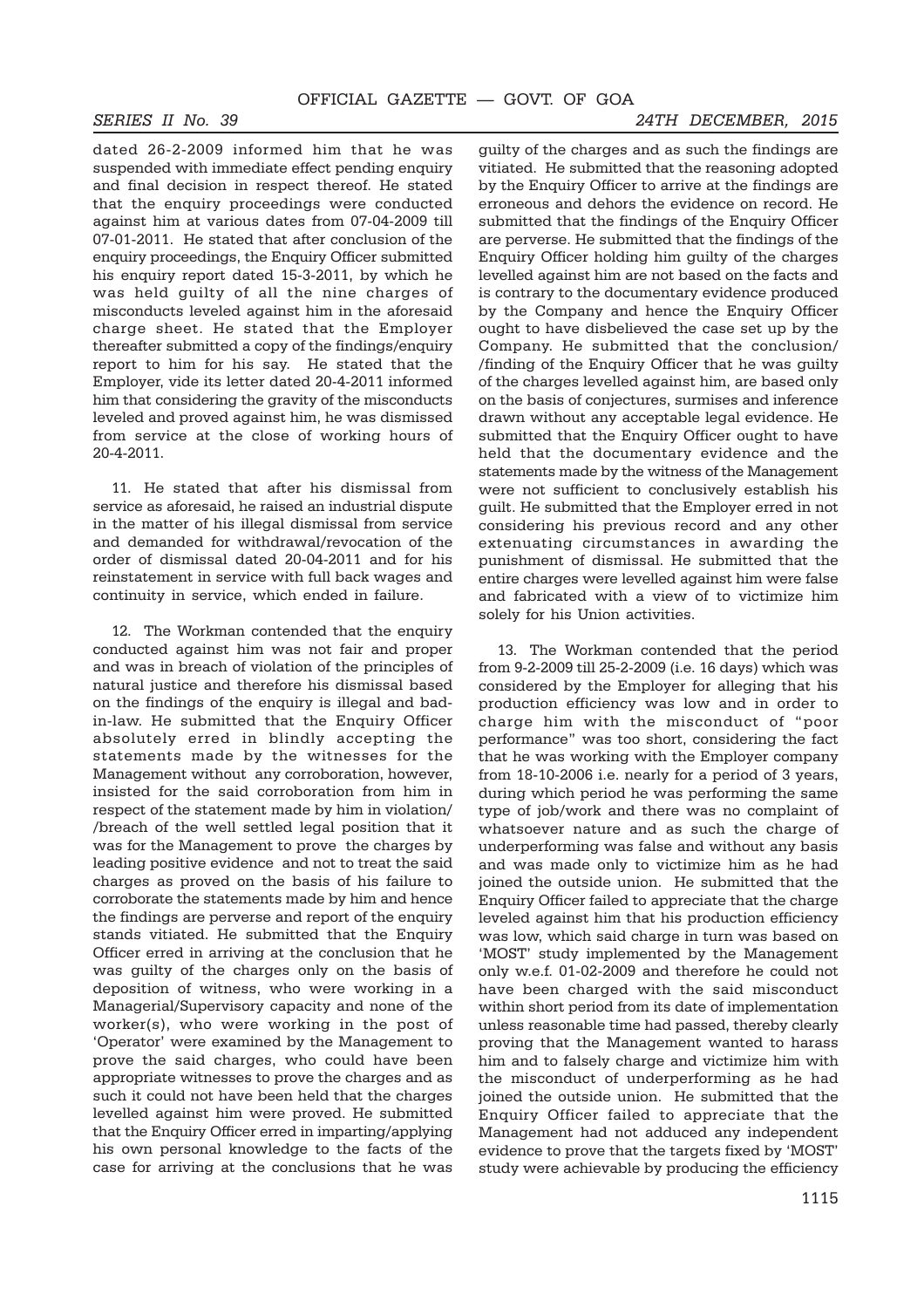#### *SERIES II No. 39 24TH DECEMBER, 2015*

reports of the employees working in the same category as that of his or in any other manner and therefore absolutely erred in holding the Workman guilty of the said charge. He submitted that the Enquiry Officer erred in concluding that the said 'MOST' study was based on international set standard and recognized by ILO and as such there was no need to examine any other Workman or to file any documents to prove that the said targets were achievable, when as a matter of fact there was no evidence before him to arrive at the said conclusion and as such the said conclusion is patently perverse and therefore absolutely erred in holding him guilty of the said charge. He submitted that in respect of the charge leveled against him that his production efficiency was low, the Enquiry Officer failed in not at all taking into consideration the justification given by him such as non-consideration of time taken for loading and unloading while calculating efficiency, regular machine breakdown and cable failure while performing the function of cutting, need for being careful while doing coiling, constant fault in machine, while doing prepping resulting in copper damage, inner damage and foam damage etc. thereby clearly proving that the said misconduct alleged against him was neither willful nor deliberate which said justifications assigned by him were rejected by the Enquiry Officer on flimsy grounds and hence the Enquiry Officer erred in holding him of guilty of the said charge.

14. He submitted that the Enquiry Officer erred in holding the Workman guilty of charge/ /misconduct of carrying mobile phone on the shop floor against the policy of the company solely on the basis of photographs showing display of notice regarding policy on mobile phone usage in the shop floor area, when there was no evidence on record to prove as to when and by whom the said notice was allegedly displayed on the notice board and as to when the said photographs were taken. Without prejudice, the Workman submitted that the said notice nowhere mentions as to when the said notice was allegedly displayed on the notice board.

15. He submitted that the Enquiry Officer erred in holding him guilty of charge/misconduct of carrying mobile phone on the shop floor against the policy of the Company on the basis of vague and general statement of witness that besides the notice, Management had communicated to all the employees verbally that except authorized persons nobody else is allowed to carry mobile on the shop floor, when no evidence was brought on record as to who had communicated the same. He submitted that in any event and without prejudice to the above, it is submitted that considering the fact

that the said incident had occurred for the first time and that too within the 7 days of implementing the policy, which he was not aware of, the Management ought to have taken a lenient view of the matter and imposed a minor punishment of warning rather than considering the same alongwith other misconducts for imposing a major punishment of dismissal.

16. He submitted that the Charge/misconduct levelled against him that while travelling in a bus, he used to shout loudly, whistle making sounds, cracking silly jokes and laughing loudly and that he used to bang bus with his fist, which used to allegedly cause lots of inconvenience to other employees especially lady passengers and that on 11-02-2009, he was doing the same loudly, was of a trivial in nature and therefore the Management ought to have taken a lenient view of the matter and imposed a minor punishment of warning rather than considering the same alongwith other misconducts for imposing a major punishment of dismissal. He submitted that the Enquiry Officer failed to appreciate that the report dated 11-02-2009 was submitted by a few employees (that too belonging to Management category) against him only to please the Management so as to enable the Management to foist frivolous charges against him and ultimately to dismiss him from service for his Union activities as well because he had filed complaint against the Company and its officers on 07-12-2007 and another complaint on 17-01-2009 with the police authorities. He submitted that the charge against him that on 11-02-2009, he used to shout loudly, whistle making sounds, cracking silly jokes and laughing loudly and that he used to bang bus with his fist is falsified from the fact that there was no evidence to prove that he was travelling in the said bus on the said date i.e. 11-02-2009 or that it is he who had indulged in the said misconduct. Without prejudice, he submitted that Enquiry Officer erred in putting burden upon him to prove that he was not in the bus on the said date.

17. He submitted that the charge/misconduct alleged against him that he was not maintaining Cable Assembly Production Efficiency Report and that he had not filled up Performance Appraisal Form for the year 2008-2009, when as a matter of fact he, through the Union had resolved not to fill Cable assembly Production Efficiency Report and the Performance Appraisal Form and also raised an industrial dispute regarding the filling of Cable Assembly Production Efficiency Report and filling Performance Appraisal Form at the relevant time, (which fact the Management was fully aware of) and the Union had advised him alongwith fellow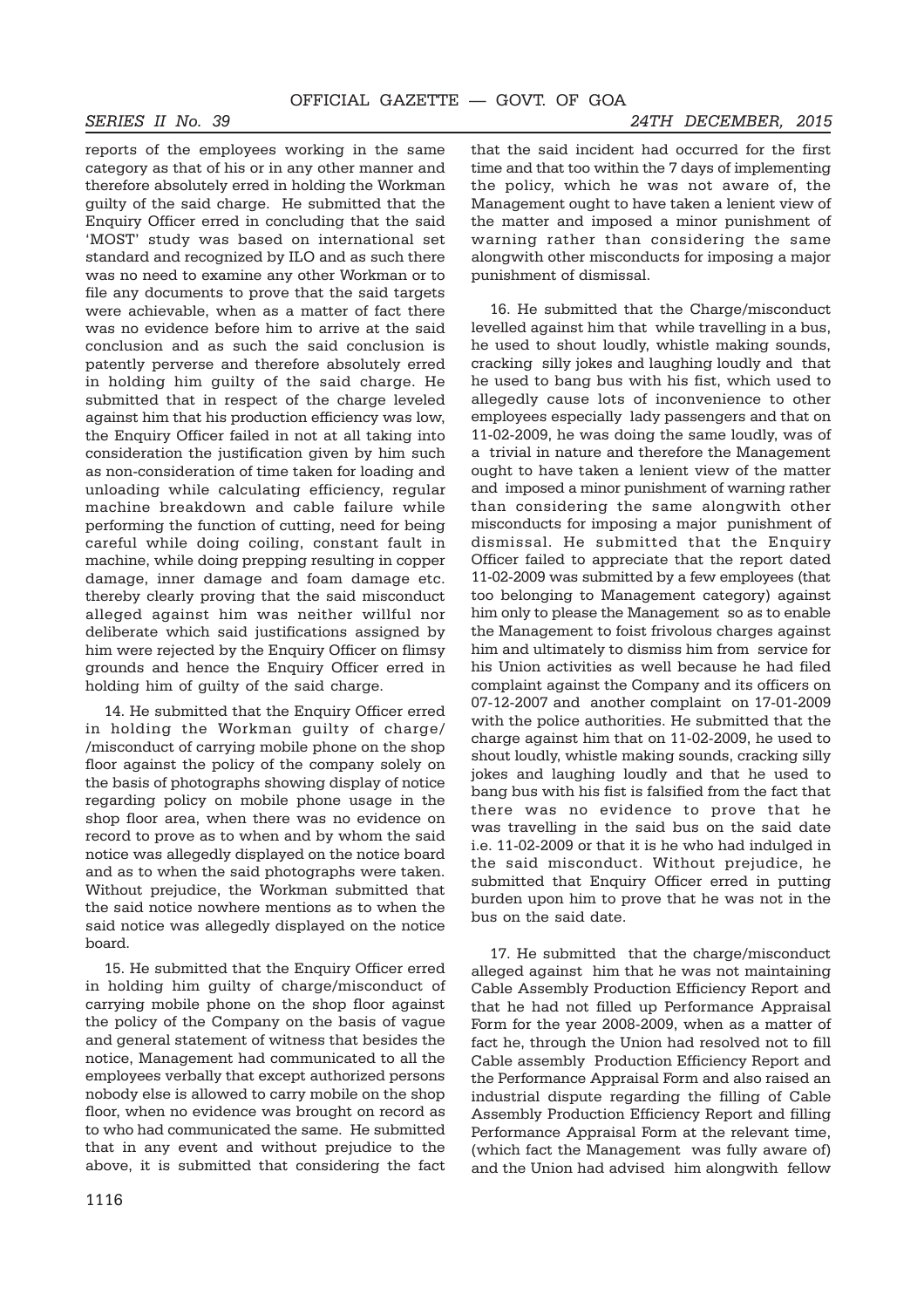workmen not to accept/fill Cable assembly Production Efficiency Report and the Performance Appraisal Form and therefore the said alleged misconduct was neither 'willful', 'intentional' or 'deliberate' and as such he could not have been charged with the misconducts merely because Court had not granted stay for the same.

18. He submitted that in respect of charge/ /misconduct alleged against him that he had refused to accept the official communication issued to him by the Company, the Management ought to have taken a lenient view of the matter and imposed a minor punishment of warning rather than considering the same alongwith other misconducts for imposing a major punishment of dismissal. He submitted that the Enquiry Officer failed to appreciate that false and frivolous charges were levelled against him and thereafter disciplinary inquiry was instituted against him, in which he was found guilty solely because the Management wanted to dismiss him from service as the Workman had filed a complaint against the Company and its officers on 07-12-2007 and another complaint on 17-01-2009 with the police authorities and it is within 2 days thereafter he was issued show-cause notice dated 19-01-2009.

19. The Workman therefore prayed for a declaration that the Enquiry conducted against him was not fair and proper and was in breach of principles of natural justice and that the findings of the Enquiry Officer contained in the Enquiry Report dated 15-03-2011 are perverse and further may be pleased to quash and set aside the said inquiry proceedings. He further prayed for declaration that order of dismissal dated 20-04-2011, whereunder he was dismissed from service is illegal, unjustified and bad-in-law and further may be pleased to quash and set aside the same and that the Employer be directed to reinstate him back in services with full back wages and continuity in services.

20. The Employer controverted the claim of the Workman by filing their written statement, which is on record at Exb.8. The Employer, by way of preliminary objections, submitted that the present reference filed by the Workman is bad-in-law and hence not maintainable. The Employer submitted that the Workman has not given any justification for the demands/claims raised by him. The Employer submitted that the present dispute of the Workman is not an "Industrial Dispute" as defined under the Industrial Disputes Act, 1947. The Employer submitted that there is non-application of mind by the Appropriate Government while referring the present dispute.

21. The Employer stated that it is a company registered under Companies Act, 1956 and is engaged in manufacturing of telephone equipment. The Employer stated that its factory was earlier situated at Pilerne Industrial Estate. The Employer stated that all the workmen have been shifted from Pilerne Industrial Estate Factory to the facility build up at Verna Industrial Estate. The Employer admitted that the Workman was appointed as an 'Assembler' in the Cable assembly Department in grade 'B1" with effect from 18-10-2006 on probation. The Employer admitted that the services of the Workman was confirmed as "Assembler" with effect from 18-04-2007. The Employer stated that the Workman was redesignated as "Operator I" in grade "B1" with effect from 01-05-2008 and was given a wage rise effective from 01-04-2008.

22. The Employer admitted that the charge-sheet dated 25-02-2009 was issued to the Workman alleging certain acts of misconduct on his part as stated in the said charge-sheet as per the Certified Standing Orders applicable to him. The Employer stated that the Workman was further called upon to submit his explanation to the said charge-sheet on or before 10-03-2009. The Employer stated that prior to the issuance of charge-sheet, a show-cause notice dated 21-02-2009 was issued to the Workman and he did not file his reply to the same, inspite of giving sufficient opportunity.

23. The Employer stated that it has conducted an enquiry against the Workman by appointing Mr. Ajay A. Kadam, as an Enquiry Officer. The Employer stated that initially Mr. Edward Carvalho acted as Defense Representative of the Workman in the said enquiry and subsequently Mr. Siddesh Naik acted as a Defense Representative of the Workman in the said Enquiry. The Employer stated that Mr. Kishor Baligar acted as a Management Representative in the said enquiry. The Employer stated that the Workman has not filed reply to the said charge-sheet. The Employer stated that the Enquiry Officer, Mr. Ajay A. Kadam, submitted his findings/report dated 15-03-2011, holding the Workman guilty of the charges of misconduct leveled against him in the said charge-sheet issued to him. The Employer stated that from the records, it can be seen that the Enquiry Officer conducted the enquiry by following the principles of natural justice and every conceivable opportunity had been extended by the Enquiry Officer to the Workman to participate in the enquiry proceeding as well as to defend charges leveled against him. The Employer stated that the Findings/Report of the Enquiry Officer is based on the evidence on record and the Enquiry Officer had appreciated the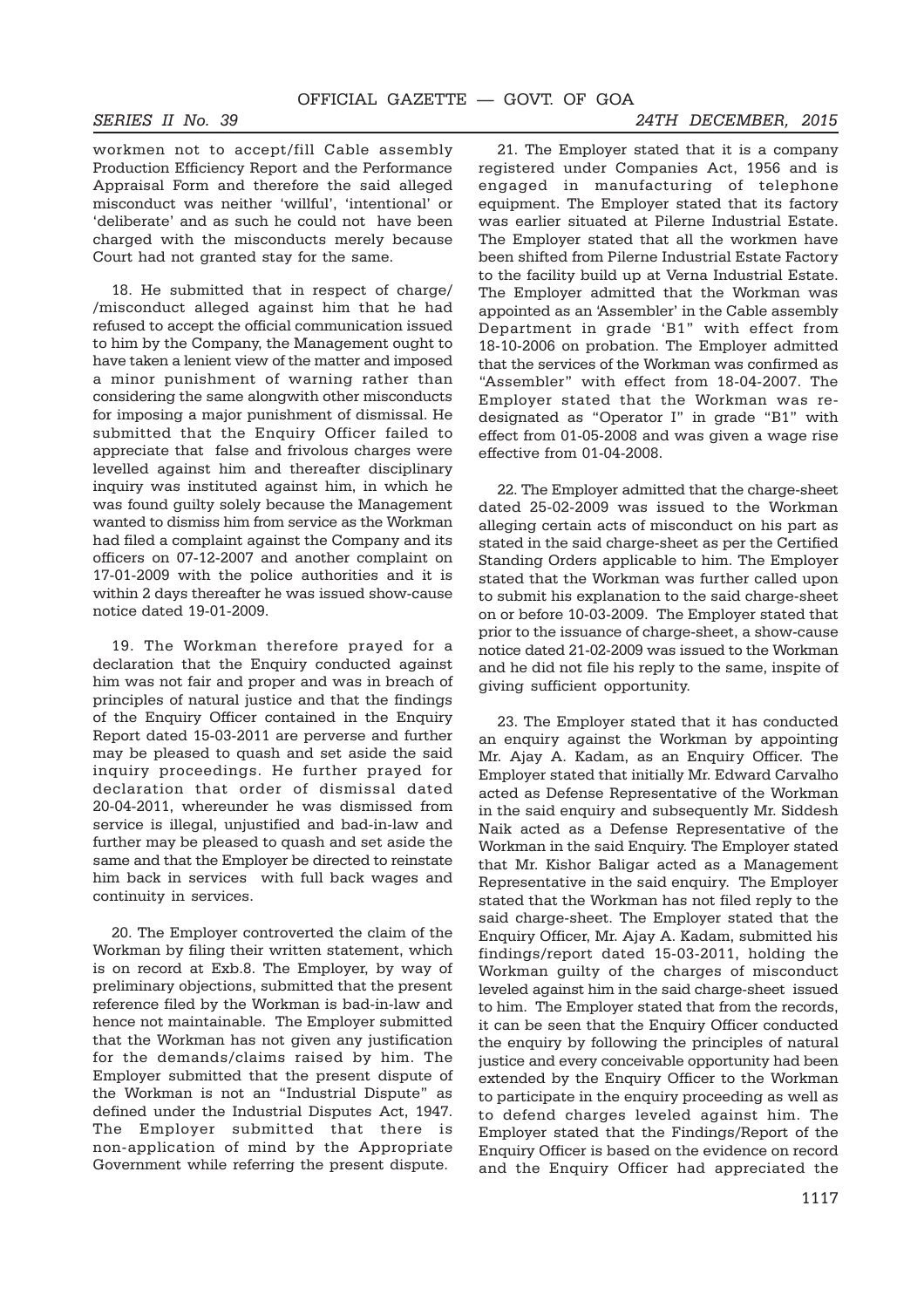evidence as mentioned in his findings dated 15-03-2011.

24. The Employer stated that they issued a copy of the findings/enquiry report to the Workman calling upon explanation from him about the said report. The Employer stated that the Workman submitted his explanation. The Employer stated that they, being not satisfied with the said explanation and considering the gravity of proved misconduct, dismissed the Workman from the services with effect from 20-04-2011 by paying all his legal dues. The Employer stated that the dismissal of the Workman from the services is just, fair and proper. The Employer stated that in the event, if the enquiry is set aside on any of the grounds, they may be permitted to lead a fresh evidence before this Hon'ble Tribunal to prove the said charges. The Employer submitted that the termination by way of dismissal of the Workman is legal and justified.

25. Thereafter, the Workman filed his rejoinder at Exb. 9. The Workman, by way of his rejoinder, reiterates all the submissions and averments made by him in his Claim Statement to be true and correct and denies all the statements and averments made by the Employer in their Written Statement, which are contrary and inconsistent with the statements and averments made by him.

26. Based on the pleadings filed by the respective parties, this court framed the following issues on 22-8-2013 at Exb. 10.

- 1. Whether a free, fair and proper enquiry has been conducted against the Workman in accordance with the principles of natural justice?
- 2. Whether the charges of misconduct leveled against the Workman have been proved to the satisfaction of this court by an acceptable evidence?
- 3. Whether the Workman/Party I proves that the action of the management of the Employer in dismissing him from services w.e.f. 20-04-2011 is illegal and unjustified?
- 4. Whether the Employer/Party II proves that the reference is bad-in-law in view of the allegations made in para 1, 2 and 4 of its written statement?
- 5. Whether the Employer/Party II proves that the present dispute is not an industrial dispute as defined under the I.D. Act, 1947?
- 6. Whether the Workman is entitled for any relief?

*SERIES II No. 39 24TH DECEMBER, 2015*

7. What Order? What Award?

27. My answers to the aforesaid issues are as under:

- (a) Issue No. 1 : In the affirmative.
- (b) Issue No. 2 : In the affirmative.
- (c) Issue No. 3 : In the affirmative.
- (d) Issue No. 4 : In the negative.
- (e) Issue No. 5 : In the negative.
- (f) Issue Nos. 6 As per final order. and 7:

### REASONS

28. I*ssue Nos. 1 and 2:* Vide order dated 11-12-2014, passed in my findings on the preliminary issue Nos. 1 & 2, I have come to the conclusion and held that a fair and proper enquiry has been conducted against the Workman, in accordance with the principles of natural justice, read with the provisions of certified standing orders of the Employer Company. It is further held that all the charges of misconduct leveled against the Workman vide charge-sheet dated 25-02-2009 have been successfully proved by acceptable evidence. The Issue Nos. 1 and 2 are therefore answered in the affirmative.

29. *Issue Nos. 4 and 5:* I am deciding the issue Nos. 4 and 5 together as both the said issues are co-related to each other. I am deciding the issue Nos. 4 and 5, first prior to the issue No. 3 as the said issue No. 4 and 5 touches the very root jurisdictions of this court.

30. The Employer, in its written statement filed in the present proceedings, as and by way of preliminary objections contended that the present reference is bad-in-law, that the workman has not given any justification for the demands/claims raised by him and that the present dispute raised by the workman is not an 'industrial dispute' as defined under the Industrial Disputes Act, 1947. The burden to prove the aforesaid contentions are therefore on the Employer.

I have heard the oral arguments of the Ld. Advocates appearing for the respective parties. I have also carefully considered the oral submissions made by the Ld. Advocates appearing for the respective parties. I have also carefully perused the records of the present case, which includes the synopsis of written arguments filed on behalf of the Employer.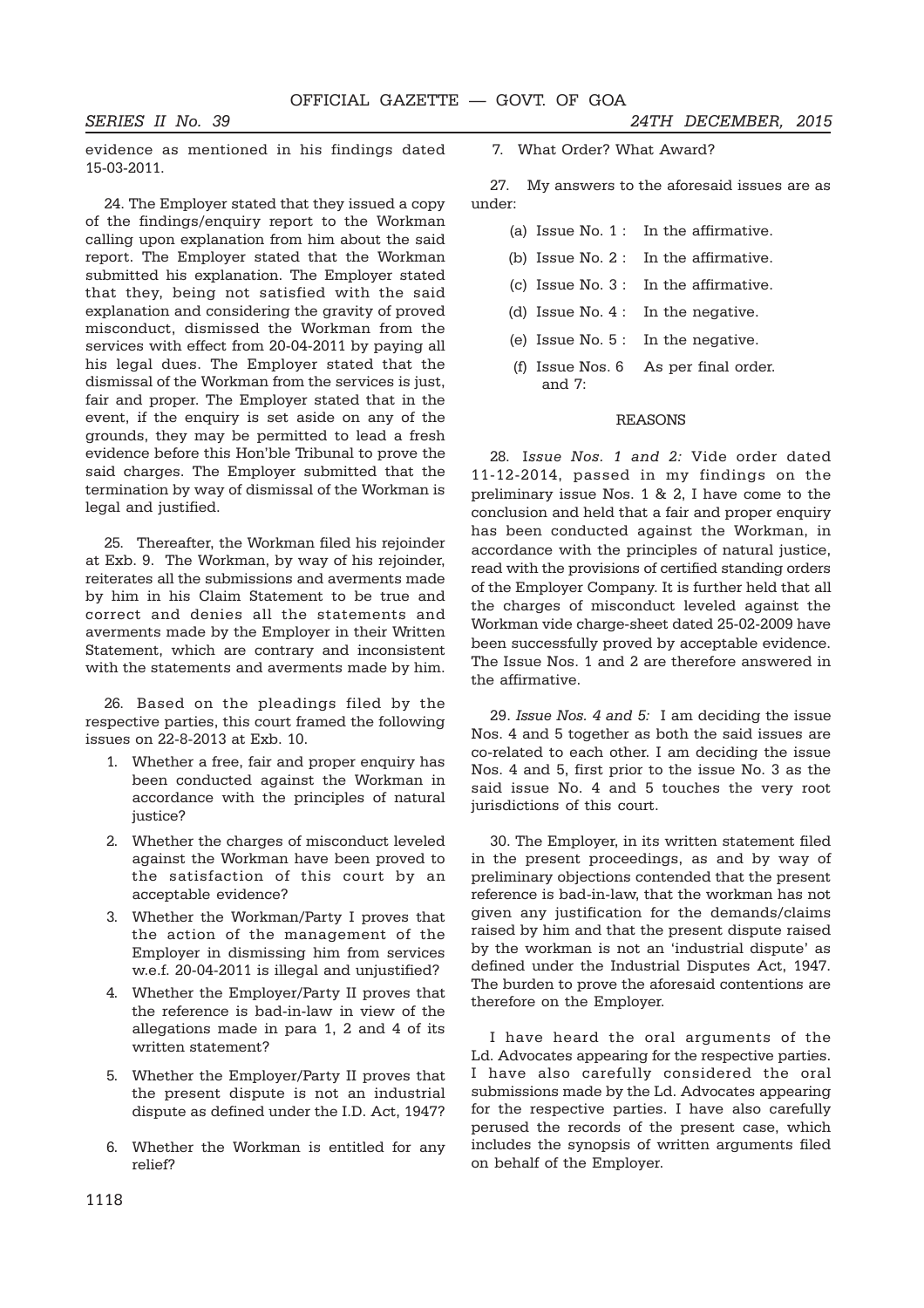*SERIES II No. 39 24TH DECEMBER, 2015*

31. The Employer, in its written statement filed in the present proceeding, as and by way of preliminary objections, contended that the present reference is bad-in-law, that the workman has not given any justification for the demands/claims raised by him and that the present dispute raised by the workman is not an 'industrial dispute' as defined under the Industrial Dispute Act, 1947 etc. The said pleadings of the Employer are vague in nature, as it does not disclose any justification in support of its pleadings. The Employer has also failed to produce on record any material evidence, either oral or documentary, in support of its aforesaid allegations.

32. Even otherwise, in the case in hand, it is not in dispute that the Party I is a 'workman' within the meaning of section 2(s) of the I.D. Act, 1947. It is also not in dispute that the Party II Company is an 'Employer' within the meaning of section 2(j) of the I.D. Act, 1947. Hence, the present dispute raised by the workman against the Employer pertaining to his non-employment is an 'industrial dispute' within the meaning of section 2(k) of the I.D. Act, 1947 and as such this court has every jurisdiction to adjudicate the present reference. Consequently, the Employer failed to prove its allegations that the reference is bad-in-law for any reasons and that the workman has not given any justification for the demands/claims raised by him and that the present dispute raised by the workman is not an 'industrial dispute' as defined under the Industrial Dispute Act, 1947 etc. The issue Nos. 4 and 5 are therefore answered in the negative.

33. *Issue No. 3:* I have heard the oral arguments of the Ld. Adv. Shri G. B. Kamat appearing for the Workman as well as Ld. Adv. Shri P. Chawdikar appearing for the Employer. Ld. Adv. Shri P. Chawdikar appearing for the Employer, also chose to file synopsis of Written Arguments on behalf of the Employer.

34. Ld. Adv. Shri G. B. Kamat appearing for the Workman, during the course of his oral arguments submitted that the Workman was working with the Employer Company from 18-10-2006 continuously till the date of termination of his services w.e.f. 20-04-2011. He submitted that the Workman was confirmed employee of the Employer, having unblemished service record. He submitted that all the charges of misconducts leveled vide charge-sheet dated 25-02-2009 and proved against the Workman are not grave and serious, which requires the punishment of dismissal. He submitted that the Employer Company has failed to take into

consideration the past unblemished record of the Workman, while dismissing him from services. He submitted that though the Workman was working as Operator w.e.f. 18-10-2006, he was charged for poor performance for very short period i.e. for 16 day only. He submitted that the Employer in para 11 of its synopsis of written arguments highlighted that the past record of the Workman was blemished, however, the said records were part and parcel of the enquiry proceedings. He submitted that the Employer shall take into account any extenuating or aggravating circumstances along with past service records of the Workman while imposing punishment and relied upon a judgment of Hon'ble High Court of Bombay, in the case of **Indian Seamless Metal Tubes Limited (Tubes Works), Ahmednagar v/s. Kailash Nampelli Ushakoyal & Anr., reported in 2014 III CLR 47.** He therefore submitted that the action of the Employer in dismissing the Workman w.e.f. 20-04-2011 is illegal and unjustified.

35. On the contrary, Ld. Adv. Shri P. Chawdikar, representing the Employer, during the course of his oral arguments as well as in his synopsis of written arguments submitted that the Workman has challenged his order of dismissal, mainly, by contending that the enquiry conducted against him, is in violation of principles of natural justice and that the charges of misconduct leveled against him, has not been proved by an acceptable evidence to the satisfaction of this court and the punishment awarded to him is too severe and disproportionate to the charges of misconduct leveled and proved against him. He submitted that vide order dated 11-12-2004, passed in the findings on the preliminary issue Nos. 1 and 2, this Hon'ble Court had already come to the conclusion and held that a fair and proper enquiry has been conducted against the Workman, in accordance with the principles of natural justice, read with the provisions of the certified standing orders of the Employer Company and that all the charges of misconduct leveled against the Workman, vide charge-sheet dated 25-02-2009 have been successfully proved by acceptable evidence to the satisfaction of this court. He submitted that the punishment of dismissal meted out to the Workman is proportionate to the proved misconduct and that there is no mitigating circumstances existed to reduce the punishment of dismissal meted out to the Workman. He submitted that the punishment of dismissal issued to the Workman is just, fair and proper and proportionate to his proved misconduct. He submitted that in terms of Section 11-A of the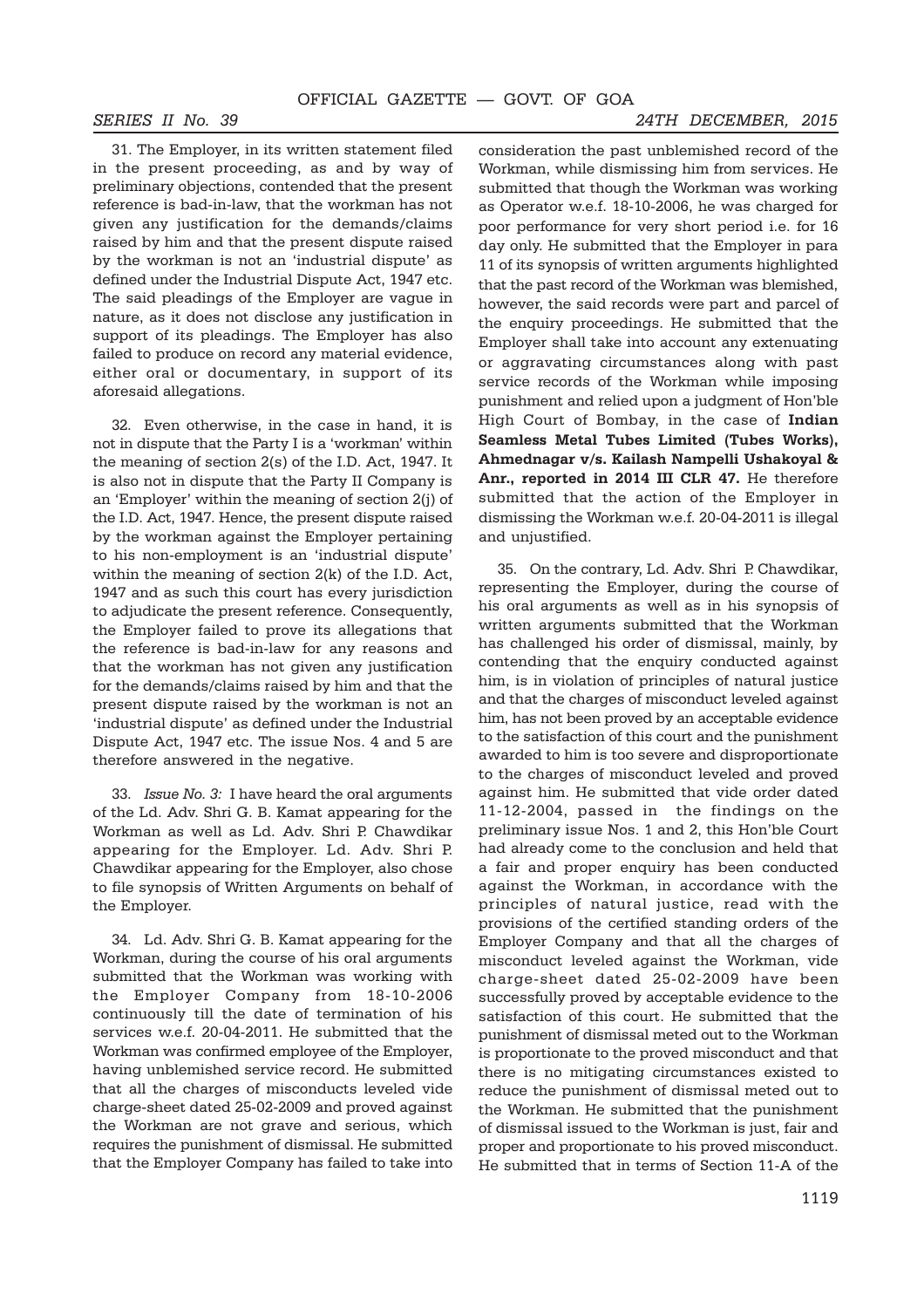I.D. Act, 1947, this court is empowered to alter or to reduce punishment imposed on the Workman, however, the said discretion is not absolute. He submitted that court can exercise its discretionary power u/s. 11-A of the I.D. Act only in certain circumstances.

36. He submitted that undisputedly, the charges of misconduct leveled and proved against the Workman are stated under clause No. NN(10), NN(11), NN(21), NN(22), NN(25), NN(40), NN(47), NN(49) and NN(50). He submitted that though the burden to prove the issue No.3 is on the Workman, he has however, not led any evidence to prove the said issue. He submitted that the Employer has produced on record the past service record of the Workman. He submitted that taking into consideration the past service record of the Workman as well as gross and serious misconduct proved against the Workman, the punishment of dismissal meted out to him is just and fair. In support of his oral submissions, he relied upon the following judgments of Hon'ble Supreme Court of India.

- (a) In the case of **Mahindra and Mahindra Ltd. v/s. N. B. Narawade reported in 2005 (I) CLR 803.**
- (b) In the case of **Chairman & Managing Director, United Commercial Bank and Other v/s P. C. Kakkar., reported in 2003 LLR 436.**
- (c) In the case of **Bharat Sugar Mills Ltd. v/s. Jai Singh and Ors., reported in 1962 (3) SCR 684.**

I have also carefully considered the oral submissions made by the Ld. Advocates appearing for the respective parties. I have also carefully perused the records of the present case, which includes the synopsis of written arguments filed on behalf of the Employer.

37. In the case in hand, the Workman challenged his order of dismissal dated 20-04-2011 (Exb.15) issued by the Employer Company, by raising an Industrial Dispute before the Labour Commissioner and Conciliation Officer, Panaji-Goa. The said dispute raised by the Workman, before the Dy. Labour Commissioner, Margao-Goa, resulted in failure. The Dy. Labour Commissioner, Margao- -Goa, accordingly made report on failure of conciliation proceedings to the Appropriate Government, vide its letter dated 12-07-2011. The Government of Goa, thereafter in its discretionary power, referred the present Order of Reference, for its adjudication, by the Industrial Tribunal of Goa, vide its order dated 29-10-2012. It appears from the Claim Statement filed by the Workman, in the present proceedings that he challenged his order of dismissal w. e. f. 20-04-2011 issued by the Employer on various grounds, by contending to be illegal and unjustified. The evidence on record indicates that the Workman also examined himself and produced on record, certain oral as well documentary evidence, in support of his pleadings. He was cross-examined by the Ld. Adv. appearing for the Employer. Thus, it cannot be said that the Workman has failed to discharge his initial burden to prove his case. Hence, the contention of Ld. Adv. Shri P. Chawdikar that the Workman has failed to adduce any evidence, in support of his pleadings, is without any merits.

38. It appears from the pleadings of the Workman, filed in the present proceedings that the Workman has challenged his order of dismissal, mainly on the ground that the enquiry held against him, is not fair and proper and that the charges of misconduct leveled against him, vide charge sheet dated 25-02-2009 have not been proved to the satisfaction of this Court, by acceptable evidence. The Workman finally contended that without prejudice and without admitting that the charges of misconduct are proved against him, the punishment of dismissal meted out to him is too harsh and disproportionate to the misconduct leveled and proved against him.

39. In the case of **Mahindra and Mahindra Ltd. v/s. N.B. Narawade reported in 2005 (I) CLR 803,** the Hon'ble Supreme Court has held that *"It is no doubt true that after introduction of Section 11-A in the I.D. Act, 1947, certain amount of discretion is vested with the Labour Court/Industrial Tribunal in interfering with the quantum of punishment awarded by the management where the workman concerned is found guilty of misconduct. The said area of discretion has been very well defined by the various judgments of this court referred to herein above and it is certainly not unlimited as has been observed by the Division Bench of the High Court. The discretion, which can be exercised under Sec. 11-A is available only on the existence of certain factors like punishment being disproportionate to the gravity of misconduct so as to disturb the conscience of the court, or the existence of any mitigating circumstances which require the reduction of the sentence or past conduct of the*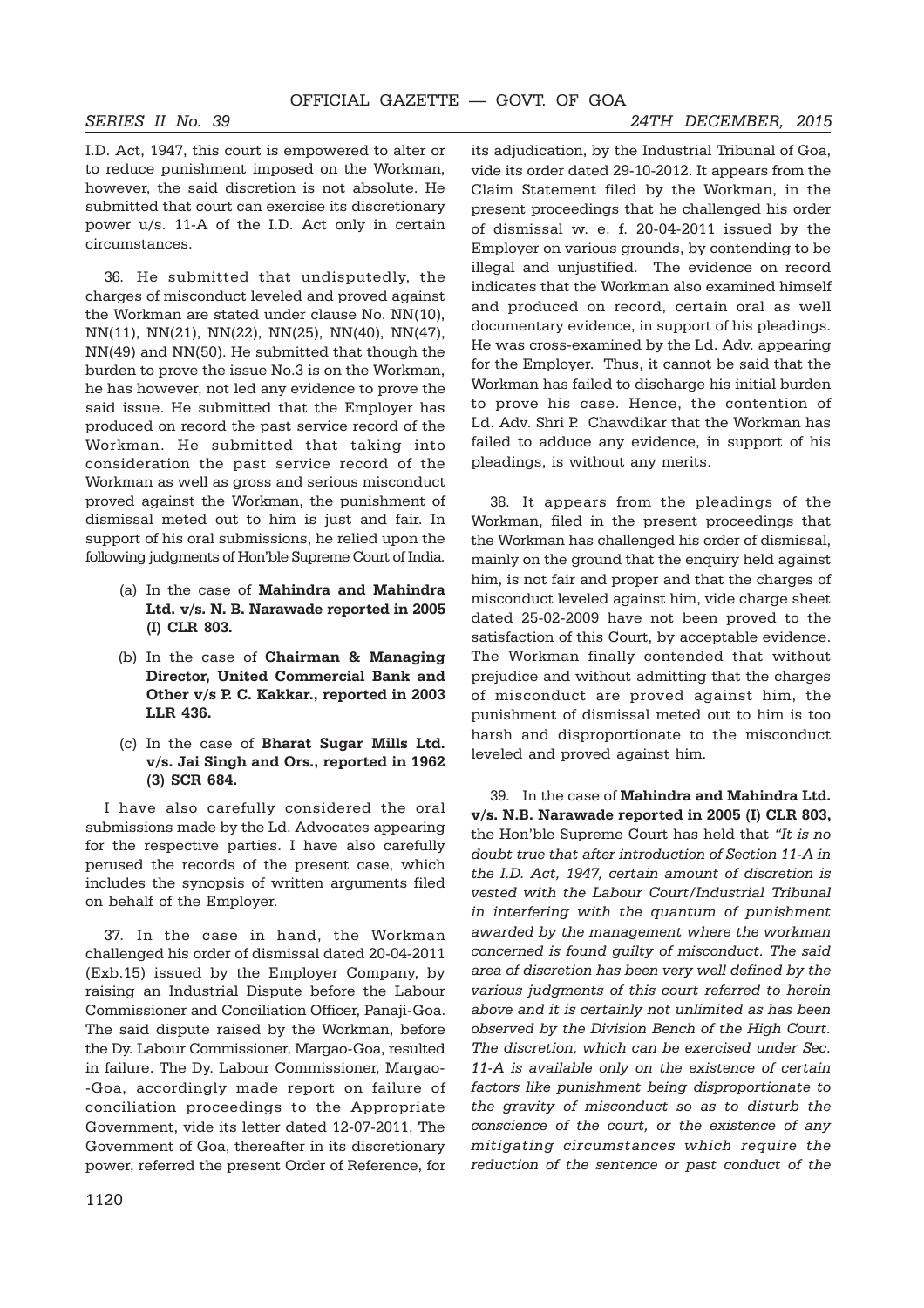*workman which may persuade the Labour Court to reduce the punishment. In the absence of any such factor existing, the Labour Court cannot by way of sympathy alone exercise the power u/s. 11-A of the Act and reduce the punishment".*

40. In the case of **Chairman & Managing Director, United Commercial Bank and Other V/s P. C. Kakkar.** reported in **2003 – LLR 436,** *the Hon'ble Supreme Court of India has held that the court should not interfere with the administrator's decision unless it was illogical or suffers from procedural impropriety or was shocking to the conscience of the Court, in the sense that it was in defiance of logic or moral standards. Only where the Court finds that a punishment is shockingly disproportionate it must record reasons for coming to such conclusion and mere expression that the punishment is shockingly disproportionate could not meet the requirement of law. Further the charges against Respondent not being casual in nature, but being serious, the High Court was not justified in interfering with the quantum of punishment.*

41. The Principle laid down by the Hon'ble Supreme Court of India, in its aforesaid respective judgments is well established and there is no dispute about the same. Thus, it is settled law that the discretion of the court to alter or reduce the punishment as empowered u/s. 11-A of the I.D. Act, 1947 is not absolute. The discretion, which can be exercised u/s 11-A is available only on the existence of certain factors, like punishment being disproportionate to the gravity of misconduct, so as to disturb the conscience of the Court, or the existence of any mitigating circumstances, which requires the reduction of the sentence or the past conduct of the Workman, which may persuade the Labour Court to reduce the punishment.

42. Vide order dated 11-12-2014, passed in my findings on the preliminary issue Nos. 1 & 2, I have come to the conclusion and held that the domestic enquiry conducted against the Workman, in respect of charge-sheet dated 25-02-2009 is fair and proper. It is further held that all the charges of misconducts leveled against the Workman, vide charge-sheet dated 25-02-2009 have been proved to the satisfaction of this court, by acceptable evidence. Hence, the contentions of the Workman that no fair and proper inquiry has been conducted against him and that the charges leveled against him, vide

charge-sheet dated 25-02-2009, have not been proved at all, are without any merits.

Thus, the only question remains to be decided is that the punishment of dismissal from service meted out to the Workman is proportionate to the proved misconduct.

43. In the case in hand, the service conditions of the Workman is governed by the Certified Standing Orders of the Employer Company. Clause "NN" of the said Certified Standing Orders of the Company on record specified the "Acts of misconducts" and are 75 in numbers i.e. from NN (1) to NN (75). Clause "OO - Disciplinary Action" of the said Certified Standing Orders of the Employer Company prescribes different kinds of punishment to be awarded on its workmen, who have been found guilty of any of the misconduct stated therein. It appears from the said Certified Standing Order of the Employer Company on record that removal or dismissal from service without notice or wages in lieu of such notice is the severest penalty that the Management could take against its Workmen. Clause "QQ" of the Certified Standing Orders of the Employer Company prescribe the penalty of warning, censuring or fine for the acts and omissions (which are illustrative and not exhaustive) namely: (a) absence without leave without sufficient cause, (b) late attendance, (c) negligence in performing duties, (d) neglect of work, (e) absence without leave without sufficient cause from appointed place of work, (f) entering or leaving or attempting to enter or leave the premises of the establishment, except by a gate or entrance notified, (g) committing nuisance on the premises of the establishment and (h) breach of any rules or instructions for the maintenance of the department. In terms of sub-clause (g) of clause 'OO' of its certified standing orders, the Manager shall take into consideration the gravity of misconduct and/or the previous record of the Workman and/or any other extenuating and/or any aggravating circumstances that may exist in awarding punishment under its certified standing orders.

44. In the case of **Indian Seamless Metal Tubes Limited (Tubes Works), Ahmednagar (supra),** before the Hon'ble High Court of Bombay, the Workman was dismissed from service after having proved the charges of misconduct namely disobedience of the lawful order and refusal to accept a charge-sheet or a communication. The Workman challenged his dismissal by filing a complaint (ULP) before the Labour Court. The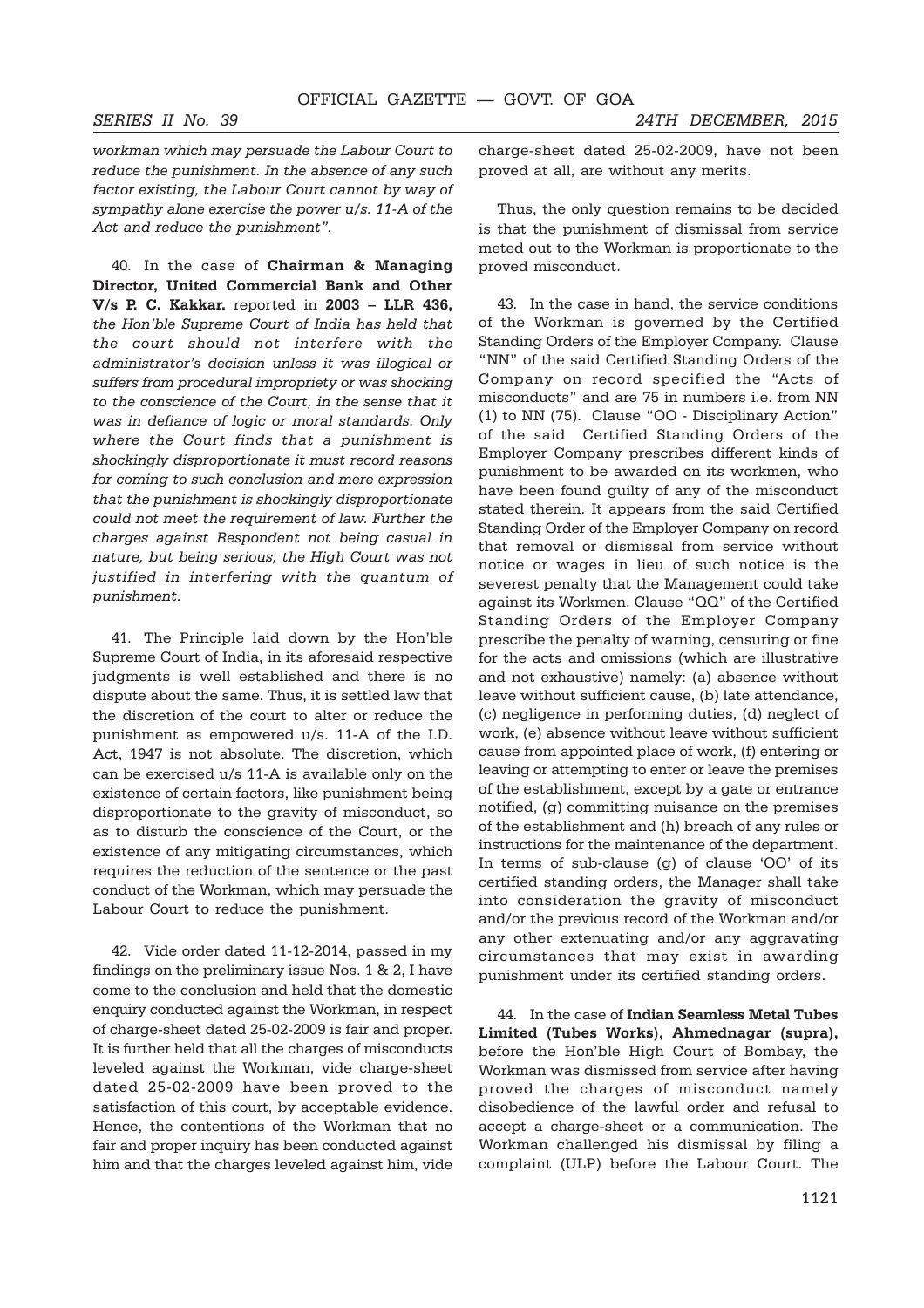Labour Court partly allowed the complaint by its impugned judgment dated 05-09-1996 and the order of dismissal of the Respondent was held to be bad-in-law. The Petitioner challenged the judgment of the Labour Court by filing a revision petition before the Industrial Tribunal, which resulted in its dismissal. The Petitioner challenged the dismissal order of the Industrial Tribunal by filing a writ petition before the Hon'ble High Court. While dismissing the writ petition filed by the Petitioner, the Hon'ble High Court has observed as under

*"25. In my view, the Employer is obliged to consider the past records since a clean and unblemished record operates as a mitigating factor to reduce the seriousness and the gravity of the misconduct proved against the Workman. Similarly, a bad/blemished past record would aggravate the seriousness and gravity of proved misconduct."*

Though the said judgment of the Hon'ble High Court of Bombay was based on model standing orders, unlike in the present case, which is based on the certified standing orders of the Employer, the principle laid down by the Hon'ble High Court is well established and also applicable to the case in hand.

45. The Workman was issued a dismissal letter dated 20-04-2011. In the said dismissal letter dated 20-04-2011 issued to the Workman, the Employer has stated that the charges leveled against the Workman, vide charge-sheet dated 25-02-2009 have been proved. The Employer further stated that after considering the gravity of the misconducts proved against the Workman and existence of no extenuating circumstances, they came to a conclusion that dismissal from service is the only appropriate punishment to meet the ends of justice and accordingly dismissed him from services at the close of working hours of 20-04-2011.

46. The misconducts leveled and proved against the Workman, vide charge-sheet dated 25-02-2009 are drunkenness, riotous, disorderly, indecent or improper behavior on the premises of the Establishment or outside the premises of the Establishment if it adversely affects or is likely to affect the working or the discipline of the establishment; commission of any acts subversive of discipline or good behavior on the premises of the Establishment or any place outside the premises; breach of any rules or instructions given by superiors for proper functioning or safety of the

Establishment; willful insubordination or disobedience (whether or not in combination with another) of any lawful and reasonable order of a superior; refusal to accept a charge-sheet, order or other communication, from the Management served in accordance with the Standing Orders; use of impolite or insulting or abusive language assault or threat of assault either provoked or otherwise intimidation or coercion within the precincts of the Company against any employee of the Company/Firm or Officers or Customers or any other person authorized to work in the Company and any such act outside the premises of the Company, if it directly affects or is likely to affect the discipline or work or business of the establishment; refusal to be searched by any security personnel or any other authorized person of the establishment; pursuance of any conduct against the interest of the Company/Employer; poor or unsatisfactory Workmanship/poor performance of the Certified Standing Orders of the Employer Company. The first incident of use of mobile on the shop floor of the Employer premises, which is against the mobile policy of the Employer Company. The evidence on record indicates that the Employer Company has implemented policy pertaining to the use of mobile on the shop floor from 09-01-2001 and the Workman was found in possession of mobile phone on the shop floor of the Employer Company on 16-01-2009 at around 3.00 p.m. More so ever, the said misconduct is a minor misconduct. The second incident of committing nuisance i.e. shouting slogans against the Employer, cracking silly jokes and laughing loudly in a bus, causing disturbance to other employees. The said incident was occurred on 11-02-2009 outside the premises of the establishment of the Employer and is also a minor misconduct in terms of clause "OO" (g) of the Certified Standing Orders. The third incident of non-filing of the production efficiency report for the year 2008-09. The evidence on record indicates that the Workman, through the union had resolved not to fill up the cable assembly production efficiency report and the performance appraisal form and also raised an industrial dispute regarding the filling up of the cable assembly efficiency report as well as filling up of performance appraisal form at the relevant time and that the union had advised him along with fellow workmen not to accept/fill the cable assembly production efficiency report and the performance appraisal form and as such, it is neither willful, intentional or deliberate. The fourth incident of refusal to accept the show-cause notice, is also a minor misconduct.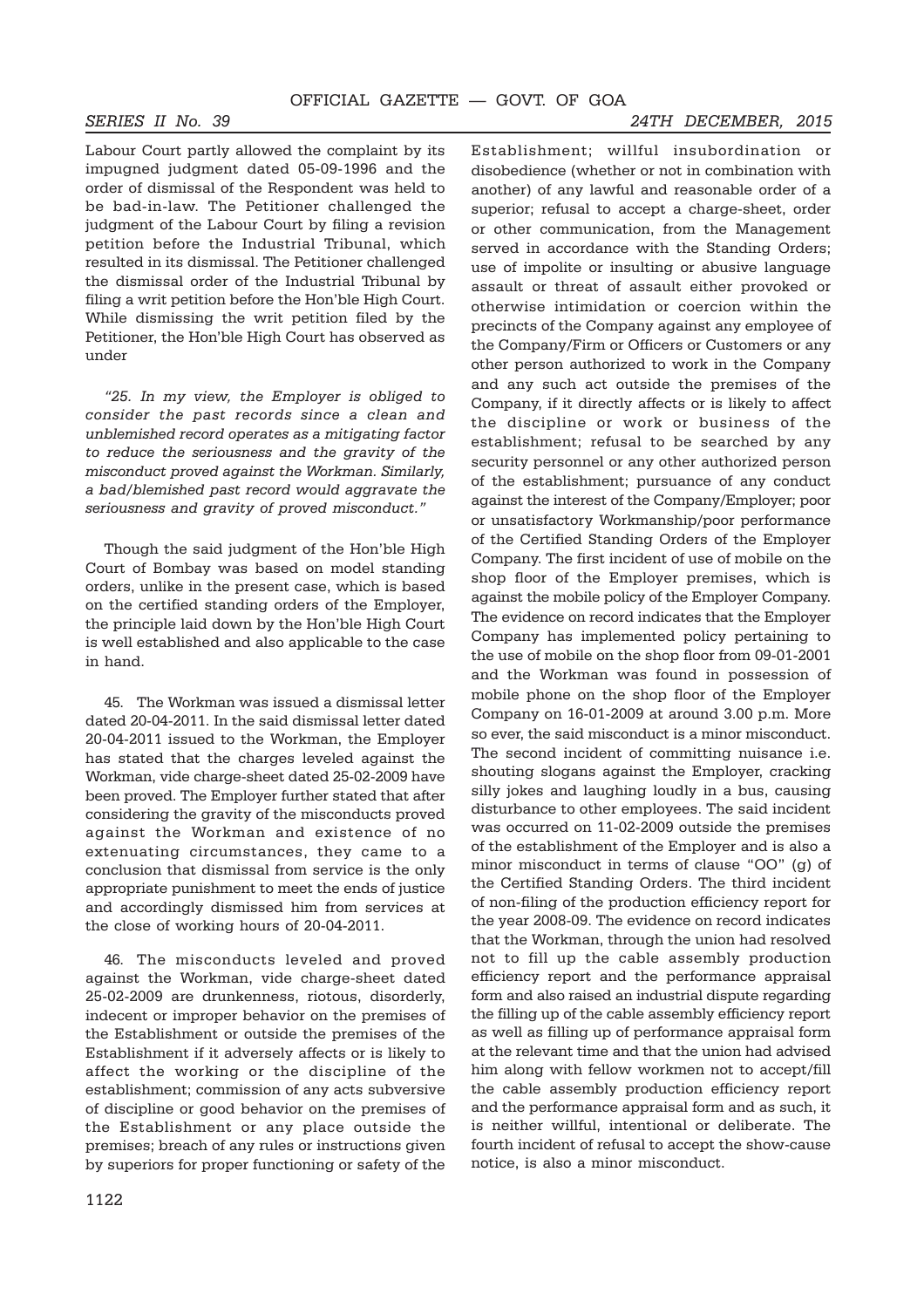punishment of dismissal.

47. The fifth incident of low production. Among the said misconducts, the misconduct of low production or poor performance is otherwise gross and serious in nature. However, the evidence on record indicates that the Employer has charged for low production or poor performance, on the basis of the production given by the Workman for the period starting from 09-02-2009 till 25-02-2009 (i.e. for 16 days), which is very short period, considering the fact that the Workman was working as operator since 18-10-2006 continuously till his date of suspension, for around three years and that there was no complaint of whatsoever nature for the said period. The evidence on record indicates that the said charge of underperforming or low performance was based on 'MOST' studies implemented by the management of the Employer only w.e.f. 01-02-2009. The aforesaid evidence on record reduces the seriousness of the said misconduct. Thus, taking into consideration clause 'QQ' of the Certified Standing Orders of the Employer Company, the charges of misconduct proved against the Workman does not appears to be grave and serious in nature, warranting the

48. The evidence on record indicates that the Employer Company could not produce on record any evidence to show that the past behavior and/or service record of the Workman was blemished and/or any other aggravating circumstances, which compelled them to impose the severe punishment of dismissal on the Workman. The aforesaid facts are extenuating/mitigating circumstances, in favour of the Workman and must have to be taken into account, while imposing any punishment on the Workman. The Employer has failed to consider this important aspect and has also failed to show, why the other penalties prescribed in its Certified Standing Orders would not be appropriate to meet the needs of discipline at the workplace, in the case of misconduct proved against the workman. I am therefore, constrained to hold that the penalty of dismissal imposed upon the Workman is shockingly disproportionate so as to disturb the conscience of the court and as such the said penalty of dismissal from service is required to be set aside.

49. The Workman submitted that the punishment, by way of dismissal meted out to him is with the sole intention of victimizing him as he had joined the outside union. The Workman also led oral evidence to substantiate his statement. The evidence on record indicates that Shri Ravi Rebello, the witness of the Employer and Manager – HR and Administration, during the course of his cross-examination deposed that it might be possible that the Workman was member of the union namely M/s. Goa Trade and Commercial Workers Union at the relevant time and that for the period starting from 2008 till 2010, the Employer Company has terminated the services of around 10 workers, who were members of the said union for their acts of misconducts. The said witness has however, denied that the service of the Workman was terminated as he joined the said union. Since, the charges of misconducts leveled against the Workman, vide charge-sheet dated 25-02-2009 have been proved against him, the management cannot be reasonably be accused of malafides or revengefulness or victimization.

50. Ld. Adv. Shri P. Chawdikar has relied upon a judgment of Hon'ble Apex Court, in the case of **Bharat Sugar Mills Ltd. (supra),** in support of his contention that the punishment of dismissal meted out to the Workman is fair, proper and proportionate to the proved misconducts. However, the facts of the said case before the Hon'ble Apex Court are clearly distinguishable then the case in hand, hence, the principle laid down by the Hon'ble Apex Court in its judgment is not applicable to the case in hand.

It is therefore held that the action of the Employer in dismissing the services of the Workman w. e. f. 20-04-2011 is excessive and disproportionate to the proved misconduct and hence, it is illegal and unjustified. The issue No. 4 is therefore answered in the affirmative.

51. *Issue No. 5:* I have heard the oral arguments of the Ld. Adv. Shri G. B. Kamat appearing for the Workman as well as Ld. Adv. Shri P. Chawdikar appearing for the Employer. Ld. Adv. Shri P. Chawdikar appearing for the Employer, also chose to file synopsis of Written Arguments on behalf of the Employer.

52. Ld. Adv. Shri G.B. Kamat, representing the Workman during the course of his oral arguments submitted that the Workman has pleaded that he is unemployed from the date of his dismissal till date. He submitted that the Employer has however, failed to prove that the Workman is gainfully employed from the date of his dismissal till date. He submitted that the burden to prove the fact of gainfully employment is on the Employer and relied upon a judgment of Hon'ble Apex Court, in the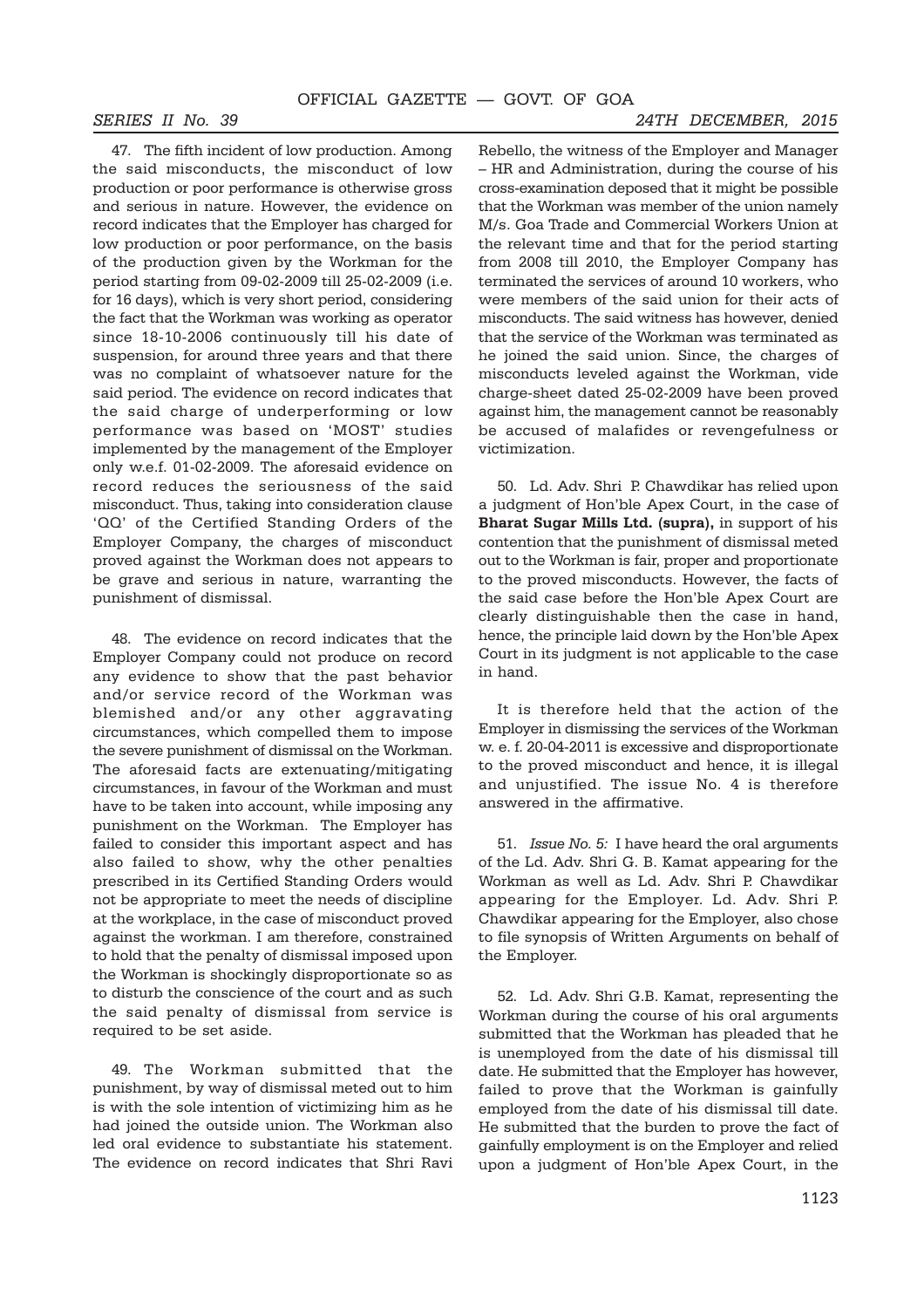### case of **Deepali Gundu Surwase** v/s **Kranti Junior Adhyapak Mahavidyalaya (D.Ed.) and Ors., reported in 2013 LAB. I. C. 4249.**

53. On the contrary, Ld. Adv. Shri P. Chawdikar, representing the Employer, during the course of his oral arguments submitted that the fact of unemployment has to be plead and proved by the Workman. He submitted that the Workman has however, failed to depose that he is gainfully unemployed after termination of his service. He submitted that thus, the Workman failed to discharge the initial burden casted upon him. In support of his oral submissions, he relied upon the following judgments of Hon'ble Supreme Court of India.

- (a) In the case of **Kendriya Vidyalaya Sangathan & Ors. and Anr v/s S. C. Sharma 2005 – LLR 275 (S.C.).**
- (b) In the case of **Jindarsing Bahra and anr. v/s Cargo Motors Ltd., reported in 2006 LLR 1105.**
- (c) In the case of **Jagbir Singh v/s Haryana State Agriculture Marketing Board and Anr., reported in 2009 III CLR 628.**

I have also carefully considered the oral submissions made by the Ld. Advocates appearing for the respective parties. I have also carefully perused the records of the present case, which includes the synopsis of written arguments filed on behalf of the Employer.

54. While deciding the issue No. 4 herein above, I have come to the conclusion and held that the action of the Employer in dismissing the Workman from service w.e.f. 20-04-2011 is illegal and unjustified.

55. In the case of **Kendriya Vidyalaya Sanghathan & Ors V/s S. C. Sharma** reported in **2005–LLR – 275 (S. C.),** the Hon'ble Supreme Court has held that *"where the Employee has not shown that he was not gainfully employed during the period of operation of the termination order. Has also neither pleaded nor placed any material in that regard he would not be entitled for back wages. For entitlement of back wages on reinstatement of an employee, the employee has to show that he was not gainfully employed. The initial burden is on him. After and if he places materials in that regard, the Employer can bring on record materials to rebut the claim."*

 56. **In another case of Jindarsing Bahra V/s Gargo Motors Ltd., reported in 2006–LLR 1105,** the Hon'ble High Court of Gujarat has held that *"Labour Court was right in declining to award back wages when the workmen have not deposed about their unemployment during intervening period as such interference of the High Court is not warranted. The burden to prove unemployment is initially upon the workman which can be by way of oral evidence before the Labour Court and thereafter, such burden stands shifted upon the Employer to controvert the evidence of the workman about his unemployment during the intervening period, hence the Labour Court was right in rejecting the claim of the Workman for back wages of intervening period."*

57. **The Hon'ble Supreme Court of India in its case of Jagbir Singh v/s Haryana State Agriculture Marketing Board & Anr., reported in 2009 III CLR 628** it has been held that *"it is true that the earlier view of this Court articulated in many decisions reflected the legal position that if the termination of an employee was found to be illegal, the relief of re-instatement with full back wages would ordinarily follow. However, in the recent past, there has been a shift in the legal position and in a long line of cases, this Court has consistently taken the view that relief by way of re-instatement with back wages is not automatic and may be wholly inappropriate in a given fact situation even though the termination of an employee in contravention of the prescribed procedure, compensation instead of re-instatement has been held to meet the ends of justice"*.

58. In the case of **Deepali Gundu Surwase v/s. Kranti Junior Adhyapak Mahavidyalaya (D.Ed.) and Ors., reported in 2013 LAB. I. C. 4249,** the Hon'ble Apex Court has held that *"Ordinarily, an employee or workman whose services are terminated and who is desirous of getting back wages is required to either plead or at least make a statement before the adjudicating authority or the court of first instance that he/she was not gainfully employed or was employed on lessor wages. If the employer wants to avoid payment of full back wages, then it has to plead and also lead cogent evidence to prove that the employee/workman was gainfully employed and was getting wages equal to the wages he/she was drawing prior to the termination of service. This is so because it is settled law that the burden of proof of the existence of a particular fact lies on*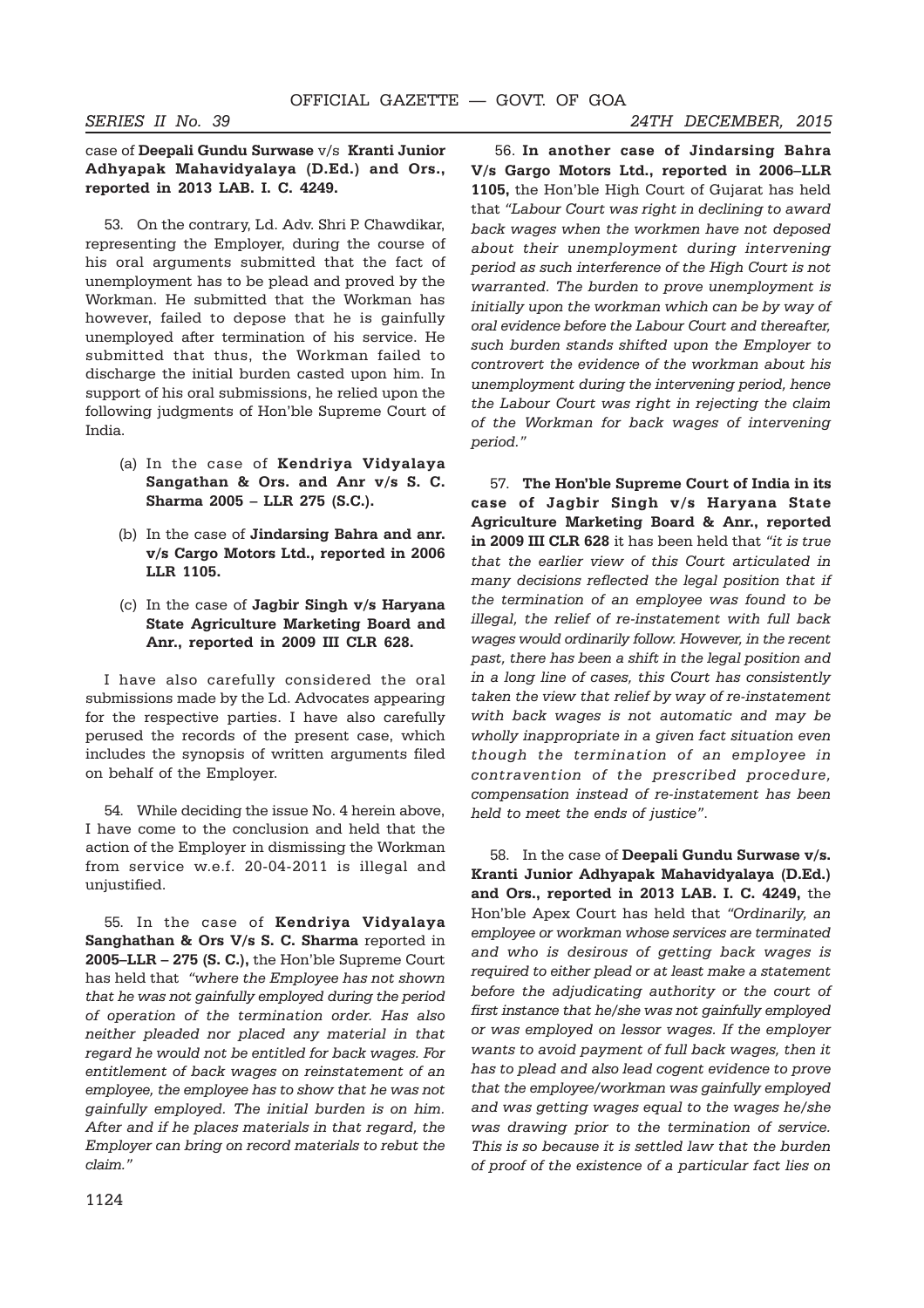*the person who makes a positive averment about its existence. It is always easier to prove a positive fact than to prove a negative fact. Therefore, once the employee shows that he was not employed, the onus lies on the employer to specifically plead and prove that the employee was gainfully employed and was getting the same or substantially similar emoluments."*

59. Among the aforesaid judgments of Hon'ble Supreme Court of India relied upon by both the parties, the judgment in the case of **Deepali Gundu Surwase (supra),** is a latest judgment of Hon'ble Apex Court, wherein, after considering all the aforesaid judgments, the Hon'ble Court has held that the onus lies on the employer to specifically plead and prove that the employee was gainfully employed and was getting the same or substantially similar emoluments.

Applying the law laid down by the Hon'ble Apex Court in its aforesaid judgment of **Deepali Gundu Surwase (supra),** in the case in hand, the Workman was in the employment of the Employer Company w.e.f. 18-10-2006 continuously till the dismissal of his service w.e.f. 20-04-2011. The Workman has pleaded that he is unemployed since the date of his dismissal from service. The Workman also shown his occupation as unemployed in his affidavit in evidence filed in the present proceedings. On the contrary, the Employer through its witness Shri Ravi Rebello vaguely deposed that from the date of dismissal of the Party I he was gainfully employed, without disclosing the details of his gainful employment as well as his earnings. In the circumstances, the Workman is entitled to be reinstated in the service of the Employer along with 50% of back wages, continuity in service and consequential relief.

In view of the above, I proceed to pass the following Order:

#### ORDER

- 1. It is held that the action of the Management of M/s. Andrew Telecommunications India Private Limited in dismissing the services of its Workman, Shri Vivekanand Bondre w.e.f. 20-04-2011 is illegal and unjustified.
- 2. It is further held that the Workman Shri Vivekanand Bondre is ordered to be re-instated in the service of M/s. Andrew Telecommunications India Private Limited

along with 50% of back wages, continuity in service and consequential benefits thereof.

- 3. No order as to costs.
- 4. Inform the Government accordingly.

 Sd/- (Suresh N. Narulkar) Presiding Officer Labour Court-II

——————

### Department of Law & Judiciary

Law (Establishment) Division

#### **Order**

#### No. LS/1077/93-Part II/2582

Government of Goa is pleased to accept the resignation tendered by Adv. Ninad Laud as Standing Counsel before the Hon'ble Supreme Court of India, New Delhi with immediate effect.

Adv. Ninad Laud shall return all the briefs pending with him, if any to the Resident Commissioner, Goa Sadan, New Delhi under intimation to his Department.

> By order and in the name of the Governor of Goa.

*Amul S. Gaunker,* Under Secretary (Law-Estt.).

Porvorim, 9th December, 2015.

 $\bullet$   $\bullet$   $\bullet$   $\_\_$ 

Department of Mines

Directorate of Mines & Geology  $\overline{\phantom{a}}$ 

#### **Order**

#### No. 01/SC-MACPS/ADM/MINES/2013/3752

Read:- Circular No.1/1/82-PER (PART-VI) dated 06-08-2009 of Under Secretary (Personnel-I), Government of Goa.

In pursuance to the Circular read above, the Departmental Screening Committee for Group 'C' and Group 'D' posts under Directorate of Mines &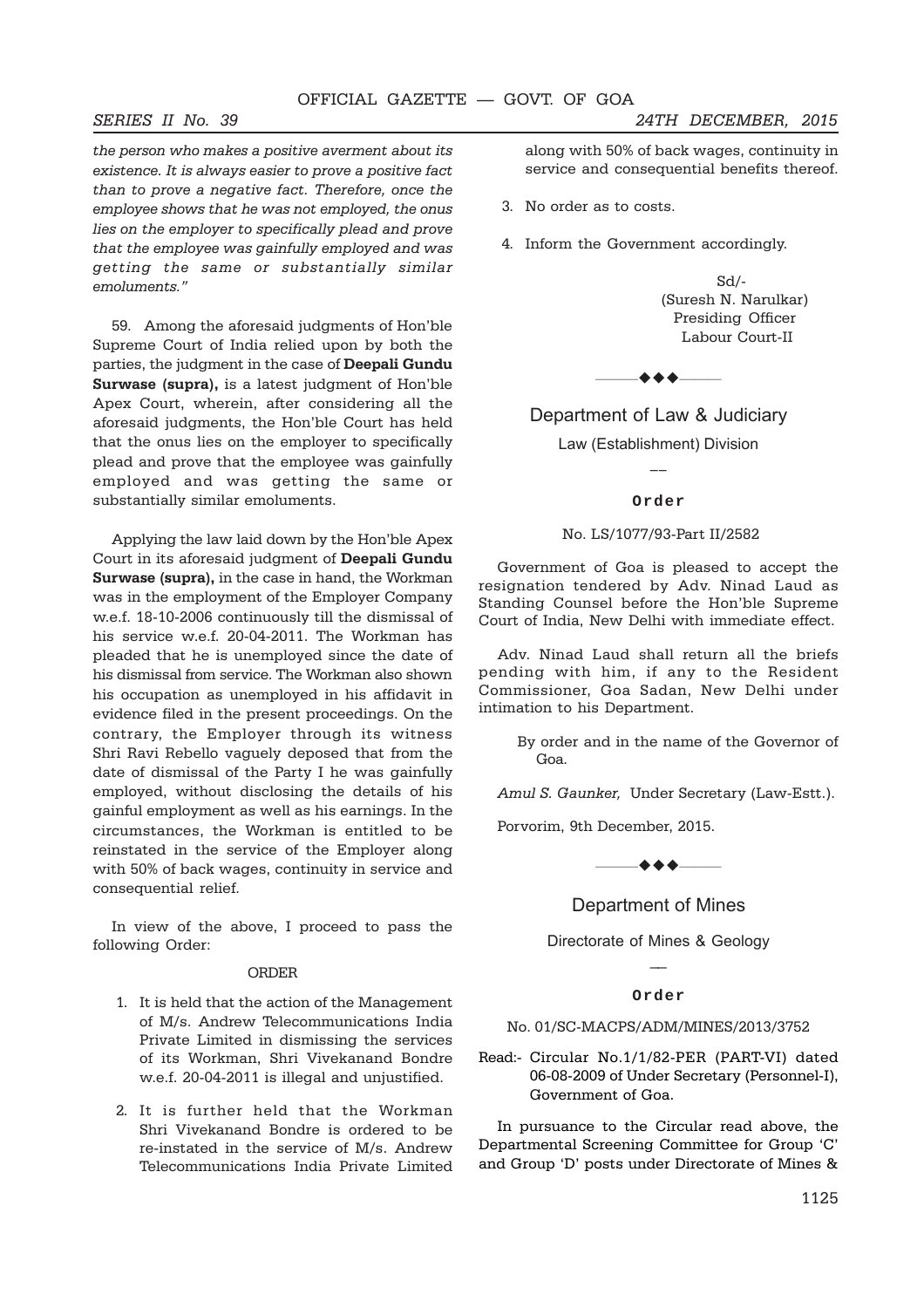Geology is hereby reconstituted for the purpose of considering the cases for grant of financial up-gradation under Modified Assured Career Progression Scheme. The composition of Group 'C' Screening Committee is as under:

- 1) Asst. Director of Mines  $I$   $-$  Chairman.
- 2) Asst. Director of Mines II Member.
- 3) Asst. Accounts Officer Member.

This supersedes earlier Order No. 01/SC-MACPS/ /ADM/MINES/2013/832 dated 24-06-2014.

*Prasanna A. Acharya,* Director & ex officio Joint Secretary (Mines).

Panaji, 15th December, 2015.

Department of Panchayati Raj and Community Development Directorate of Panchayats

 $\leftrightarrow$   $\leftarrow$ 

## — **Notification**

#### No. 19/35/BYE-ELECTION/15-16

In pursuance of sub-section (8) of Section 7 of the Goa Panchayat Raj Act, 1994 (Goa Act 14 of 1994), read with rule 58 of the Goa Panchayat and Zilla Panchayat (Election Procedure) Rules, 1996, it is hereby notified for the information of the public that the persons specified in column No. 3 of the Schedule appended hereto have been duly elected as member of the Panchayat mentioned in the corresponding entry in column No. 2 from the ward shown against the name in column No. 4 of the said Schedule in the bye-election held on 13-12-2015.

#### SCHEDULE

| Sr.<br>Nο. | Name of the<br>Village<br>Panchayat/Block    | Name and<br>address of the<br>elected member                                                  | Ward No.<br>Reservation |
|------------|----------------------------------------------|-----------------------------------------------------------------------------------------------|-------------------------|
| 1          | 2.                                           | 3                                                                                             | 4                       |
|            | 1. Chicalim/<br>Mormugao                     | Shri D'Costa Raul,<br>r/o. H. No. 112,<br>near Alaska Soda<br>Factory, Chicalim               | Τ                       |
|            | 2. Cansaulim-<br>Arossim-Cuelim/<br>Mormugao | Smt. Verdes e<br>Saldanha<br>Marta Filipa<br>r/o. H. No. 276/B.<br>Tontem, Morad<br>Cansaulim | πz<br>(women)           |

| 3. Uguem/ | Shri Parwar Sanjay  |  |
|-----------|---------------------|--|
| Sanguem   | Vasant, r/o. H. No. |  |
|           | 228, Duelamol,      |  |
|           | Uguem, Sanguem      |  |

By order and in the name of the Governor of Goa.

*Gurudas P. Pilarnekar,* Director & ex officio Joint Secretary (Panchayats).

Panaji, 18th December, 2015.

 $\rightarrow$   $\rightarrow$   $\rightarrow$   $\rightarrow$ 

Department of Personnel  $\overline{a}$ 

#### **order**

#### No. 6/4/91-PER (Part III)/4050

On the recommendations of Goa Services Board and with the approval of the Government, the following Officers are posted and transferred & with immediate effect in public interest:

| Sr.<br>No.   | Name of the officer<br>and designation                                                | Posted as                                                                                                   |
|--------------|---------------------------------------------------------------------------------------|-------------------------------------------------------------------------------------------------------------|
| $\mathbf{1}$ | 2                                                                                     | 3                                                                                                           |
|              | 1. Shri Ameya Abhyankar,<br>IAS                                                       | Director (IT) thereby<br>relieving Smt. Shilpa<br>Shinde, IAS.                                              |
|              | 2. Smt. Shilpa Shinde, IAS                                                            | Director of Women<br>& Child Develop-<br>ment thereby<br>relieving Smt. Deepali<br>D Naik                   |
|              | 3. Shri Y. B. Tavde<br>Chief Officer, Margao<br>Municipal Council                     | Addl. Collector- II,<br>South.                                                                              |
|              | 4. Shri Meghanath Porob,<br>CEO, North Goa Zilla<br>Panchayat                         | Director of Small<br>Savings and Lotteries<br>thereby relieving Shri<br>Jayant Tari of addl.<br>charge.     |
|              | 5. Shri Siddhivinayak Naik,<br>Member Secretary,<br>Goa State Commission<br>for Women | Chief Officer, Margao<br>Municipal Council<br>thereby relieving<br>Shri Y. B. Tayde.                        |
|              | 6. Smt. Deepali D. Naik,<br>Director of Women &<br>Child Development                  | Chief Officer,<br>Mormugao Municipal<br>Council thereby<br>relieving Shri L. S.<br>Pereira of addl. charge. |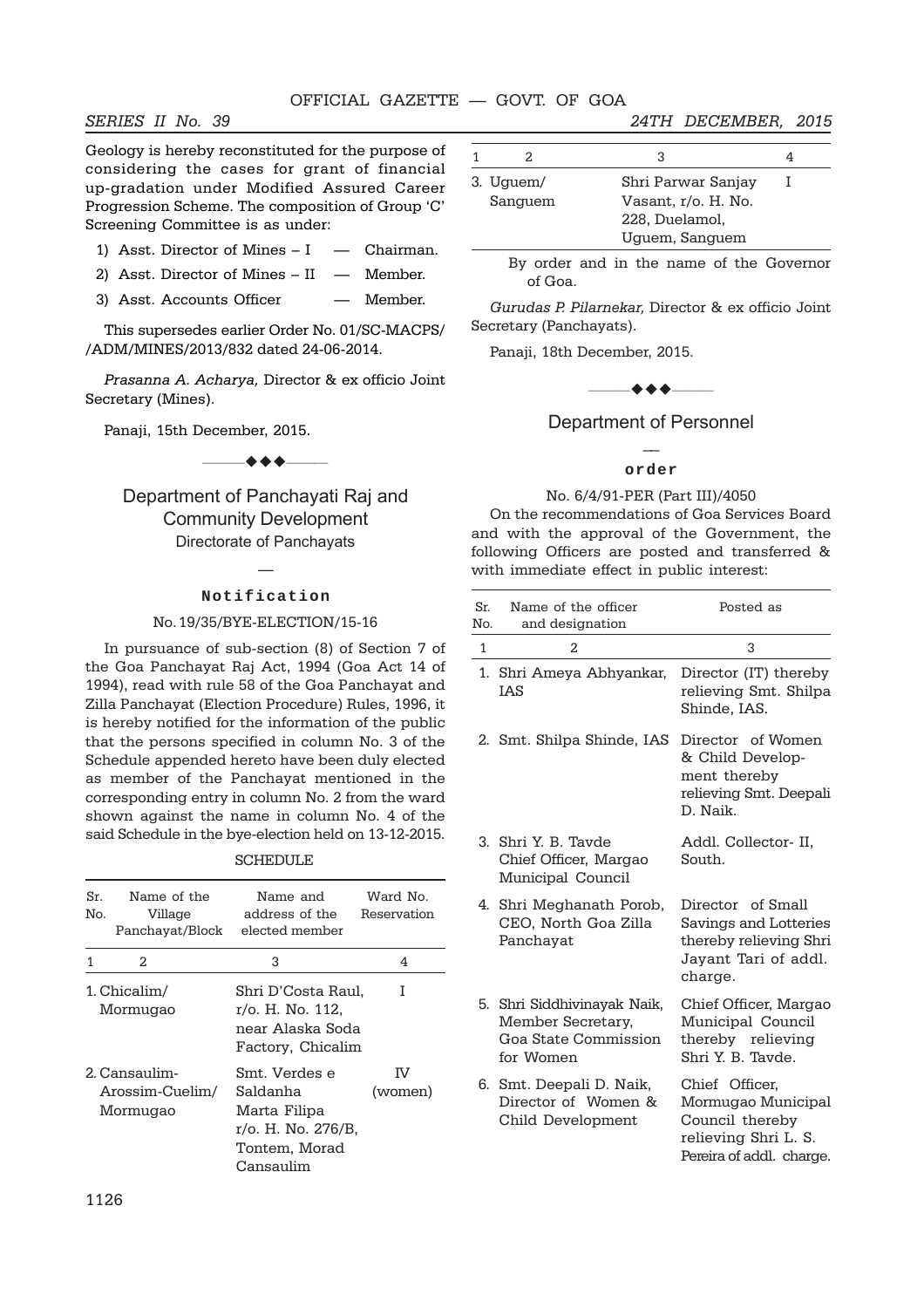|              | SERIES II No. 39                                                                                 |                                                                                                                                 |                                                                                                                                                                                                                                                                                                                                                                                                                                                                                   |                                                                                                                                                                                                                                                                                                                  | 24TH DECEMBER, 2015                                                                                                 |  |  |
|--------------|--------------------------------------------------------------------------------------------------|---------------------------------------------------------------------------------------------------------------------------------|-----------------------------------------------------------------------------------------------------------------------------------------------------------------------------------------------------------------------------------------------------------------------------------------------------------------------------------------------------------------------------------------------------------------------------------------------------------------------------------|------------------------------------------------------------------------------------------------------------------------------------------------------------------------------------------------------------------------------------------------------------------------------------------------------------------|---------------------------------------------------------------------------------------------------------------------|--|--|
| $\mathbf{1}$ | 2                                                                                                | 3                                                                                                                               | $\mathbf{1}$                                                                                                                                                                                                                                                                                                                                                                                                                                                                      | 2                                                                                                                                                                                                                                                                                                                | 3                                                                                                                   |  |  |
|              | 7. Shri Damodar Morajkar,<br>Director, Handicrafts,<br>Textiles & Coir                           | Additional Collector,<br>Sub-District, Ponda<br>thereby relieving<br>Shri Y. B. Tavde of<br>addl. charge.                       |                                                                                                                                                                                                                                                                                                                                                                                                                                                                                   | 15. Shri Sabaji P. Shetye,<br>Dy. Collector, Mormugao                                                                                                                                                                                                                                                            | On promotion posted<br>as M.D./Joint Secretary<br>Goa Housing Board<br>thereby relieving<br>Shri N. P. Signapurkar. |  |  |
|              | 8. Shri N. P. Signapurkar,<br>M.D./Joint Secretary,<br>Goa Housing Board                         | Member Secretary,<br>Goa Kala Academy<br>thereby relieving<br>Shri Dipak Desai of<br>addl. charge.                              |                                                                                                                                                                                                                                                                                                                                                                                                                                                                                   | 16. Shri Sanjeev C. Gauns<br>Dessai, Dy. Collector<br>(Revenue), North                                                                                                                                                                                                                                           | On promotion posted<br>as Director, Tourism<br>thereby relieving<br>Shri Ameya<br>Abhyankar, IAS.                   |  |  |
|              | 9. Shri Narayan V.<br>Prabhudessai,<br>SLAO, Tourism                                             | On promotion posted<br>as Custodian of<br><b>Evacuee Property</b><br>thereby relieving<br>Shri Arvind Bugde of<br>addl. charge. |                                                                                                                                                                                                                                                                                                                                                                                                                                                                                   | 17. Shri R. K. Halarnkar,<br>Dy. Registrar, Govern-<br>ment Polytechnic,<br>Panaji                                                                                                                                                                                                                               | On promotion posted<br>as SLAO, GIDC<br>thereby relieving<br>Shri Siddhivinayak<br>Naik of addl. charge.            |  |  |
|              | 10. Shri Shamsunder Y.<br>Parab, Asst. Commi-<br>ssioner of Commercial                           | On promotion posted<br>as Superintendent of<br>Central Jail thereby                                                             |                                                                                                                                                                                                                                                                                                                                                                                                                                                                                   | 18. Kum. Margaret<br>Fernandes, Suptd. of<br>Central Jail                                                                                                                                                                                                                                                        | Director, Public<br>Grievances.                                                                                     |  |  |
|              | Taxes                                                                                            | relieving Kum.<br><b>Margaret Fernandes</b><br>of addl. charge.                                                                 |                                                                                                                                                                                                                                                                                                                                                                                                                                                                                   | Shri G. P. Pilarnekar, Director of Panchayats shall<br>hold additional charge of the post of CEO, North<br>Goa Zilla Panchayat until further orders.                                                                                                                                                             |                                                                                                                     |  |  |
|              | 11. Smt. Sneha S. Morajkar,<br>Under Secretary to<br>Chief Secretary                             | On promotion posted<br>as Joint Secretary<br>(ARD) thereby<br>relieving Shri Yetindra<br>Maralkar of addl.<br>charge.           |                                                                                                                                                                                                                                                                                                                                                                                                                                                                                   | Shri Siddhivinayak Naik, Smt. Deepali Naik,<br>Shri N. P. Signapurkar, Shri Narayan V. Prabhudessai,<br>Shri Pravin M. S. Barad, Smt. Upasana Mazgaonkar<br>and Shri R. K. Halarnkar shall be on deputation and<br>their appointment shall be governed on standard<br>terms of deputation as contained in Office |                                                                                                                     |  |  |
|              | 12. Shri Pravin M. S. Barad, On promotion posted<br>Asst. Director (Admn), as Managing Director, |                                                                                                                                 |                                                                                                                                                                                                                                                                                                                                                                                                                                                                                   | Memorandum No. 13/4/74-PER dated 12-02-1999<br>and as amended.                                                                                                                                                                                                                                                   |                                                                                                                     |  |  |
|              | Industries, Trade &<br>Commerce                                                                  | Goa State SC & OBC<br>Finance Develop-<br>ment Corporation<br>thereby relieving                                                 | Shri Damodar Morajkar, Shri Narayan<br>Prabhudesai, Smt. Sneha Morajkar shall draw her<br>salary against the post of Leave & Training Reserve.<br>The Officers at Sr. No. 9-17 shall continue to<br>hold additional charge of their existing posts in<br>Junior Scale until further orders.<br>On promotion posted<br>All the above officers shall complete the<br>process of handing over/taking over within 3 days<br>from the date of issue of order and submit<br>compliance. |                                                                                                                                                                                                                                                                                                                  |                                                                                                                     |  |  |
|              |                                                                                                  | Shri Vinesh Arlekar of<br>addl. charge                                                                                          |                                                                                                                                                                                                                                                                                                                                                                                                                                                                                   |                                                                                                                                                                                                                                                                                                                  |                                                                                                                     |  |  |
|              | 13. Shri Ashok V. Rane,<br>Asst. Commissioner<br>of Excise-II                                    | as Director, Handicrafts,<br>Textile & Coir there-<br>by relieving Shri<br>Damodar Morajkar.                                    |                                                                                                                                                                                                                                                                                                                                                                                                                                                                                   |                                                                                                                                                                                                                                                                                                                  |                                                                                                                     |  |  |
|              | 14. Smt. Upasana<br>Mazgaonkar, awaiting<br>posting                                              | On promotion posted<br>as SLAO, EDC with<br>addl. charge of SLAO,                                                               |                                                                                                                                                                                                                                                                                                                                                                                                                                                                                   | By order and in the name of the Governor of<br>Goa.                                                                                                                                                                                                                                                              |                                                                                                                     |  |  |
|              |                                                                                                  | GSIDC. Smt. Sandhya<br>Kamat stands relieved                                                                                    |                                                                                                                                                                                                                                                                                                                                                                                                                                                                                   | Yetindra M. Maralkar, Additional Secretary<br>(Personnel).                                                                                                                                                                                                                                                       |                                                                                                                     |  |  |
|              |                                                                                                  | of addl. charge of<br>SLAO, GSIDC.                                                                                              |                                                                                                                                                                                                                                                                                                                                                                                                                                                                                   | Porvorim, 12th December, 2015.                                                                                                                                                                                                                                                                                   |                                                                                                                     |  |  |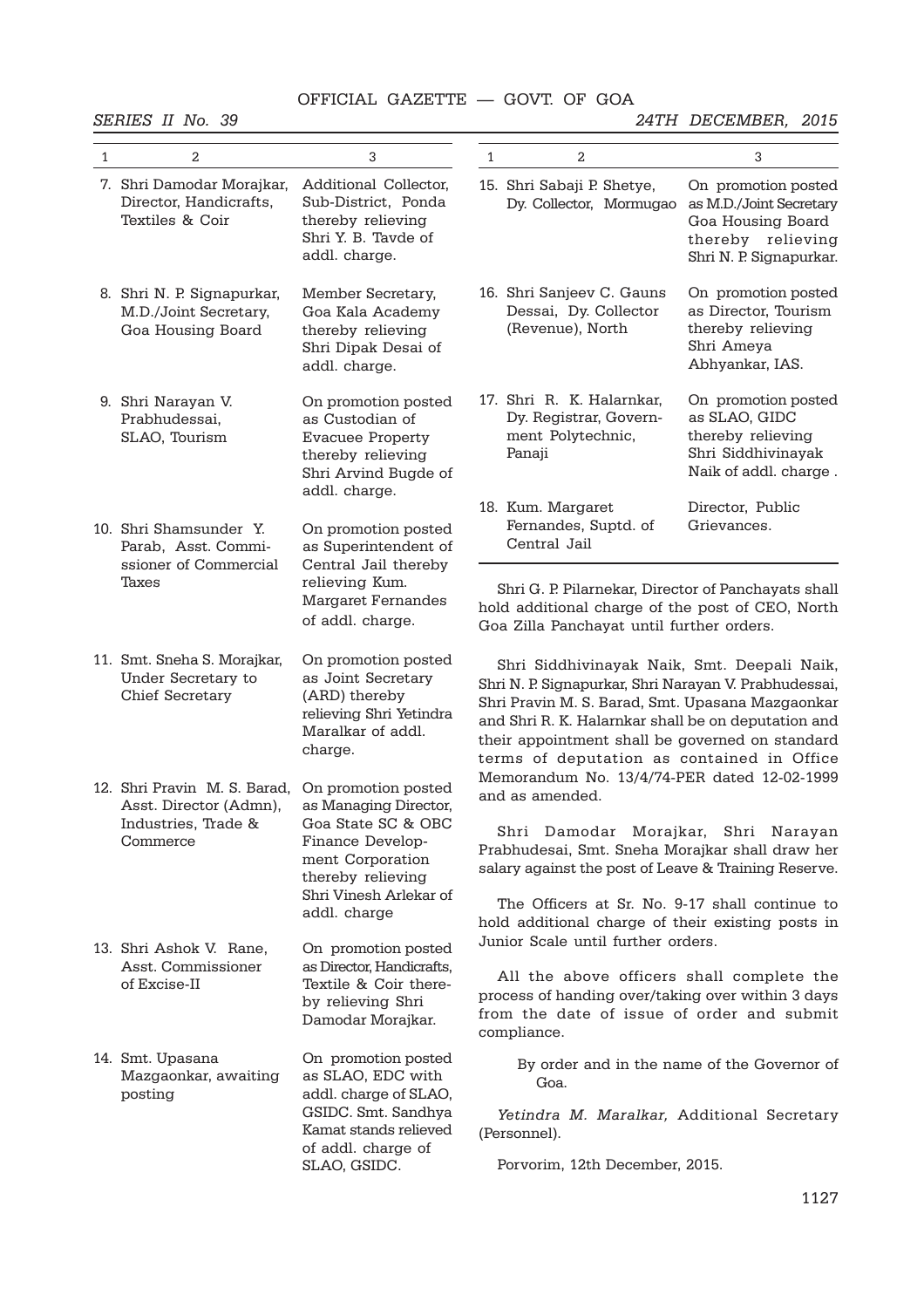### Department of Public Grievances **\_\_\_**

### **Notification**

### No. 1/22/2013-14/DPG/GPGRAMS/III/1(2)/1168

In addition to the Services notified vide Notification No. 1/22/2013-14/DPG/GPGRAMS/III/1(2) dated 8<sup>th</sup> April, 2015 published in the Official Gazette Series II No. 3 dated 16<sup>th</sup> April, 2015, the Government of Goa in exercise of the powers conferred by sub-sections (1) and (2) of Section 4 of the Goa (Right of Citizens to Time-bound Delivery of Public Services) Act, 2013 (Goa Act 19 of 2013) (hereinafter referred to as the "said Act"), hereby specifies the service specified in column (2) of the Schedule below to be a public service for the purposes of the said Act, which shall be provided by the designated officer as specified in corresponding entry in column (3) of the said Schedule and within the time limit as specified in column (4) of the said Schedule.

The authorities mentioned in column (5) are notified as appellate authority under Section 6 of the said Act. The public services as specified in column (1) of the Schedule below shall be provided by the designated officer to the eligible persons with effect from date of publication of this Notification in the Official Gazette.

| Sr.<br>No.     | Service                                                                                                | Designated Officer                                          | Time Limit in<br>working days                       | $1st$ appellate<br>authority                                 |  |  |  |
|----------------|--------------------------------------------------------------------------------------------------------|-------------------------------------------------------------|-----------------------------------------------------|--------------------------------------------------------------|--|--|--|
| (1)            | (2)                                                                                                    | (3)                                                         | (4)                                                 | (5)                                                          |  |  |  |
|                |                                                                                                        | <b>A-Department of Agriculture</b>                          |                                                     |                                                              |  |  |  |
|                |                                                                                                        | Goa State Horticulture Corporation Limited                  |                                                     |                                                              |  |  |  |
| $\mathbf{1}$   | Settlement of the claim of farmers of locally<br>produced vegetables                                   | <b>Managing Director</b>                                    | Thirty days                                         | Director of<br>Agriculture.                                  |  |  |  |
|                |                                                                                                        | <b>B-</b> Department of Co-operation                        |                                                     |                                                              |  |  |  |
|                | Registrar of Co-operative Societies                                                                    |                                                             |                                                     |                                                              |  |  |  |
| $\overline{2}$ | Registration of the Society u/s 8 of the Goa<br>Co-operative Societies Act, 2001                       | Assistant Registrar<br>of Co-operative<br>Societies         | Forty five days                                     | Registrar of<br>Co-operative<br>Societies.                   |  |  |  |
| 3              | Approval of amendment in the Society Bye-<br>Laws u/s 11 of the Goa Co-operative Society<br>Act, 2001  | Assistant Registrar<br>of Co-operative<br>Societies         | Forty five days                                     | Registrar of<br>Co-operative<br>Societies.                   |  |  |  |
|                |                                                                                                        | Goa State Agricultural Marketing Board                      |                                                     |                                                              |  |  |  |
| 4              | Application for the different types of<br>Licenses                                                     | Dy. Secretary, Goa<br>State Agricultural<br>Marketing Board | Thirty days                                         | Jt. Secretary, Goa<br>State Agricultural<br>Marketing Board. |  |  |  |
| 5              | Renewal of License subject to submission<br>of annual return regularly                                 | Dy. Secretary, Goa<br>State Agricultural<br>Marketing Board | Fifteen days                                        | Jt. Secretary, Goa<br>State Agricultural<br>Marketing Board. |  |  |  |
|                |                                                                                                        | <b>C-Department of Craftsmen Training</b>                   |                                                     |                                                              |  |  |  |
| 6              | Refund of caution money                                                                                | Principal                                                   | Seven days                                          | Director of<br>Craftsmen<br>Training.                        |  |  |  |
| $\overline{7}$ | Issue of bonafide certificate to outgoing<br>trainees after completion of training                     | Principal                                                   | Seven days                                          | Director of<br>Craftsmen<br>Training.                        |  |  |  |
| 8              | Return of all original certificates submitted<br>by the trainees at the time of availing<br>admissions | Principal                                                   | Fifteen days<br>from the date<br>of admission       | Director of<br>Craftsmen<br>Training.                        |  |  |  |
| 9              | Issue of identity cards for the trainees                                                               | Principal                                                   | Forty Five<br>days from the<br>date of<br>admission | Director of<br>Craftsmen<br>Training.                        |  |  |  |

**Schedule**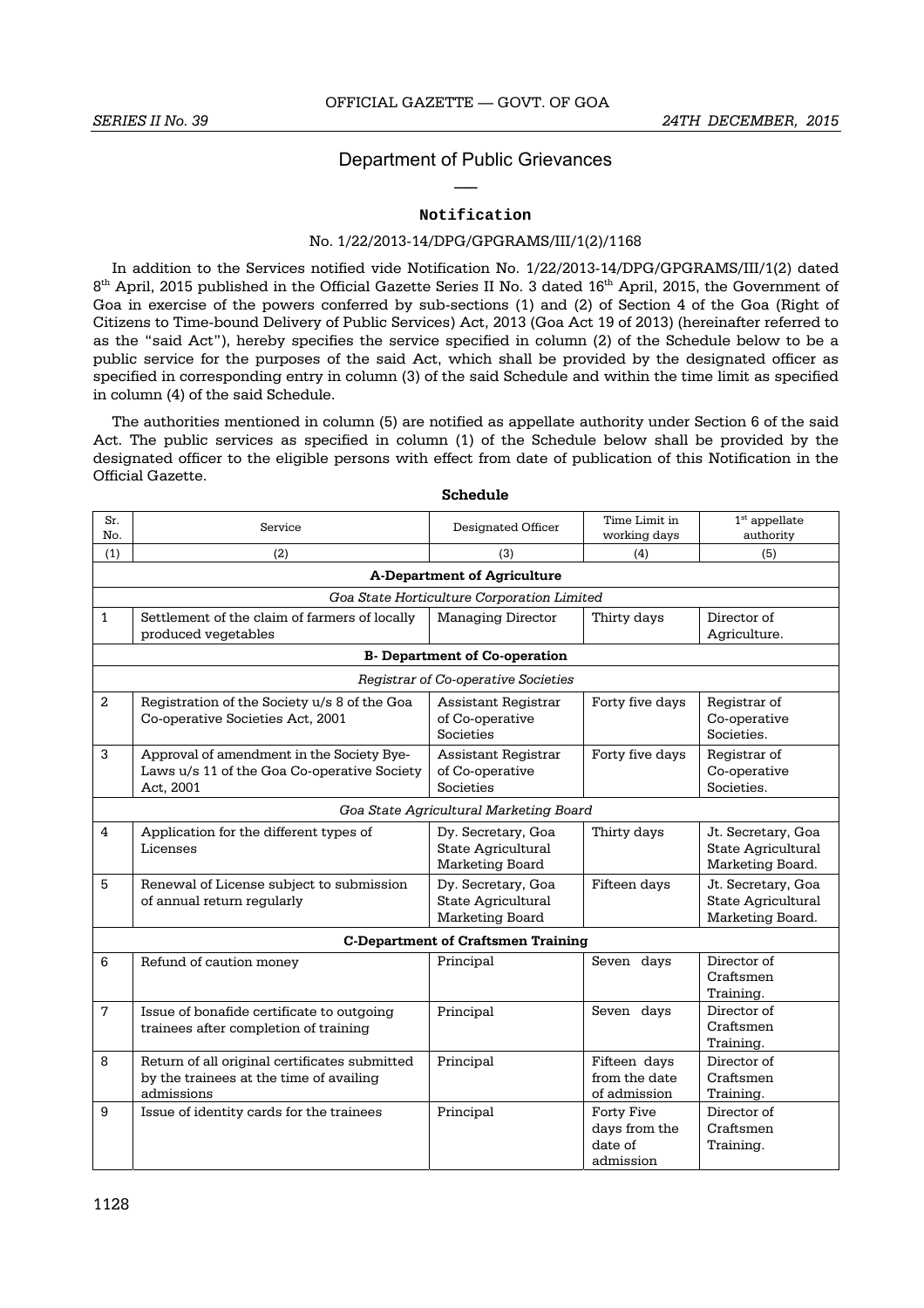| (1) | (2)                                                       |                                                                                                                       | (3)                                           | (4)                                                                                         | (5)                                |
|-----|-----------------------------------------------------------|-----------------------------------------------------------------------------------------------------------------------|-----------------------------------------------|---------------------------------------------------------------------------------------------|------------------------------------|
| 10  | <b>BPL Scholarships</b>                                   | Forwarding<br>application to                                                                                          | Principal                                     | Fifteen days                                                                                | Director of<br>Craftsmen Training. |
|     |                                                           | the Directorate<br>Disposal of<br>application                                                                         | Asstt. Director<br>(Training)                 | Fifteen days                                                                                | Director of<br>Craftsmen Training. |
| 11  | Merit Scholarships                                        | Forwarding<br>application to<br>the Directorate                                                                       | Principal                                     | Fifteen days<br>from the date<br>of publication<br>of merit list                            | Director of<br>Craftsmen Training. |
|     |                                                           | Forwarding<br>application to<br>Government                                                                            | Asstt. Director<br>(Training)                 | Fifteen days                                                                                | Director of<br>Craftsmen Training. |
| 12  | Authentication of certificates                            |                                                                                                                       | <b>Assistant Controller</b><br>of Examination | Seven days                                                                                  | Director of<br>Craftsmen Training. |
| 13  | Valuation of examination answer papers                    |                                                                                                                       | Assistant Controller<br>of Examination        | Forty five days                                                                             | Director of<br>Craftsmen Training. |
| 14  | Verification of certificates                              |                                                                                                                       | <b>Assistant Controller</b><br>of Examination | Fifteen days                                                                                | Director of<br>Craftsmen Training. |
| 15  | Correction of Provisional National Trade<br>certificates  |                                                                                                                       | <b>Assistant Controller</b><br>of Examination | Fifteen days                                                                                | Director of<br>Craftsmen Training. |
|     |                                                           |                                                                                                                       | D-Department of Education, Art & Culture      |                                                                                             |                                    |
|     |                                                           |                                                                                                                       | Directorate of Art & Culture                  |                                                                                             |                                    |
| 16  | Convey the decision of approval/rejection                 |                                                                                                                       | Assistant Cultural<br>Officer                 | Sixty days<br>from the last<br>day of<br>application                                        | Director of Art and<br>Culture.    |
|     | If approved -<br>(a) Issue sanction Order                 |                                                                                                                       | Assistant Cultural<br>Officer                 | Five days                                                                                   | Director of Art and<br>Culture.    |
|     | (b) Release of fund to the Bank                           |                                                                                                                       | Assistant Cultural<br>Officer                 | Fifteen days<br>from the date<br>of sanction                                                | Director of Art and<br>Culture.    |
|     |                                                           |                                                                                                                       | <b>College of Architecture</b>                |                                                                                             |                                    |
| 17  | <b>Issue of Provisional</b><br><b>Passing Certificate</b> | Submission of<br>the list of the<br>students who<br>have any dues<br>to the Academic<br>Section                       | Incharge of a<br>Respective Section           | Two days<br>prior to<br>declaration of<br>results                                           | Principal.                         |
|     |                                                           | lssue of<br>Provisional<br>Passing<br>Certificate of the<br>students who do<br>not have any<br>dues of the<br>college | Head Clerk                                    | On the day of<br>the receipt of<br>the Provisional<br>Certificate<br>from the<br>University | Principal.                         |
| 18  | Refund of Caution<br>Money                                | Submission of<br>the list of the<br>students who<br>have any dues<br>to the Accounts<br>Section                       | Incharge of a<br><b>Respective Section</b>    | Two days prior<br>to declaration<br>of results                                              | Principal.                         |
|     |                                                           | Refund of<br><b>Caution Money</b><br>by E.C.S. in the<br>student<br>account                                           | Assistant Accounts<br>Officer                 | Thirty days<br>from the<br>declaration<br>of results                                        | Principal.                         |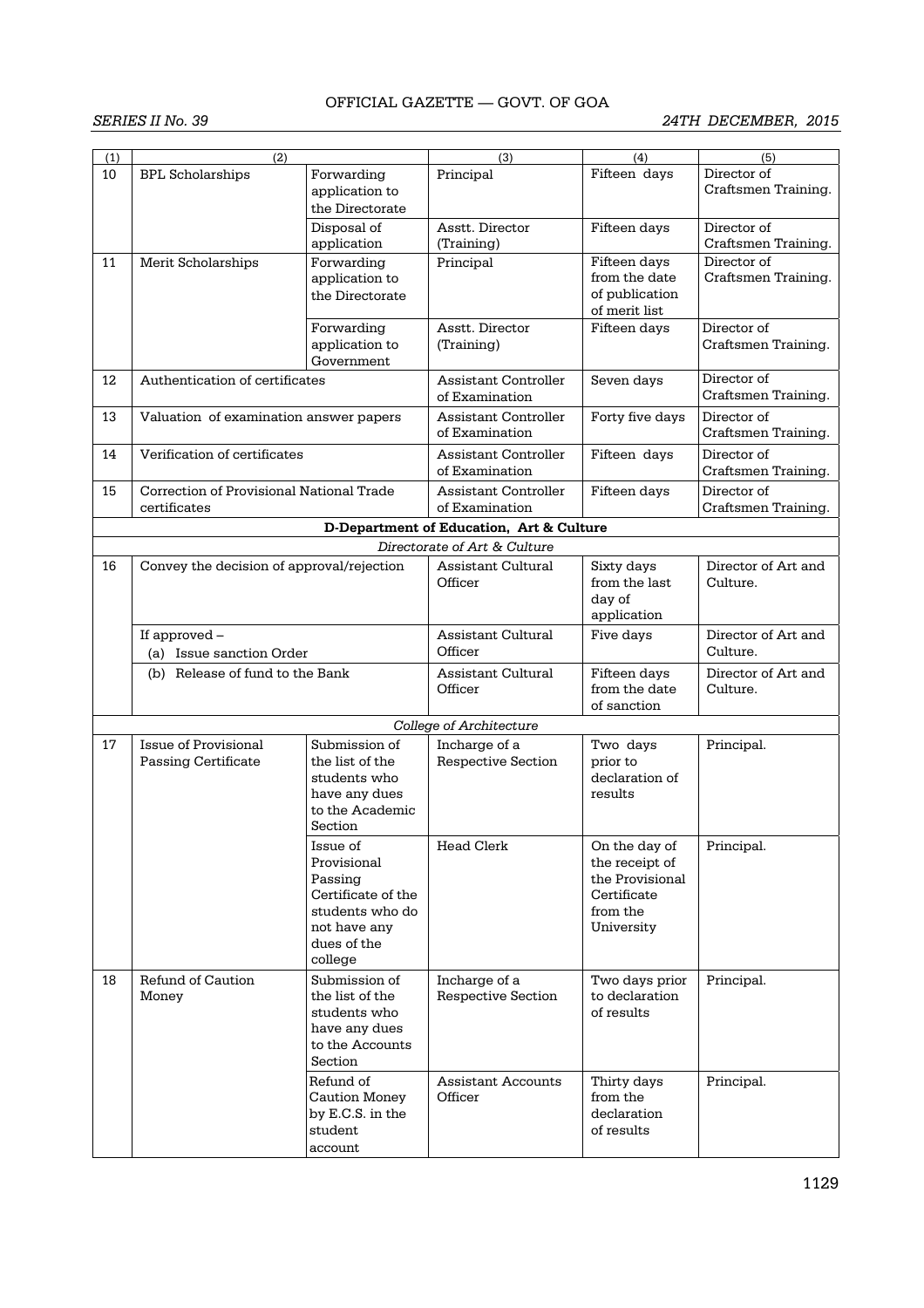| (1) | (2)                                                                                                                                                                                                              |                                                                                                                                                                                                     | (3)                                                                                       | (4)                                    | (5)                                     |
|-----|------------------------------------------------------------------------------------------------------------------------------------------------------------------------------------------------------------------|-----------------------------------------------------------------------------------------------------------------------------------------------------------------------------------------------------|-------------------------------------------------------------------------------------------|----------------------------------------|-----------------------------------------|
| 19  | Duplicate<br>certificates/Mark sheets                                                                                                                                                                            | Within 5 years                                                                                                                                                                                      | In charge of<br>Examination                                                               | Ten days                               | Principal.                              |
|     |                                                                                                                                                                                                                  | Beyond 5 years                                                                                                                                                                                      | In charge of<br>Examination                                                               | Thirty days                            | Principal.                              |
| 20  | Verification of marks<br>Revaluation and declaration of results                                                                                                                                                  |                                                                                                                                                                                                     | In charge of<br>Examination                                                               | Ten days                               | Principal.                              |
| 21  |                                                                                                                                                                                                                  |                                                                                                                                                                                                     | In charge of<br>Examination                                                               | Forty Five days                        | Principal.                              |
|     |                                                                                                                                                                                                                  |                                                                                                                                                                                                     | Archives and Archeology                                                                   |                                        |                                         |
| 22  | Issue of certified copies of available<br>records of Births, Deaths, Marriage and<br>Baptism                                                                                                                     |                                                                                                                                                                                                     | Archivist (General)                                                                       | Seven days<br>from date of<br>payment  | Director of Archives<br>and Archeology. |
| 23  | Certified copy of Land<br>Inscription/Description<br>certificates/Notarial Deeds                                                                                                                                 |                                                                                                                                                                                                     | Archivist (General)                                                                       | Twelve days<br>from date of<br>payment | Director of Archives<br>and Archeology. |
| 24  | Certified copy of Communidade records                                                                                                                                                                            |                                                                                                                                                                                                     | Archivist (General)                                                                       | Twelve days<br>from date of<br>payment | Director of Archives<br>and Archeology. |
| 25  | Terotial Military Court (TMT files/<br>Inventory files).<br>$1 - 20$ documents<br>a.                                                                                                                             |                                                                                                                                                                                                     | Archivist (General)                                                                       | Twelve days<br>from date of<br>payment | Director of Archives<br>and Archeology. |
|     | More than 20 but less than 50<br>$\mathbf b$ .                                                                                                                                                                   |                                                                                                                                                                                                     | Archivist (General)                                                                       | Twenty days<br>from date of<br>payment | Director of Archives<br>and Archeology. |
|     | More than 50 but less than 100<br>c.                                                                                                                                                                             |                                                                                                                                                                                                     | Archivist (General)                                                                       | Thirty days<br>from date of<br>payment | Director of Archives<br>and Archeology. |
|     | More than 100<br>d.                                                                                                                                                                                              |                                                                                                                                                                                                     | Archivist (General)                                                                       | Forty days<br>from date of<br>payment  | Director of Archives<br>and Archeology. |
| 26  | Digital images of historical records on CD-<br>ROMs<br>a. Upto 500 digital images                                                                                                                                |                                                                                                                                                                                                     | Scientific Officer                                                                        | Forty days<br>from date of<br>payment  | Director of Archives<br>and Archeology. |
|     | b. More than 500 digital images                                                                                                                                                                                  |                                                                                                                                                                                                     | Scientific Officer                                                                        | Fifty days<br>from date of<br>payment  | Director of Archive<br>and Archeology.  |
| 27  | Issue of certified copies of following<br>records to public at IPHB, Altinho<br>a. Documentos Pera Vaigem<br>b. Captain of Ports<br>c. Extract of Birth/Death/Marriage<br>Salcette 1914-1970 (incomplete series) |                                                                                                                                                                                                     | Archivist<br>(Management)                                                                 | Seven days                             | Director of Archives<br>and Archeology. |
| 28  | Issue of Xerox/Computer copies of<br>documents/books to scholars/students/<br>public                                                                                                                             |                                                                                                                                                                                                     | Librarian                                                                                 | Ten days                               | Director of Archives<br>and Archeology. |
|     |                                                                                                                                                                                                                  |                                                                                                                                                                                                     | <b>E- Department of Election</b>                                                          |                                        |                                         |
|     |                                                                                                                                                                                                                  |                                                                                                                                                                                                     | <b>Chief Election Officer</b>                                                             |                                        |                                         |
| 29  | Registration of Electors                                                                                                                                                                                         | One copy of the<br>application<br>received under<br>sub-rule (1) of<br>Rule 26 together<br>with a notice<br>inviting<br>objections to be<br>posted as provi-<br>ded in sub-rule<br>$(3)$ of Rule 26 | Assistant Electoral<br>Registration Officer/<br>/Electoral<br><b>Registration Officer</b> | Three days                             | District Election<br>Officer.           |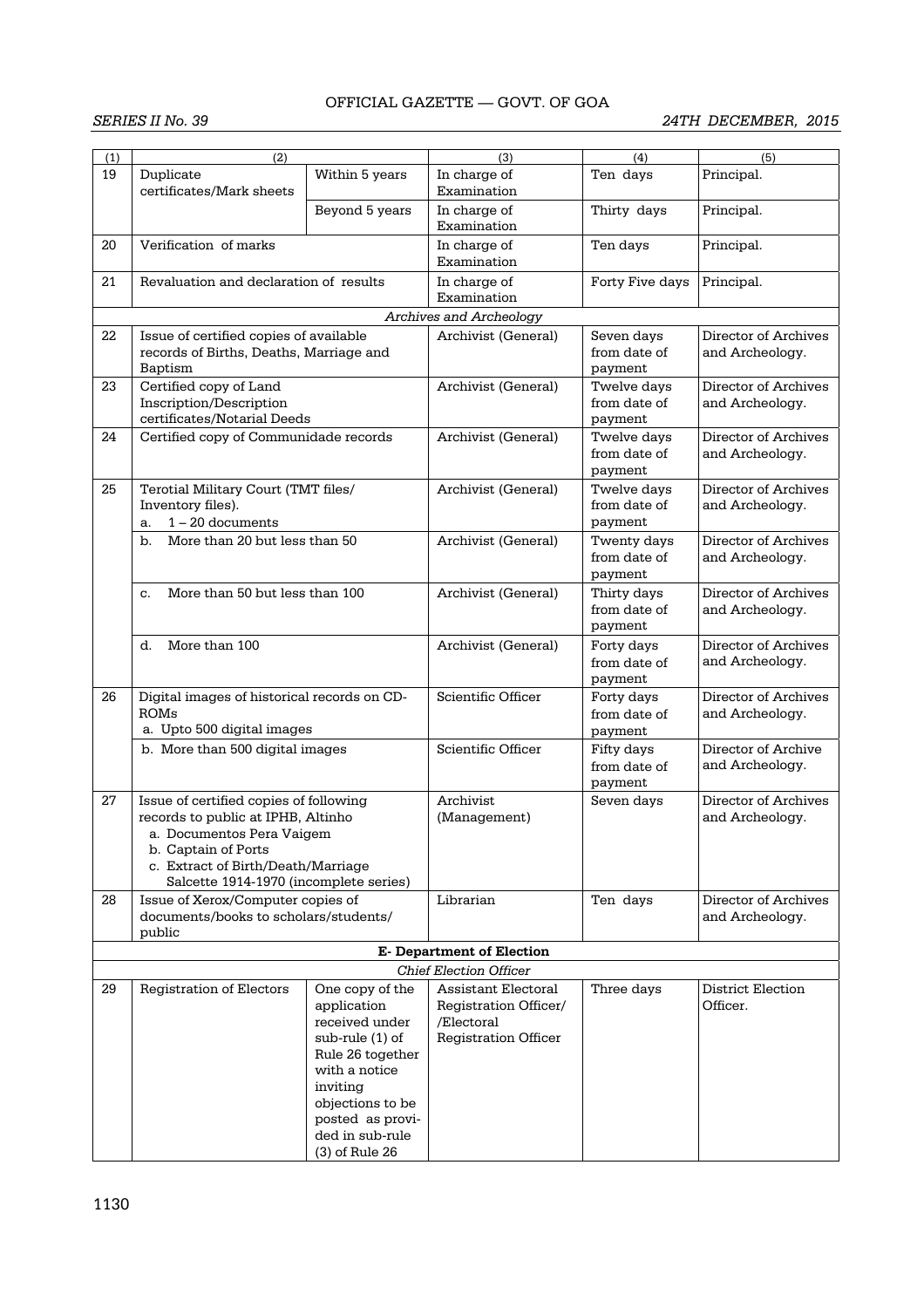| (1) | $\overline{(2)}$                                                                       | Disposal of the | (3)<br>Assistant Electoral                          | (4)<br>Three days                | (5)<br>District Election      |
|-----|----------------------------------------------------------------------------------------|-----------------|-----------------------------------------------------|----------------------------------|-------------------------------|
|     |                                                                                        | applications    | Registration Officer/                               | from the last                    | Officer.                      |
|     |                                                                                        | when there are  | Electoral                                           | day of filling of                |                               |
|     |                                                                                        | no objections   | <b>Registration Officer</b>                         | objections                       |                               |
|     |                                                                                        | Disposal of     | <b>Assistant Electoral</b>                          | Fifteen days                     | <b>District Election</b>      |
|     |                                                                                        | application,    | Registration Officer/                               | from the last                    | Officer.                      |
|     |                                                                                        | where there are | Electoral                                           | day of filling of                |                               |
|     |                                                                                        | objections      | <b>Registration Officer</b>                         | objections                       |                               |
| 30  | Issue of new Election Photo Identity Card                                              |                 | <b>Assistant Electoral</b><br>Registration Officer/ | Seven days<br>from the date      | District Election<br>Officer. |
|     |                                                                                        |                 | Electoral                                           | of authori-                      |                               |
|     |                                                                                        |                 | <b>Registration Officer</b>                         | zation by the                    |                               |
|     |                                                                                        |                 |                                                     | E.R.O. of                        |                               |
|     |                                                                                        |                 |                                                     | inclusion of the                 |                               |
|     |                                                                                        |                 |                                                     | name in the                      |                               |
|     |                                                                                        |                 |                                                     | Electoral Roll                   |                               |
|     |                                                                                        |                 |                                                     | or after making<br>correction in |                               |
|     |                                                                                        |                 |                                                     | the Electoral                    |                               |
|     |                                                                                        |                 |                                                     | Roll                             |                               |
| 31  | Issue of Duplicate Election Photo Identity                                             |                 | <b>Assistant Electoral</b>                          | Three days                       | <b>District Election</b>      |
|     | Card                                                                                   |                 | Registration Officer/                               |                                  | Officer.                      |
|     |                                                                                        |                 | Electoral                                           |                                  |                               |
|     |                                                                                        |                 | <b>Registration Officer</b>                         |                                  |                               |
|     |                                                                                        |                 | <b>F-Department of Environment</b>                  |                                  |                               |
|     |                                                                                        |                 | Goa State Pollution Control Board                   |                                  |                               |
| 32  | Consent to establish or operate any                                                    |                 | Chairman                                            | Ninety days                      | Secretary to                  |
|     | establishment under the provisions of the                                              |                 |                                                     |                                  | Government.                   |
|     | Air (Prevention and Control of Pollution)                                              |                 |                                                     |                                  |                               |
|     | Act, 1981 and The Water (Prevention and<br>Control of Pollution) Act, 1974 Large - Red |                 |                                                     |                                  |                               |
|     | <b>Category Establishment</b>                                                          |                 |                                                     |                                  |                               |
| 33  | Consent to establish or operate any                                                    |                 | Chairman                                            | Sixty days                       | Secretary to                  |
|     | establishment under the provisions of the                                              |                 |                                                     |                                  | Government.                   |
|     | Air (Prevention and Control of Pollution)                                              |                 |                                                     |                                  |                               |
|     | Act, 1981 and The Water (Prevention and                                                |                 |                                                     |                                  |                               |
|     | Control of Pollution) Act, 1974 Large                                                  |                 |                                                     |                                  |                               |
|     | (Hotels having more than 50 rooms) -                                                   |                 |                                                     |                                  |                               |
| 34  | <b>Orange Category</b><br>Consent to establish or operate any                          |                 | Chairman                                            | Forty Five days                  | Secretary to                  |
|     | establishment under the provisions of the                                              |                 |                                                     |                                  | Government.                   |
|     | Air (Prevention and Control of Pollution)                                              |                 |                                                     |                                  |                               |
|     | Act, 1981 and The Water (Prevention and                                                |                 |                                                     |                                  |                               |
|     | Control of Pollution) Act, 1974 Large -                                                |                 |                                                     |                                  |                               |
|     | <b>Green Category</b>                                                                  |                 |                                                     |                                  |                               |
| 35  | Consent to establish or operate any                                                    |                 | Chairman                                            | Ninety days                      | Secretary to                  |
|     | establishment under the provisions of the                                              |                 |                                                     |                                  | Government.                   |
|     | Air (Prevention and Control of Pollution)                                              |                 |                                                     |                                  |                               |
|     | Act, 1981 and The Water (Prevention and<br>Control of Pollution) Act, 1974 Micro and   |                 |                                                     |                                  |                               |
|     | <b>Small (Including Stone Quarries) - Red</b>                                          |                 |                                                     |                                  |                               |
|     | Category                                                                               |                 |                                                     |                                  |                               |
| 36  | Consent to establish or operate any                                                    |                 | Chairman                                            | Ninety days                      | Secretary to                  |
|     | establishment under the provisions of the                                              |                 |                                                     |                                  | Government.                   |
|     | Air (Prevention and Control of Pollution)                                              |                 |                                                     |                                  |                               |
|     | Act, 1981 and The Water (Prevention and                                                |                 |                                                     |                                  |                               |
|     | Control of Pollution) Act, 1974 Medium                                                 |                 |                                                     |                                  |                               |
|     | <b>Scale Enterprise (Including Stone</b>                                               |                 |                                                     |                                  |                               |
|     | <b>Quarries) - Red Category</b>                                                        |                 |                                                     |                                  |                               |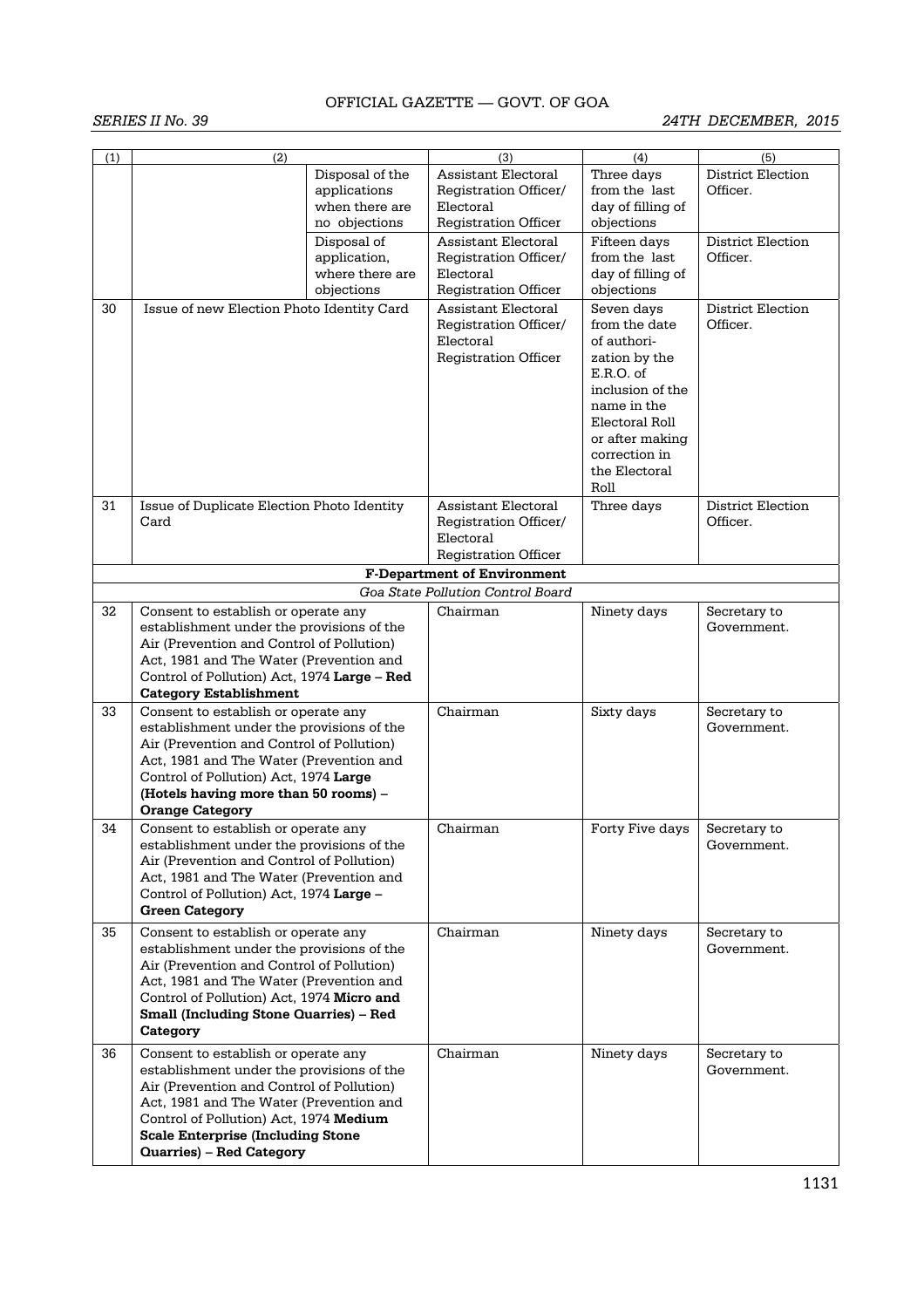| (1) | (2)                                                                                   |                | (3)                            | (4)             | (5)             |
|-----|---------------------------------------------------------------------------------------|----------------|--------------------------------|-----------------|-----------------|
| 37  | Consent to establish or operate                                                       |                | Chairman                       | Ninety days     | Secretary to    |
|     | <b>Beneficiation Plants (Dry Screening</b>                                            |                |                                |                 | Government.     |
|     | <b>Plants, Washing Plants) - Red Category</b>                                         |                |                                |                 |                 |
|     |                                                                                       |                |                                |                 |                 |
|     | under the provisions of the Air (Prevention                                           |                |                                |                 |                 |
|     | and Control of Pollution) Act, 1981 and The                                           |                |                                |                 |                 |
|     | Water (Prevention and Control of                                                      |                |                                |                 |                 |
|     | Pollution) Act, 1974                                                                  |                |                                |                 |                 |
| 38  | Consent to establish or operate Micro and                                             |                | Chairman                       | Sixty days      | Secretary to    |
|     | Small (Hotels having 50 or less rooms) -                                              |                |                                |                 | Government.     |
|     |                                                                                       |                |                                |                 |                 |
|     | Orange category under the provisions of                                               |                |                                |                 |                 |
|     | the Air (Prevention and Control of Pollution)                                         |                |                                |                 |                 |
|     | Act, 1981 and The Water (Prevention and                                               |                |                                |                 |                 |
|     | Control of Pollution) Act, 1974                                                       |                |                                |                 |                 |
| 39  | Consent to establish or operate Medium                                                |                | Chairman                       | Sixty days      | Secretary to    |
|     | Enterprise - Orange Category under the                                                |                |                                |                 | Government.     |
|     | provisions of the Air (Prevention and                                                 |                |                                |                 |                 |
|     | Control of Pollution) Act, 1981 and The                                               |                |                                |                 |                 |
|     | Water (Prevention and Control of                                                      |                |                                |                 |                 |
|     |                                                                                       |                |                                |                 |                 |
|     | Pollution) Act, 1974                                                                  |                |                                |                 |                 |
| 40  | Consent to establish or operate Micro and                                             |                | Chairman                       | Forty five days | Secretary to    |
|     | <b>Small - Green Category under the</b>                                               |                |                                |                 | Government.     |
|     | provisions of the Air (Prevention and                                                 |                |                                |                 |                 |
|     | Control of Pollution) Act, 1981 and The                                               |                |                                |                 |                 |
|     | Water (Prevention and Control of                                                      |                |                                |                 |                 |
|     | Pollution) Act, 1974                                                                  |                |                                |                 |                 |
|     |                                                                                       |                |                                |                 |                 |
| 41  | Consent to establish or operate Medium                                                |                | Chairman                       | Forty five days | Secretary to    |
|     | <b>Scale Enterprises including Applications</b><br>for Establishment and Operation of |                |                                |                 | Government.     |
|     |                                                                                       |                |                                |                 |                 |
|     | Sewage Treatment Plant (STP) and                                                      |                |                                |                 |                 |
|     | Diesel Generator sets (DG set) - Green                                                |                |                                |                 |                 |
|     | <b>Category</b> under the provisions of the Air                                       |                |                                |                 |                 |
|     | (Prevention and Control of Pollution) Act,                                            |                |                                |                 |                 |
|     |                                                                                       |                |                                |                 |                 |
|     | 1981 and The Water (Prevention and                                                    |                |                                |                 |                 |
|     | Control of Pollution) Act, 1974                                                       |                |                                |                 |                 |
| 42  | Renewal of consent to operate under the                                               |                | Chairman                       | Forty five days | Secretary to    |
|     | provisions of the Air (Prevention and                                                 |                |                                |                 | Government.     |
|     | Control of Pollution) Act, 1981 and The                                               |                |                                |                 |                 |
|     | Water (Prevention and Control of                                                      |                |                                |                 |                 |
|     | Pollution) Act, 1974 and Hazardous                                                    |                |                                |                 |                 |
|     | Acts-All category                                                                     |                |                                |                 |                 |
| 43  | Authorization under Hazardous Waste                                                   |                |                                |                 |                 |
|     |                                                                                       |                |                                |                 | Secretary to    |
|     | Rules:                                                                                |                |                                | Ninety days     | Government.     |
|     | i)<br>Red Category                                                                    |                |                                |                 |                 |
|     | ii)<br>Orange Category                                                                |                | Chairman                       | Sixty days      |                 |
|     | Green Category<br>iii)                                                                |                |                                | Forty five days |                 |
| 44  | Authorization under Bio Medical Waste                                                 |                | Chairman                       | Forty five days | Secretary to    |
|     | Rules                                                                                 |                |                                |                 | Government.     |
| 45  | Authorization under Municipal Solid Waste                                             |                | Chairman                       | Forty five days | Secretary to    |
|     |                                                                                       |                |                                |                 |                 |
|     | Rules                                                                                 |                |                                |                 | Government.     |
| 46  | Authorization under Batteries Waste                                                   |                | Chairman                       | Forty five days | Secretary to    |
|     | <b>Management Rules</b>                                                               |                |                                |                 | Government.     |
| 47  | Registration under Plastic Waste Rules                                                |                | Chairman                       | Forty five days | Secretary to    |
|     |                                                                                       |                |                                |                 | Government.     |
| 48  | Authorization issued under E-waste                                                    |                | Chairman                       | Forty five days | Secretary to    |
|     |                                                                                       |                |                                |                 |                 |
|     | (Management and Handling) Rules, 2010                                                 |                |                                |                 | Government.     |
|     |                                                                                       |                | <b>G-Department of Finance</b> |                 |                 |
|     |                                                                                       |                | Commissioner of Excise         |                 |                 |
| 49  | Grant of Liquor License/                                                              | Forwarding the | Excise Inspector               | Five days       | Commissioner of |
|     | /Shifting for Retail                                                                  | Application to |                                |                 | Excise.         |
|     | sale/Wholesale of IMFL,                                                               | the respective |                                |                 |                 |
|     | CL & FL in packed                                                                     | Police         |                                |                 |                 |
|     |                                                                                       |                |                                |                 |                 |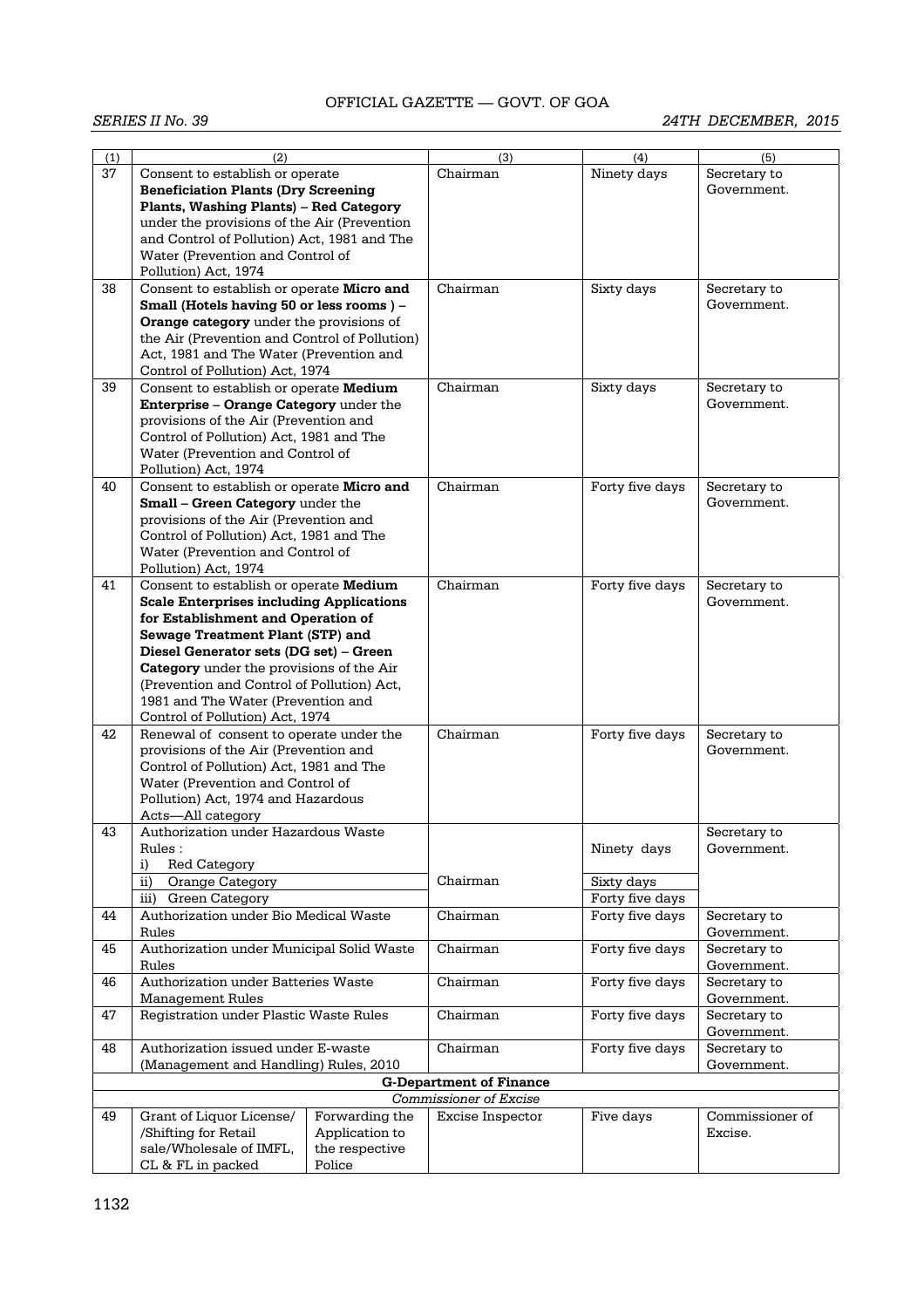| (1) | (2)                                                             |                                                | (3)                   | (4)          | (5)                           |
|-----|-----------------------------------------------------------------|------------------------------------------------|-----------------------|--------------|-------------------------------|
|     | bottles under Rule 90 of<br>the Excise Duty Act &<br>Rules 1964 | Station/Village<br>Panchayat/Muni-<br>cipality |                       |              |                               |
|     |                                                                 | Submission of                                  | Incharge of Police    | Seven days   | Superintendent of             |
|     |                                                                 | report to Excise<br>Department                 | Station               |              | Police.                       |
|     |                                                                 | Submission of                                  | Secretary, Village    | Seven days   | <b>Block Development</b>      |
|     |                                                                 | report to Excise                               | Panchayat             |              | Officer.                      |
|     |                                                                 | Department                                     |                       |              |                               |
|     |                                                                 | Submission of                                  | Chief Officer of      | Seven days   | Director of                   |
|     |                                                                 | report to Excise                               | Municipality/         |              | Municipal                     |
|     |                                                                 | Department                                     | Commissioner of City  |              | Administration.               |
|     |                                                                 |                                                | of Panaji Corporation |              |                               |
|     |                                                                 | Submission of                                  | Excise Inspector      | Ten days     | Commissioner of               |
|     |                                                                 | report to Excise                               |                       |              | Excise.                       |
|     |                                                                 | Commissioner                                   |                       |              |                               |
|     |                                                                 | along with                                     |                       |              |                               |
|     |                                                                 |                                                |                       |              |                               |
|     |                                                                 | Police and Local                               |                       |              |                               |
|     |                                                                 | Body Report                                    |                       |              |                               |
|     |                                                                 | Decision of the                                | Commissioner          | Fifteen days | Secretary                     |
|     |                                                                 | application                                    |                       |              | (Finance).                    |
| 50  | Grant of Liquor License/                                        | Forwarding the                                 | Excise Inspector      | Five days    | Commissioner of               |
|     | /Shifting for                                                   | application to                                 |                       |              | Excise.                       |
|     | Retailsale/Wholesale of                                         | the respective                                 |                       |              |                               |
|     | IMFL, CL & FL for                                               | Police                                         |                       |              |                               |
|     | consumption under Rule                                          | Station/Village                                |                       |              |                               |
|     | 90 of the Excise Duty                                           | Panchayat/Muni-                                |                       |              |                               |
|     | Act & Rules, 1964                                               | cipality                                       |                       |              |                               |
|     |                                                                 | Submission of                                  | Incharge of Police    | Seven days   | Superintendent of             |
|     |                                                                 | report to Excise                               | Station               |              | Police.                       |
|     |                                                                 | Department                                     |                       |              |                               |
|     |                                                                 | Submission of                                  | Secretary, Village    | Seven days   | <b>Block Development</b>      |
|     |                                                                 | report to Excise                               | Panchayat             |              | Officer.                      |
|     |                                                                 | Department                                     |                       |              |                               |
|     |                                                                 | Submission of                                  | Chief Officer of      | Seven days   | Director of                   |
|     |                                                                 | report to Excise                               | Municipality          |              | Municipal                     |
|     |                                                                 | Department                                     | /Commissioner of      |              | Administration.               |
|     |                                                                 |                                                | City of Panaji        |              |                               |
|     |                                                                 |                                                | Corporation           |              |                               |
|     |                                                                 | Submission of                                  | Excise Inspector      | Ten days     | Commissioner of               |
|     |                                                                 | report to Excise                               |                       |              | Excise.                       |
|     |                                                                 | Commissioner                                   |                       |              |                               |
|     |                                                                 | along with                                     |                       |              |                               |
|     |                                                                 | Police and Local                               |                       |              |                               |
|     |                                                                 |                                                |                       |              |                               |
|     |                                                                 | Body Report                                    |                       |              |                               |
|     |                                                                 | Decision of the                                | Commissioner of       | Fifteen days | Secretary                     |
|     |                                                                 | application                                    | Excise                |              | (Finance).<br>Commissioner of |
| 51  | Transfer of Ownership of                                        | Forwarding the                                 | Excise Inspector      | Five days    |                               |
|     | License under Rule 104                                          | application to                                 |                       |              | Excise.                       |
|     | of the Goa Excise Duty                                          | the respective                                 |                       |              |                               |
|     | Act Rules, 1964                                                 | Police Station                                 |                       |              |                               |
|     |                                                                 | Submission of                                  | Incharge of Police    | Seven days   | Superintendent of             |
|     |                                                                 | report to Excise                               | Station               |              | Police.                       |
|     |                                                                 | Department                                     |                       |              |                               |
|     |                                                                 | Submission of                                  | Excise Inspector      | Ten days     | Commissioner of               |
|     |                                                                 | report to Excise                               |                       |              | Excise.                       |
|     |                                                                 | Commissioner                                   |                       |              |                               |
|     |                                                                 | along with                                     |                       |              |                               |
|     |                                                                 | Police Report                                  |                       |              |                               |
|     |                                                                 | Decision of the                                | Commissioner of       | Fifteen days | Secretary                     |
|     |                                                                 | application                                    | Excise                |              | (Finance).                    |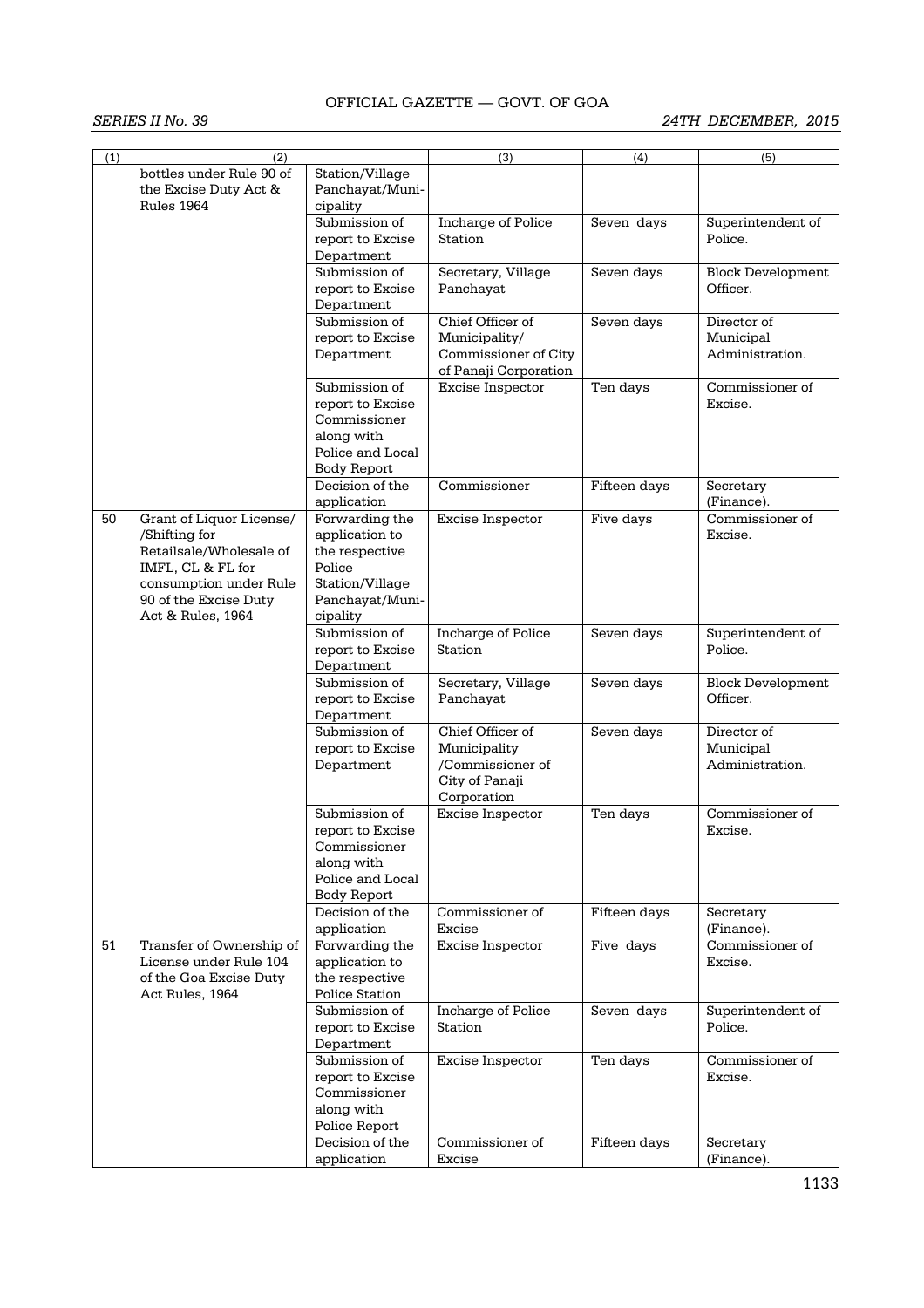| (1) | (2)                      |                          | (3)                        | (4)      | (5)             |
|-----|--------------------------|--------------------------|----------------------------|----------|-----------------|
| 52  | Permission for the issue | Forward the              | Excise Inspector           | Two days | Commissioner of |
|     | of (No. of permits)      | application to           | (Unit)                     |          | Excise.         |
|     | <b>Export Permits</b>    | the Excise Ins-          |                            |          |                 |
|     |                          | pector (Station)         |                            |          |                 |
|     |                          | Forward the              | Excise Inspector           | Two days | Commissioner of |
|     |                          | application to           | (Station)                  |          | Excise.         |
|     |                          | the Assistant            |                            |          |                 |
|     |                          | Excise                   |                            |          |                 |
|     |                          |                          |                            |          |                 |
|     |                          | Commissioner             |                            |          |                 |
|     |                          | Decision of the          | <b>Assistant Excise</b>    | Two days | Commissioner of |
|     |                          | application              | Commissioner               |          | Excise.         |
| 53  | Permission for the issue | Forward the              | Excise Inspector           | Two days | Commissioner of |
|     | of Export NOCs (outside  | application to           | (Unit)                     |          | Excise.         |
|     | India)                   | the Excise               |                            |          |                 |
|     |                          | Inspector                |                            |          |                 |
|     |                          | (Station)                |                            |          |                 |
|     |                          | Forward the              | Excise Inspector           | Two days | Commissioner of |
|     |                          | application to           | (Station)                  |          | Excise.         |
|     |                          | the Excise               |                            |          |                 |
|     |                          | Commissioner             |                            |          |                 |
|     |                          | Decision of the          | Excise Commissioner        | Two days | Secretary       |
|     |                          | application              |                            |          | (Finance).      |
| 54  | Permission for the issue | Forward the              | Excise Inspector           | Two days | Commissioner of |
|     | of duty paid Import      | application to           | (Unit)                     |          | Excise.         |
|     | Permit                   | the Excise               |                            |          |                 |
|     |                          | Inspector                |                            |          |                 |
|     |                          | (Station)                |                            |          |                 |
|     |                          | Forward the              | Excise Inspector           | Two days | Commissioner of |
|     |                          | application to           | (Station)                  |          | Excise.         |
|     |                          | the Assistant            |                            |          |                 |
|     |                          | Excise                   |                            |          |                 |
|     |                          | Commissioner             |                            |          |                 |
|     |                          | Decision of the          | <b>Assistant Excise</b>    | two days | Commissioner of |
|     |                          | application              | Commissioner               |          | Excise.         |
| 55  | Permission for the issue | Forward the              | Excise Inspector           | Two days | Commissioner of |
|     | of Under Bond Import     | application to           | (Unit)                     |          | Excise.         |
|     | Permit                   | the Excise Ins-          |                            |          |                 |
|     |                          | pector (Station)         |                            |          |                 |
|     |                          | Forward the              | Excise Inspector           | Two days | Commissioner of |
|     |                          | application to           | (Station)                  |          | Excise.         |
|     |                          | the Assistant            |                            |          |                 |
|     |                          | Excise                   |                            |          |                 |
|     |                          | Commissioner             |                            |          |                 |
|     |                          | Decision of the          | <b>Assistant Excise</b>    | Two days | Commissioner of |
|     |                          | application              | Commissioner               |          | Excise.         |
| 56  | Permission for the issue | Forward the              | Excise Inspector           | Two days | Commissioner of |
|     | of NOC to procure        | application to           | (Unit)                     |          | Excise.         |
|     | ENA/RS/HBS/MS etc.       | the Excise               |                            |          |                 |
|     |                          | Inspector                |                            |          |                 |
|     |                          |                          |                            |          |                 |
|     |                          | (Station)<br>Forward the |                            |          | Commissioner of |
|     |                          |                          | Excise Inspector           | Two days |                 |
|     |                          | application to           | (Station)                  |          | Excise.         |
|     |                          | the Excise               |                            |          |                 |
|     |                          | Commissioner             |                            |          |                 |
|     |                          | Decision of the          | <b>Excise Commissioner</b> | Two days | Secretary       |
|     |                          | application              |                            |          | (Finance).      |
| 57  | Permission for the       | Forward the              | Excise Inspector           | Two days | Commissioner of |
|     | issue of NOC to Import   | application to           | (Unit)                     |          | Excise.         |
|     | Foreign                  | the Excise               |                            |          |                 |
|     | Liquor/Beer/Wine         | Inspector                |                            |          |                 |
|     |                          | (Station)                |                            |          |                 |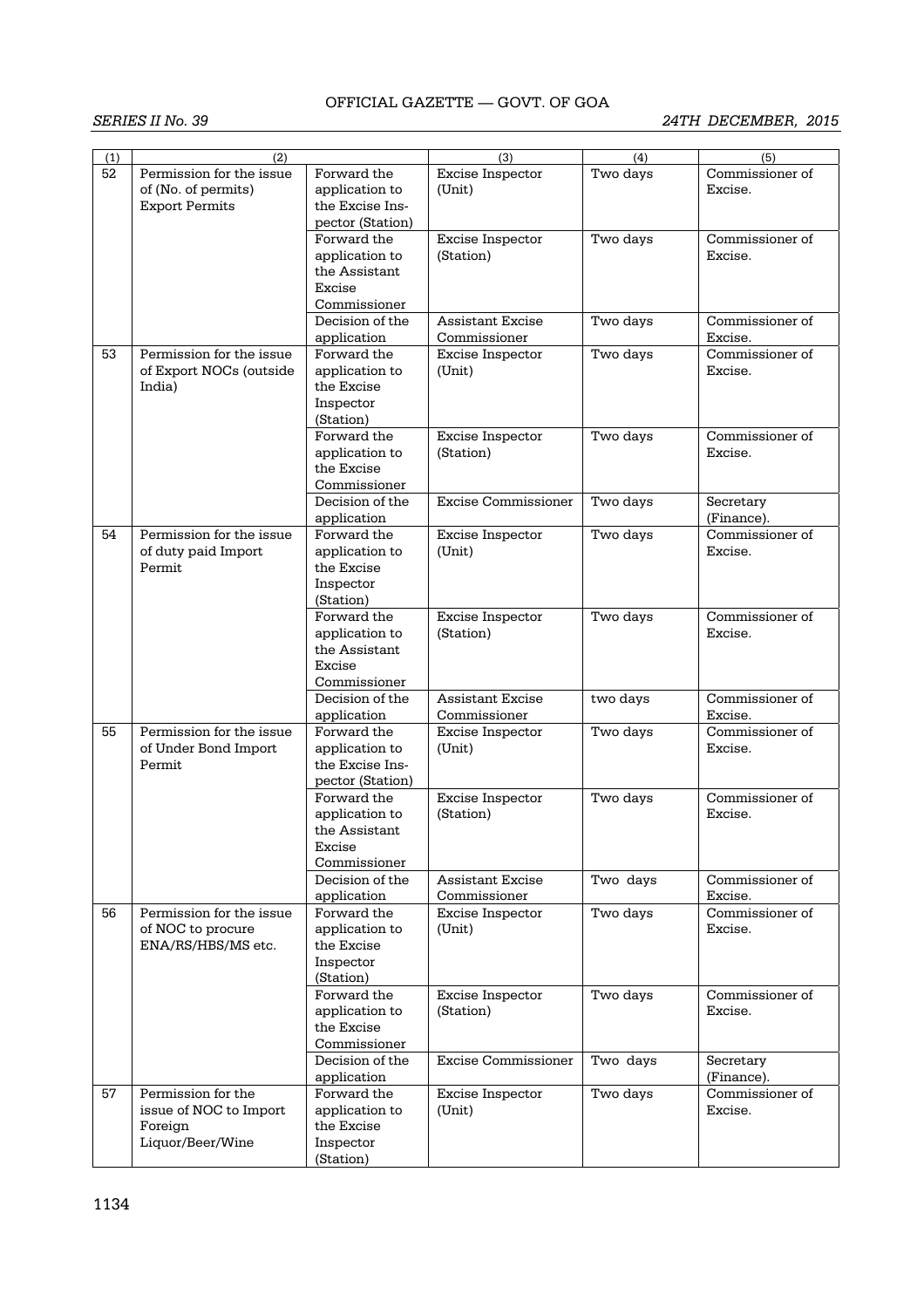| (1) | (2)                                                                                 |                                                                          | (3)                                     | (4)       | (5)                        |
|-----|-------------------------------------------------------------------------------------|--------------------------------------------------------------------------|-----------------------------------------|-----------|----------------------------|
|     |                                                                                     | Forward the<br>application to<br>the Excise<br>Commissioner              | Excise Inspector<br>(Station)           | Two days  | Commissioner of<br>Excise. |
|     |                                                                                     | Decision of the<br>application                                           | Excise Commissioner                     | Two days  | Secretary<br>(Finance).    |
| 58  | Permission for the issue<br>of Import Permit to<br>procure of<br>ENA/RS/HBS/MS etc. | Forward the<br>application to<br>the Excise<br>Inspector<br>(Station)    | Excise Inspector<br>(Unit)              | Two days  | Commissioner of<br>Excise. |
|     |                                                                                     | Forward the<br>application to<br>the Assistant<br>Excise<br>Commissioner | Excise Inspector<br>(Station)           | Two days  | Commissioner of<br>Excise. |
|     |                                                                                     | Decision of the<br>application                                           | <b>Assistant Excise</b><br>Commissioner | Two day   | Commissioner of<br>Excise. |
| 59  | Recording and renewal<br>of Labels                                                  | Forward the<br>application to<br>Assistant<br>Excise<br>Commissioner     | Excise Inspector of<br>Station/Unit     | Five days | Commissioner of<br>Excise. |
|     |                                                                                     | Submission of<br>application to<br>the<br>Commissioner<br>with his view  | <b>Assistant Excise</b><br>Commissioner | Five days | Commissioner of<br>Excise. |
|     |                                                                                     | Decision of the<br>application                                           | Commissioner                            | Five days | Secretary<br>(Finance).    |

| <b>H-Department of Fisheries</b> |                                                                                                                                 |                                                                |                                |              |                           |  |  |
|----------------------------------|---------------------------------------------------------------------------------------------------------------------------------|----------------------------------------------------------------|--------------------------------|--------------|---------------------------|--|--|
| 60                               | Registration of Fishing Net                                                                                                     |                                                                | Superintendent of<br>Fisheries | Fifteen days | Director of<br>Fisheries. |  |  |
| 61                               | Transfer of Fishing Net                                                                                                         |                                                                | Superintendent of<br>Fisheries | Fifteen days | Director of<br>Fisheries. |  |  |
| 62                               | Registration to the Non-<br>motorized/Motorized<br>fishing canoe and<br>fishing vessels<br>(Allotment of Number)                | Submission of<br>the report to<br>the Fisheries<br>Officer     | <b>Fisheries Surveyor</b>      | Five days    | Director of<br>Fisheries. |  |  |
|                                  |                                                                                                                                 | Submission of<br>the proposal<br>to the Supdt.<br>of Fisheries | <b>Fisheries Officer</b>       | Five days    | Director of<br>Fisheries. |  |  |
|                                  |                                                                                                                                 | Decision on the<br>application                                 | Supdt. of Fisheries            | Five days    | Director of<br>Fisheries. |  |  |
| 63                               | Registration to the Non-<br>motorized/Motorized<br>fishing canoe and<br>fishing Vessels (Issue of<br><b>Vessel Certificate)</b> | Submission of<br>the report to<br>the Fisheries<br>Officer     | <b>Fisheries Surveyor</b>      | Five days    | Director of<br>Fisheries. |  |  |
|                                  |                                                                                                                                 | Submission of<br>the proposal<br>to the Supdt.<br>of Fisheries | <b>Fisheries Officer</b>       | Five days    | Director of<br>Fisheries. |  |  |
|                                  |                                                                                                                                 | Decision on<br>the<br>application                              | Supdt. of Fisheries            | Five days    | Director of<br>Fisheries. |  |  |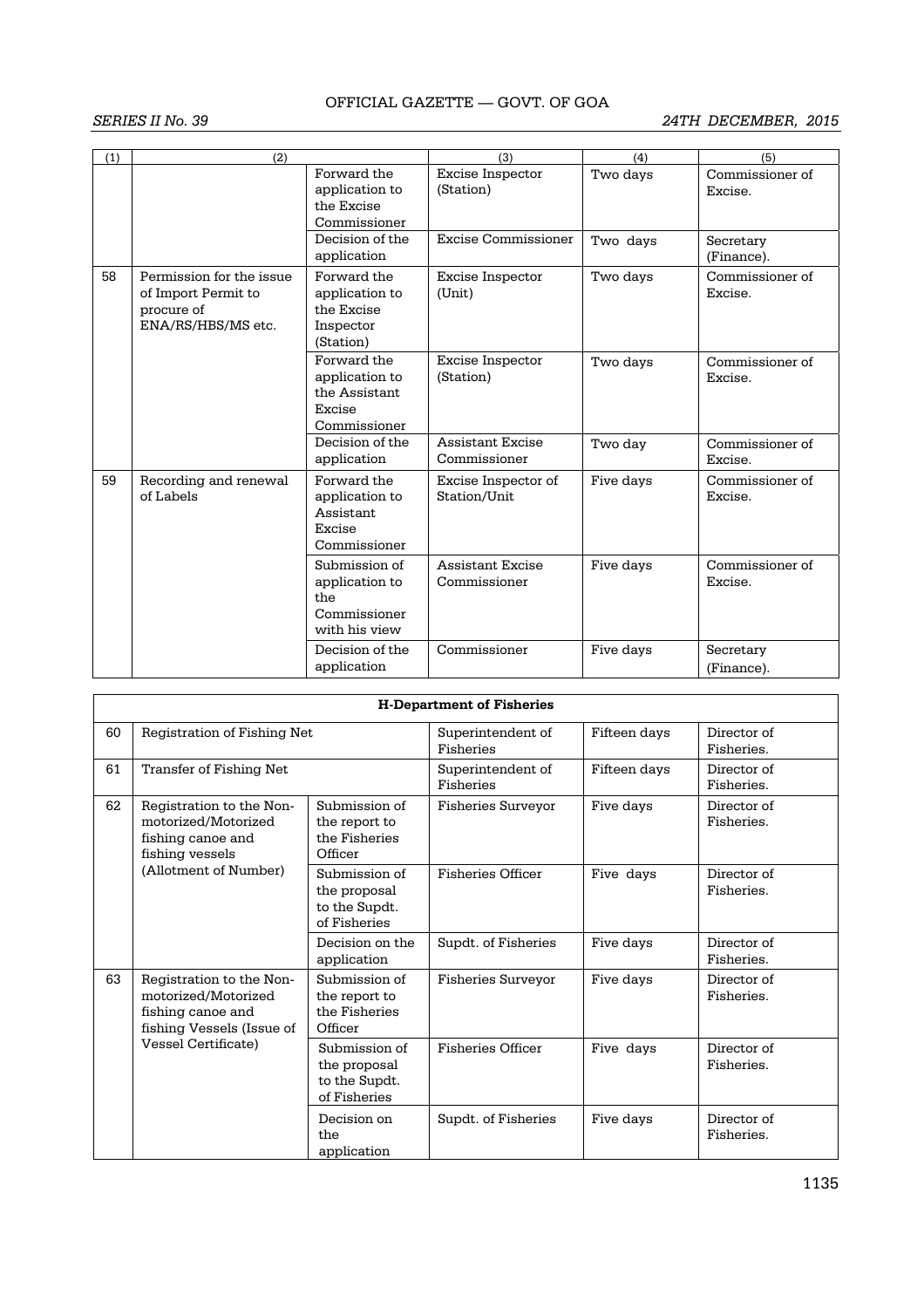| (1) | (2)                                                                                                                                                                     |                                                                      | (3)                                                         | (4)                                                                             | (5)                                          |  |  |  |  |
|-----|-------------------------------------------------------------------------------------------------------------------------------------------------------------------------|----------------------------------------------------------------------|-------------------------------------------------------------|---------------------------------------------------------------------------------|----------------------------------------------|--|--|--|--|
|     |                                                                                                                                                                         |                                                                      |                                                             |                                                                                 |                                              |  |  |  |  |
|     | <b>I-Department of Forest</b><br>Principal Chief Conservator of Forests                                                                                                 |                                                                      |                                                             |                                                                                 |                                              |  |  |  |  |
| 64  | Permission for felling trees under the<br>provisions of the Goa, Daman and Diu<br>Preservation of Trees Act, 1984 and Rules<br>made there under.<br>For two trees<br>a. |                                                                      | Sub-Divisional Forest<br>Officer                            | Fifteen days                                                                    | Deputy<br>Conservator of<br>Forest.          |  |  |  |  |
|     | b.<br>Upto ten trees                                                                                                                                                    |                                                                      | Tree Officer                                                | Thirty days                                                                     | Conservator of                               |  |  |  |  |
|     |                                                                                                                                                                         |                                                                      |                                                             |                                                                                 | Forest<br>(Conservation).                    |  |  |  |  |
|     | More than 10 trees<br>C.                                                                                                                                                |                                                                      | Tree Officer                                                | Sixty days                                                                      | Conservator of<br>Forest<br>(Conservation).  |  |  |  |  |
| 65  | Permission for removal of felling trees for<br>which permission is granted by the Tree<br>Officer<br>a. For two trees                                                   |                                                                      | Sub-Divisional Forest<br>Officer                            | Fifteen days                                                                    | Deputy<br>Conservator of<br>Forest.          |  |  |  |  |
|     | b. Upto ten trees                                                                                                                                                       |                                                                      | Tree Officer                                                | Thirty days                                                                     | Conservator of<br>Forest<br>(Conservation).  |  |  |  |  |
|     | c. More than 10 trees                                                                                                                                                   |                                                                      | Tree Officer                                                | Sixty days                                                                      | Conservator of<br>Forest<br>(Conservation).  |  |  |  |  |
| 66  | Report on the applications received from<br>the Collector/Dy. Collector under the<br>provisions of Goa Land Revenue Code                                                |                                                                      | Dy. Conservator of<br>Forest                                | Twenty days                                                                     | Conservator of<br>Forest<br>(Conservation).  |  |  |  |  |
| 67  | Compensation of<br>amount of loss of<br>human life or<br>permanent disability                                                                                           | Submission the<br>report to the<br>Damage<br>Assessment<br>Committee | Sub-Divisional<br><b>Officer Forest</b>                     | Thirty days                                                                     | Conservator of<br>Forest<br>(Conservation).  |  |  |  |  |
|     |                                                                                                                                                                         | Decision of the<br>compensation                                      | Dy. Conservator<br>Forest                                   | Fifteen days                                                                    | Conservator of<br>Forest<br>(Conservation).  |  |  |  |  |
|     |                                                                                                                                                                         | Payment of<br>Assistance                                             | Dy. Director of<br>Account<br>(Directorate of<br>Account)   | Seven days                                                                      | Director of<br>Account.                      |  |  |  |  |
| 68  | Compensation of<br>amount of human injury<br>or death/injury to<br>cattle/domestic<br>animal/house/other                                                                | Submission the<br>report to the<br>Damage<br>Assessment<br>Committee | Sub-Divisional<br>Officer Forest                            | Thirty days                                                                     | Conservator of<br>Forest<br>(Conservation).  |  |  |  |  |
|     | property                                                                                                                                                                | Decision of the<br>compensation                                      | Dy. Conservator<br>Forest                                   | Thirty days                                                                     | Conservator of<br>Forest<br>(Conservation).  |  |  |  |  |
|     |                                                                                                                                                                         | Payment of<br>Assistance                                             | Dy. Director of<br>Accounts<br>(Directorate of<br>Accounts) | Seven days                                                                      | Director of<br>Accounts.                     |  |  |  |  |
| 69  | N.O.C. on the application for Arms<br>License, within 10 km. of Wild Life<br>Centauries/National Parks                                                                  |                                                                      | Chief Wild Warden                                           | Twenty Five days                                                                | Principal Chief<br>Conservator of<br>Forest. |  |  |  |  |
|     |                                                                                                                                                                         |                                                                      | <b>Forest Development Corporation</b>                       |                                                                                 |                                              |  |  |  |  |
| 70  | Finalization of auction process of Cashew<br>Plantation                                                                                                                 |                                                                      | General Manager of<br>the Corporation                       | Fifteen working<br>days from the<br>last day of<br>submission of<br>application | Managing<br>Director.                        |  |  |  |  |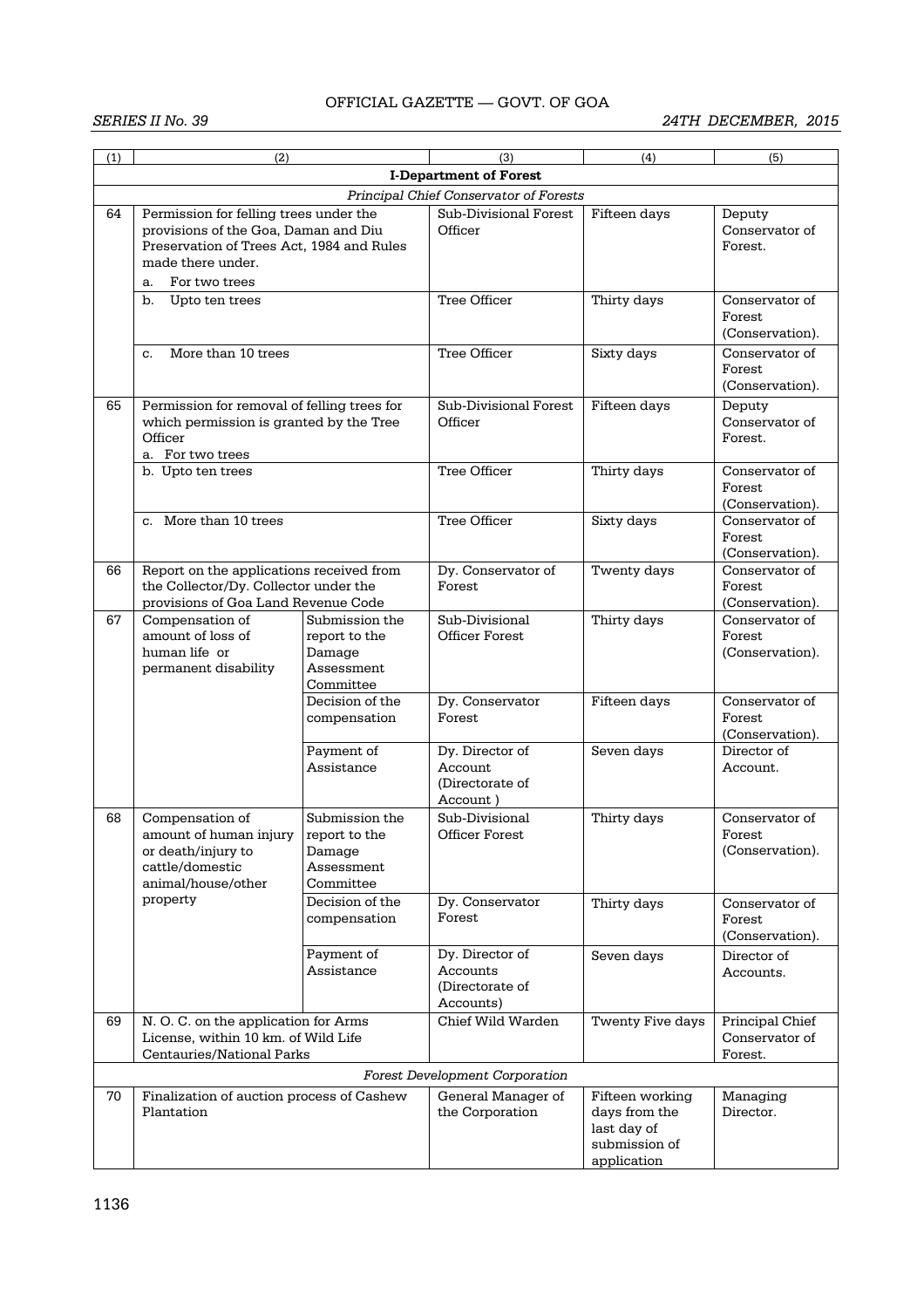| (1) | (2)                                        | (3)                                        | (4)                 | (5)             |
|-----|--------------------------------------------|--------------------------------------------|---------------------|-----------------|
| 71  | Allotment letter to the bidder             | <b>Manager Finance</b>                     | Eight working       | General         |
|     |                                            |                                            | days from the       | Manager.        |
|     |                                            |                                            | date of             |                 |
|     |                                            |                                            | finalization of bid |                 |
|     | Submission of report by the Forest Officer | Range Forest Officer                       | $30th$ June         | General         |
|     | about the plantation after the end of crop |                                            |                     | Manager.        |
|     | season                                     |                                            |                     |                 |
| 72  | Refund of Security Deposit                 | Manager Finance                            | Twenty one days     | Managing        |
|     |                                            |                                            | from the report     | Director.       |
|     |                                            |                                            | received from the   |                 |
|     |                                            |                                            | R.F.O.              |                 |
|     |                                            | <b>J-Department of Home</b>                |                     |                 |
|     |                                            | Director General of Police                 |                     |                 |
| 73  | Submission of request to District          | In-charge of Police                        | Thirty days         | Supdt. of       |
|     | Magistrate in the case of Armed license    | Station                                    |                     | Police.         |
| 74  | Issue of copy of First Information Report  | <b>Station House</b>                       | Immediately after   | In-charge of    |
|     | (F.I.R.)                                   | Officer/Incharge of                        | registration        | Police Station. |
|     |                                            | <b>Police Station</b>                      |                     |                 |
| 75  | Report on request for sound system for     | In-charge of Police                        | Three days          | Supdt. of       |
|     | traditional functions/marriage & other     | Station                                    |                     | Police.         |
|     | religious programme                        |                                            |                     |                 |
| 76  | Report on request for sound system related | Dy. S.P.                                   | Three days          | Supdt. of       |
|     | to the moving vehicle, public meeting      |                                            |                     | Police.         |
| 77  | Request of character certificate/service   | In-charge of Police                        | Seven days          | Supdt. of       |
|     | verification Individual application to be  | Station                                    |                     | Police.         |
|     | sent to respective Police Station          |                                            |                     |                 |
| 78  | N.O.C. for Petro pump, Gas agency,         | In-charge of Police                        | Fifteen days        | Supdt. of       |
|     | Hotel & Bar                                | Station                                    |                     | Police.         |
| 79  | Issue of Certificate of Finger Print       | Dy.S.P.                                    | Fifteen days        | Supdt. of       |
|     |                                            |                                            |                     | Police.         |
| 80  | Caste Verification Report to Scrutiny      | Superintendent of                          | Fifteen days        | D. I. G.        |
|     | Committee                                  | Police                                     |                     |                 |
|     |                                            | Directorate of Fire and Emergency Services |                     |                 |
| 81  | N.O.C. for Occupation of Building over 15  | Director of Fire and                       | Fifteen days        | Additional/     |
|     | meter in height from the ground            | <b>Emergency Services</b>                  |                     | Special         |
|     |                                            |                                            |                     | Secretary       |
|     |                                            |                                            |                     | (Home).         |
| 82  | N.O.C. for Factories and Establishments    | Director of Fire and                       | Fifteen days        | Additional/     |
|     | where electrical motor capacity exceeds 5  | <b>Emergency Services</b>                  |                     | Special         |
|     | H.P. and above                             |                                            |                     | Secretary       |
|     |                                            |                                            |                     | (Home).         |
| 83  | N.O.C. for shipyards and workshops         | Director of Fire and                       | Fifteen days        | Additional/     |
|     |                                            | <b>Emergency Services</b>                  |                     | Special         |
|     |                                            |                                            |                     | Secretary       |
|     |                                            |                                            |                     | (Home).         |
| 84  | N.O.C. for tank farms of petroleum         | Director of Fire and                       | Fifteen days        | Additional/     |
|     | products                                   | <b>Emergency Services</b>                  |                     | Special         |
|     |                                            |                                            |                     | Secretary       |
|     |                                            |                                            |                     | (Home).         |
| 85  | N.O.C. for P.O.L. dispensing outlet        | Dy. Director of Fire                       | Fifteen days        | Director Fire   |
|     |                                            | and Emergency                              |                     | Services.       |
|     |                                            | Services                                   |                     |                 |
| 86  | N.O.C. for flammable gas godown/L.P.G.     | Director of Fire and                       | Fifteen days        | Additional/     |
|     | gas godowns;                               | <b>Emergency Services</b>                  |                     | Special         |
|     |                                            |                                            |                     | Secretary       |
|     |                                            |                                            |                     | (Home).         |
| 87  | N.O.C. for non-dangerous petroleum upto    | Divisional Officer                         | Fifteen days        | Dy. Director    |
|     | 8,000 ltrs. and LPG/LNG upto 200 kgs. for  |                                            |                     | Fire Services.  |
|     | commercial activities                      |                                            |                     |                 |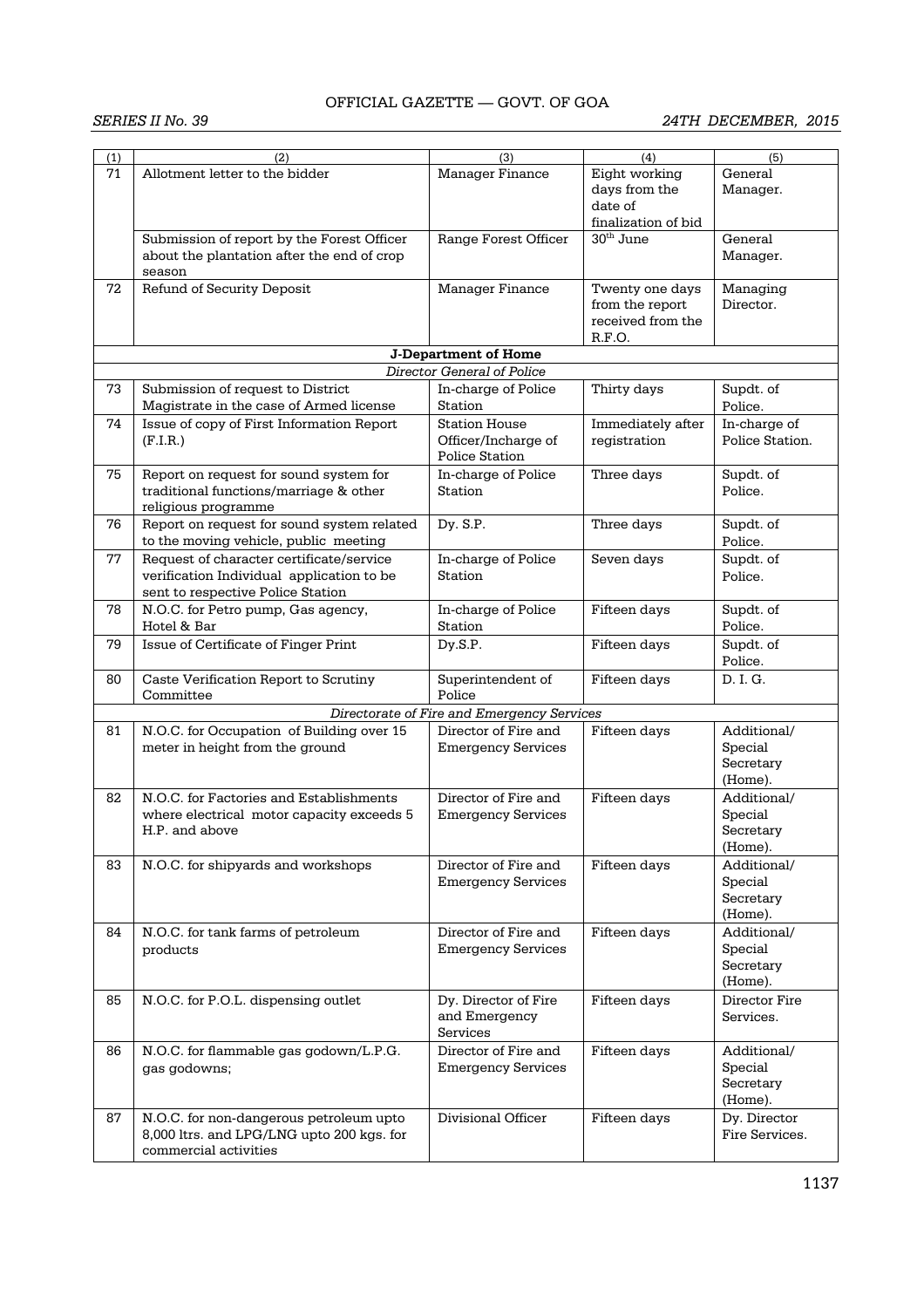| (1)<br>88 | (2)<br>N.O.C. for non-dangerous petroleum upto<br>5,000 ltrs. and LPG/LNG upto 100 kgs. for                                                                                                                                    | (3)<br><b>Assistant Divisional</b><br>Officer     | (4)<br>Fifteen days | (5)<br>Divisional<br>Officer.                         |
|-----------|--------------------------------------------------------------------------------------------------------------------------------------------------------------------------------------------------------------------------------|---------------------------------------------------|---------------------|-------------------------------------------------------|
| 89        | commercial activities<br>N.O.C. for storage and use of LPG upto 50<br>kas, for commercial activities                                                                                                                           | <b>Station Fire Officer</b>                       | Five days           | Assistant<br>Divisional<br>Officer.                   |
| 90        | N.O.C. for Shops and Establishment falling<br>under jurisdiction of Village Panchayat                                                                                                                                          | <b>Station Fire Officer</b>                       | Five days           | Assistant<br>Divisional<br>Officer.                   |
| 91        | N.O.C. for Shops and Establishment not<br>covered under jurisdiction of Village<br>Panchayat                                                                                                                                   | Assistant Divisional<br>Officer                   | Five days           | Divisional<br>Officer.                                |
| 92        | N.O.C. for godowns and warehouses (High<br>Hazard)                                                                                                                                                                             | Director of Fire and<br><b>Emergency Services</b> | Fifteen days        | Additional/<br>Special<br>Secretary<br>(Home).        |
| 93        | N.O.C. for godowns and warehouses<br>(Moderate Hazard)                                                                                                                                                                         | Dy. Director of Fire<br>and Emergency<br>Services | Fifteen days        | Director of Fire<br>and Emergency<br>Services.        |
| 94        | N.O.C. for godowns and warehouses (Low<br>Hazard)                                                                                                                                                                              | Divisional Officer                                | Fifteen days        | Dv. Director of<br>Fire and<br>Emergency<br>Services. |
| 95        | N.O.C. for public place like exhibition halls,<br>entertainment places, dancing halls,<br>theatres, assembly halls, seaport, airport,<br>railway station, bus stations, stadium, etc.                                          | Director of Fire and<br><b>Emergency Services</b> | Fifteen days        | Additional/<br>Special<br>Secretary<br>(Home).        |
| 96        | N.O.C. for Video Cinema Houses                                                                                                                                                                                                 | <b>Assistant Divisional</b><br>Officer            | Fifteen days        | Divisional<br>Officer.                                |
| 97        | N.O.C. for educational and institutional<br>places                                                                                                                                                                             | Dy. Director of Fire<br>and Emergency<br>Services | Fifteen days        | Director of Fire<br>and Emergency<br>Services.        |
| 98        | N.O.C. for restaurants and bakeries, eating<br>house where the seating capacity does not<br>exceed 100 persons                                                                                                                 | Divisional Officer                                | Ten days            | Dy. Director of<br>Fire and<br>Emergency<br>Services. |
| 99        | N.O.C. for Lodging Houses and Hotels<br>under non-classified category less than<br>fifteen mtrs. in height having up to 25<br>rooms                                                                                            | Divisional Officer                                | Ten days            | Dy. Director of<br>Fire and<br>Emergency<br>Services. |
| 100       | N.O.C. for restaurants and bakeries, eating<br>house where the seating capacity does not<br>exceed 50 persons                                                                                                                  | Assistant Divisional<br>Officer                   | Ten days            | Divisional<br>Officer.                                |
| 101       | N.O.C. for restaurants and eating house<br>where the seating capacity does not<br>exceed 20 persons                                                                                                                            | Fire Officer                                      | Ten days            | Assistant<br>Divisional<br>Officer.                   |
| 102       | N.O.C. for Lodging Houses and Hotels<br>under non-classified category less than<br>fifteen mtrs. in height having up to fifteen<br>rooms                                                                                       | <b>Assistant Divisional</b><br>Officer            | Ten days            | Divisional<br>Officer.                                |
| 103       | N.O.C. for temporary shacks under Tourist<br>Trade Act                                                                                                                                                                         | <b>Assistant Divisional</b><br>Officer            | Ten days            | Divisional<br>Officer.                                |
| 104       | N.O.C. for Scrap Yards under Goa Waste<br>(Scrap) Recycling Unit Scheme, 2010                                                                                                                                                  | Divisional Officer                                | Ten days            | Dy. Director of<br>Fire and Emer-<br>gency Services.  |
| 105       | N. O. C. for Printing, Composing, Binding<br>etc. where Linotype or other allied<br>machines are used such as Mono-type<br>wherein the process of meeting and<br>casting is involved or using above 10 horse<br>power of motor | Assistant Divisional<br>Officer                   | Ten days            | Divisional<br>Officer.                                |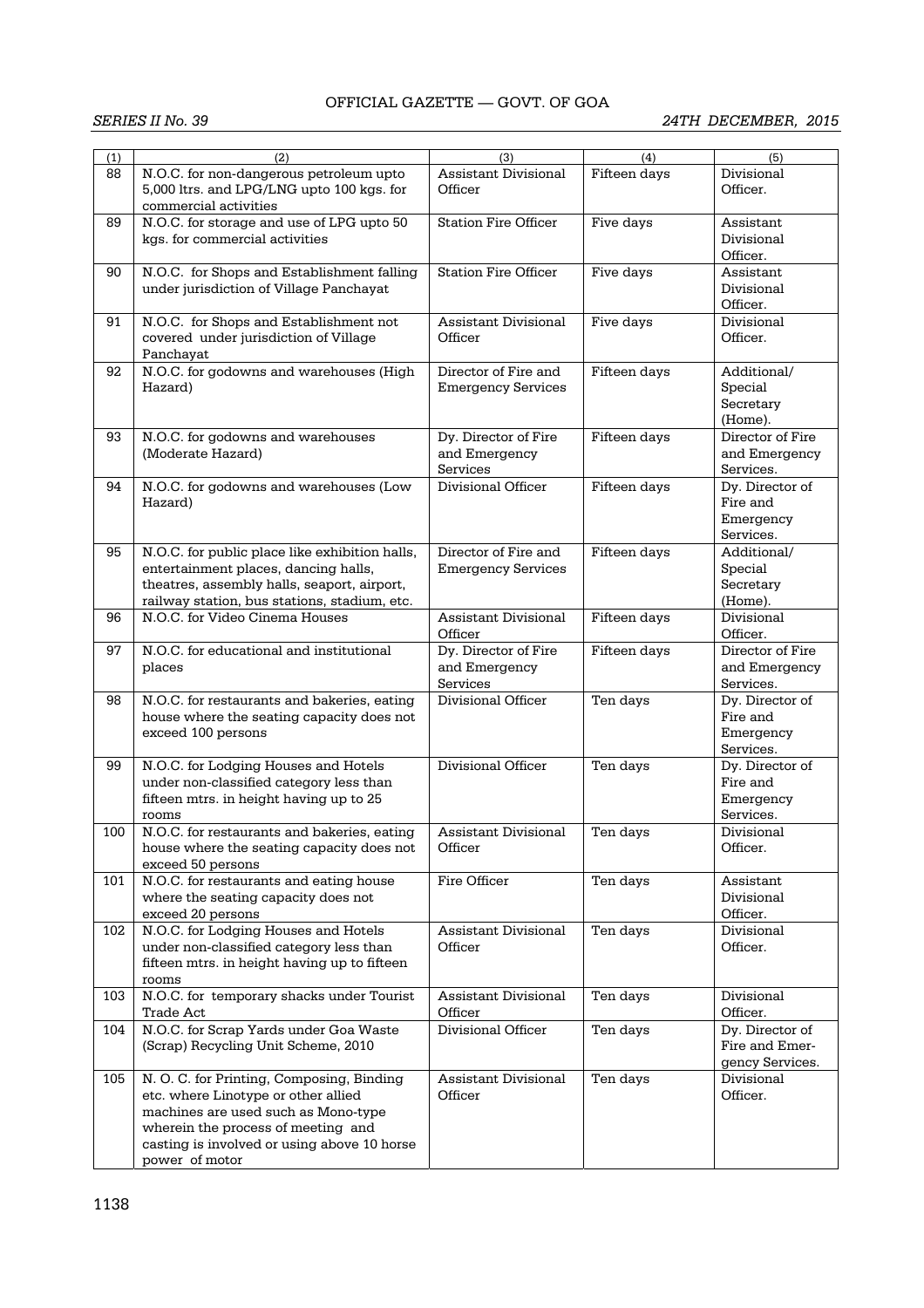| (1) | (2)                                         | (3)                                    | (4)                 | (5)             |
|-----|---------------------------------------------|----------------------------------------|---------------------|-----------------|
| 106 | N.O.C. for storing, dumping, curing,        | Assistant Divisional                   | ten days            | Divisional      |
|     | cleansing etc. of cycle tyres and tubes     | Officer                                |                     | Officer.        |
|     | above 500                                   |                                        |                     |                 |
| 107 | N.O.C. for steam engines and boilers        | <b>Assistant Divisional</b>            | ten days            | Divisional      |
|     | to construct or establish any factory       | Officer                                |                     | Officer.        |
|     | workshop or work place in which it          |                                        |                     |                 |
|     | is proposed to employ steam power,          |                                        |                     |                 |
|     | water power or other mechanical             |                                        |                     |                 |
|     | power or electrical power                   |                                        |                     |                 |
|     |                                             |                                        |                     |                 |
| 108 | N.O.C. for storage places of                | Director of Fire and                   | Fifteen days        | Additional      |
|     | flammable and hazardous goods               | <b>Emergency Services</b>              |                     | Secretary       |
|     |                                             |                                        |                     | (Home).         |
| 109 | N.O.C. for hotel under 3 & 4 starred        | Dy. Director (Fire)                    | Ten days            | Director        |
|     | category as per National Building Code of   |                                        |                     | Fire            |
|     | India, 2005, Part 4 (Fire and Life Safety)  |                                        |                     | Services.       |
| 110 | N.O.C. for Storing and/or Selling of        | Divisional Officer                     | Ten days            | Dy. Director    |
|     | Fire Works more than 25 Kgs. and up         |                                        |                     | Fire            |
|     | to 50 Kgs. under Explosive Act, 1884        |                                        |                     | Services.       |
|     | and Rules, 1983                             |                                        |                     |                 |
| 111 | N.O.C. for Storing and/or Selling of        | Assistant Divisional                   | Ten days            | Divisional      |
|     |                                             | Officer                                |                     |                 |
|     | Fire Works upto 25 Kgs. under               |                                        |                     | Officer.        |
|     | Explosive Act, 1884 and Rules, 1983         |                                        |                     |                 |
| 112 | Issue of fire report in cases where         | Director of Fire and                   | Ten days            | Additional/     |
|     | loss of property assessed more than         | <b>Emergency Services</b>              |                     | Special         |
|     | Rs. 20.00 lakhs                             |                                        |                     | Secretary       |
|     |                                             |                                        |                     | (Home).         |
| 113 | Issue of fire report in cases where         | Dy. Director of Fire                   | Ten days            | Director,       |
|     | loss of property assessed more than         |                                        |                     | Fire            |
|     | Rs. 10.00 lakhs but less than 20 lakhs      |                                        |                     | Services.       |
| 114 | Issue of fire report in cases where loss of | Divisional Officer                     | Ten days            | Dy. Director    |
|     | property assessed more than Rs. 5.00 lakhs  |                                        |                     | Fire            |
|     | but less than 10 lakhs                      |                                        |                     | Services.       |
| 115 |                                             | <b>Assistant Divisional</b>            |                     | Divisional      |
|     | Issue of fire report in cases where loss of |                                        | Ten days            |                 |
|     | property assessed more than Rs. 1.00 lakh   | Officer                                |                     | Officer.        |
|     | but less than 5 lakhs                       |                                        |                     |                 |
| 116 | Issue of fire report in cases where loss of | <b>Station Fire Officer</b>            | Ten days            | Assistant       |
|     | property assessed more than 1 lakh          |                                        |                     | Divisional      |
|     |                                             |                                        |                     | Officer.        |
|     |                                             | <b>K-Department of Industries</b>      |                     |                 |
|     |                                             |                                        |                     |                 |
|     |                                             | Goa Industrial Development Corporation |                     |                 |
|     | a. Allotment of Plots and Galas:            |                                        |                     |                 |
| 117 | Fixing of meeting of Screening Committee    | Chief General                          | Within Thirty days  | Managing        |
|     |                                             | Manager of IDC                         | from the last date  | Director of Goa |
|     |                                             |                                        | of application      | Industrial      |
|     |                                             |                                        |                     | Development     |
|     |                                             |                                        |                     | Corporation.    |
| 118 | Communication of the decision about the     | <b>Managing Director</b>               | Fifteen days from   | Managing        |
|     | offer of allotment of plot when the area is |                                        | the date of receipt | Director of Goa |
|     | less than 1200 sq. mts. and galas 100 sq.   |                                        | of report of        | Industrial      |
|     | mts.                                        |                                        | Screening           | Development     |
|     |                                             |                                        | Committee           | Corporation.    |
| 119 | Communication of the decision to the        | <b>Managing Director</b>               | Fifteen days from   | Secretary       |
|     | applicant about the offer of allotment of   |                                        | the date for        | (Industries).   |
|     |                                             |                                        |                     |                 |
|     | plot when the area is more than 1200 sq.    |                                        | approval granted    |                 |
|     | mts. and galas 200. sq. mts.                |                                        | by the Board (Date  |                 |
|     |                                             |                                        | of confirmed        |                 |
|     |                                             |                                        | Minutes of          |                 |
|     |                                             |                                        | Meeting is          |                 |
|     |                                             |                                        | received)           |                 |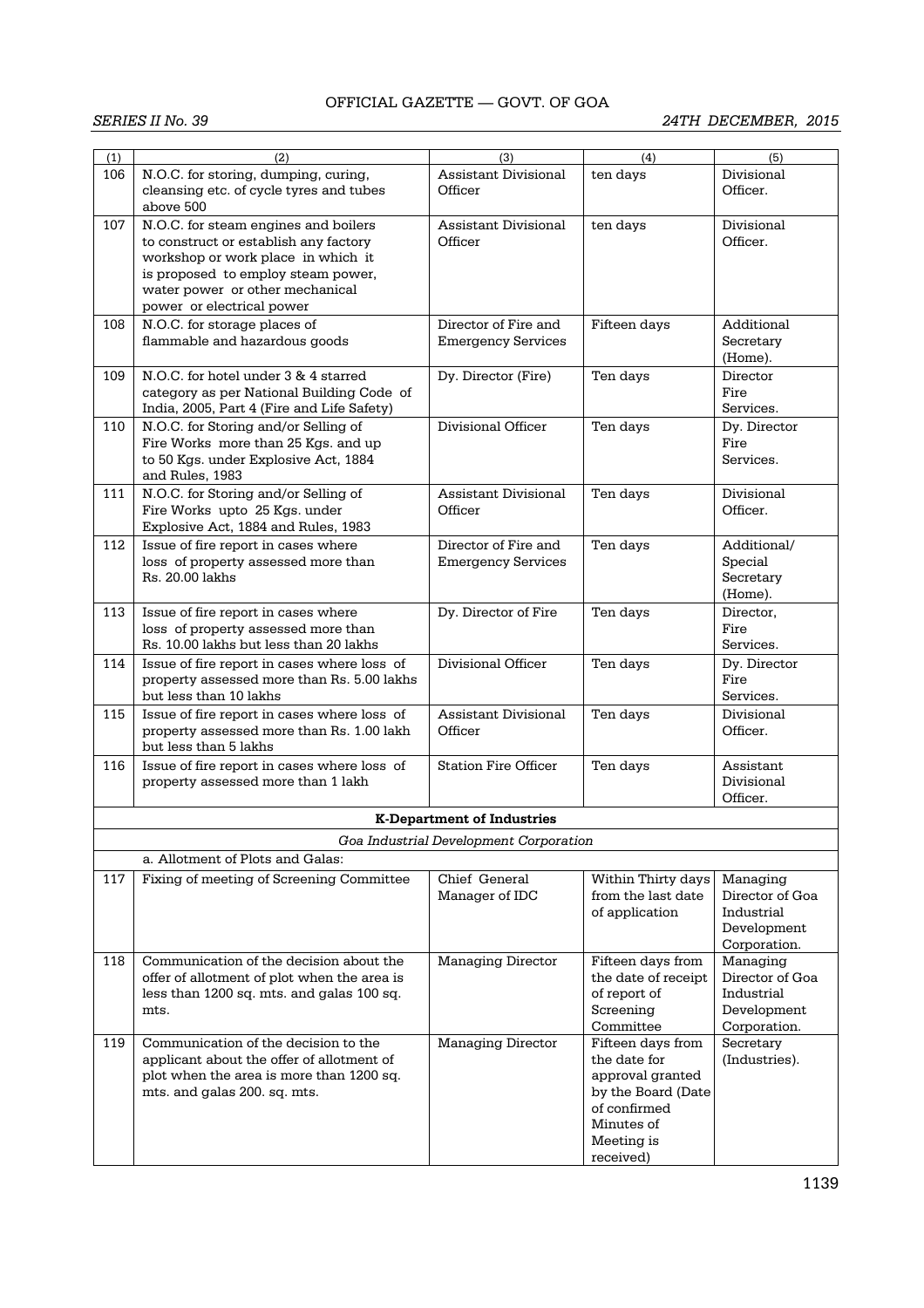| (1) | (2)                                                                                                  | (3)                      | (4)                | (5)             |
|-----|------------------------------------------------------------------------------------------------------|--------------------------|--------------------|-----------------|
| 120 | Confirmation/Allotment order to the Party                                                            | <b>Managing Director</b> | Fifteen days from  | Secretary       |
|     |                                                                                                      |                          | the date of        | (Industries).   |
|     |                                                                                                      |                          |                    |                 |
|     |                                                                                                      |                          | applicant's        |                 |
|     |                                                                                                      |                          | deposited          |                 |
|     |                                                                                                      |                          | payment            |                 |
| 121 | Physical possession                                                                                  | <b>Field Manager</b>     | Thirty days from   | Managing        |
|     |                                                                                                      |                          | the date of        | Director of Goa |
|     |                                                                                                      |                          | allotment of order | Industrial      |
|     |                                                                                                      |                          | issued by the      | Development     |
|     |                                                                                                      |                          | M.D.               | Corporation.    |
| 122 | Issue of Draft of Lease Deed                                                                         | Chief General            | Thirty days from   | Managing        |
|     |                                                                                                      | Manager                  | the date of        | Director of Goa |
|     |                                                                                                      |                          | allotment of order | Industrial      |
|     |                                                                                                      |                          | issued by M.D.     | Development     |
|     |                                                                                                      |                          |                    | Corporation.    |
|     | b. Plot transfer/Sub-lease/Change in name/Trade/Use/Addition of Products/Permitting more than one    |                          |                    |                 |
|     | Industrial unit/Change in Shareholding structure and Change in Constitution of an unit:              |                          |                    |                 |
| 123 | Letter to Field Manager for site report                                                              | <b>Chief General</b>     | Within Ten days    | Managing        |
|     |                                                                                                      | Manager                  | of date of         | Director.       |
|     |                                                                                                      |                          | application        |                 |
|     |                                                                                                      |                          | received           |                 |
| 124 | Submission of Field Report                                                                           | Field Manager            | Within Ten days    | Managing        |
|     |                                                                                                      |                          |                    | Director.       |
| 125 | Decision and communication of Provisional                                                            | <b>Managing Director</b> | Thirty days from   | Secretary       |
|     | Permission                                                                                           |                          | the approval       | (Industries).   |
|     |                                                                                                      |                          | received from      |                 |
|     |                                                                                                      |                          | Screening          |                 |
|     |                                                                                                      |                          | Committee          |                 |
| 126 | Confirmation order                                                                                   | <b>Managing Director</b> | Fifteen days from  | Secretary       |
|     |                                                                                                      |                          | the payment        | (Industries).   |
|     |                                                                                                      |                          | received from      |                 |
|     |                                                                                                      |                          | applicant          |                 |
| 127 | Issue of Draft of Lease Deed                                                                         | Chief General            | Thirty days from   | Managing        |
|     |                                                                                                      | Manager                  | the date of        | Director.       |
|     |                                                                                                      |                          | approval of order  |                 |
|     |                                                                                                      |                          | issued by M.D.     |                 |
|     | c. Surrender of Plots & Galas:                                                                       |                          |                    |                 |
| 128 | Letter to submit the report from the                                                                 | Chief General            | Five days from     | Managing        |
|     | following Officers                                                                                   | Manager                  | the date of        | Director.       |
|     | 1. Account Section                                                                                   |                          | application        |                 |
|     | 2. Finance Manager                                                                                   |                          | received           |                 |
|     | 3. Financial Institute (if any)                                                                      |                          |                    |                 |
| 129 | No dues about IDC with reference to                                                                  | <b>Chief Accounts</b>    | Fifteen days       | Managing        |
|     | service mentioned at Sr. No.128                                                                      | Officer                  |                    | Director.       |
| 130 | Field Report with reference to service                                                               | Field Manager            | Fifteen days       | Managing        |
|     | mentioned at Sr. No.128                                                                              |                          |                    | Director.       |
| 131 | Surrender/acceptance letter                                                                          | <b>Managing Director</b> | Ten davs from      | Secretary       |
|     |                                                                                                      |                          | the compliance of  | (Industries).   |
|     |                                                                                                      |                          | Field Report       |                 |
|     |                                                                                                      |                          | observation and    |                 |
|     |                                                                                                      |                          | Board approval     |                 |
|     |                                                                                                      |                          | received           |                 |
| 132 | Refund of amount                                                                                     | <b>Chief Accounts</b>    | Fifteen days       | Managing        |
|     |                                                                                                      | Officer                  |                    | Director.       |
|     | d. Mortgage of $1^{st}$ , $2^{nd}$ or Pari Passu charge over the lease hold rights of Plots & Galas: |                          |                    |                 |
| 133 | Letter to submit the Report from the                                                                 | Chief General            | Five days from     | Managing        |
|     | following Officers                                                                                   | Manager                  | the date of        | Director.       |
|     | 1. Account Section                                                                                   |                          | application        |                 |
|     | 2. Finance Manager                                                                                   |                          | received           |                 |
|     | 3. Financial Institute (if any)                                                                      |                          |                    |                 |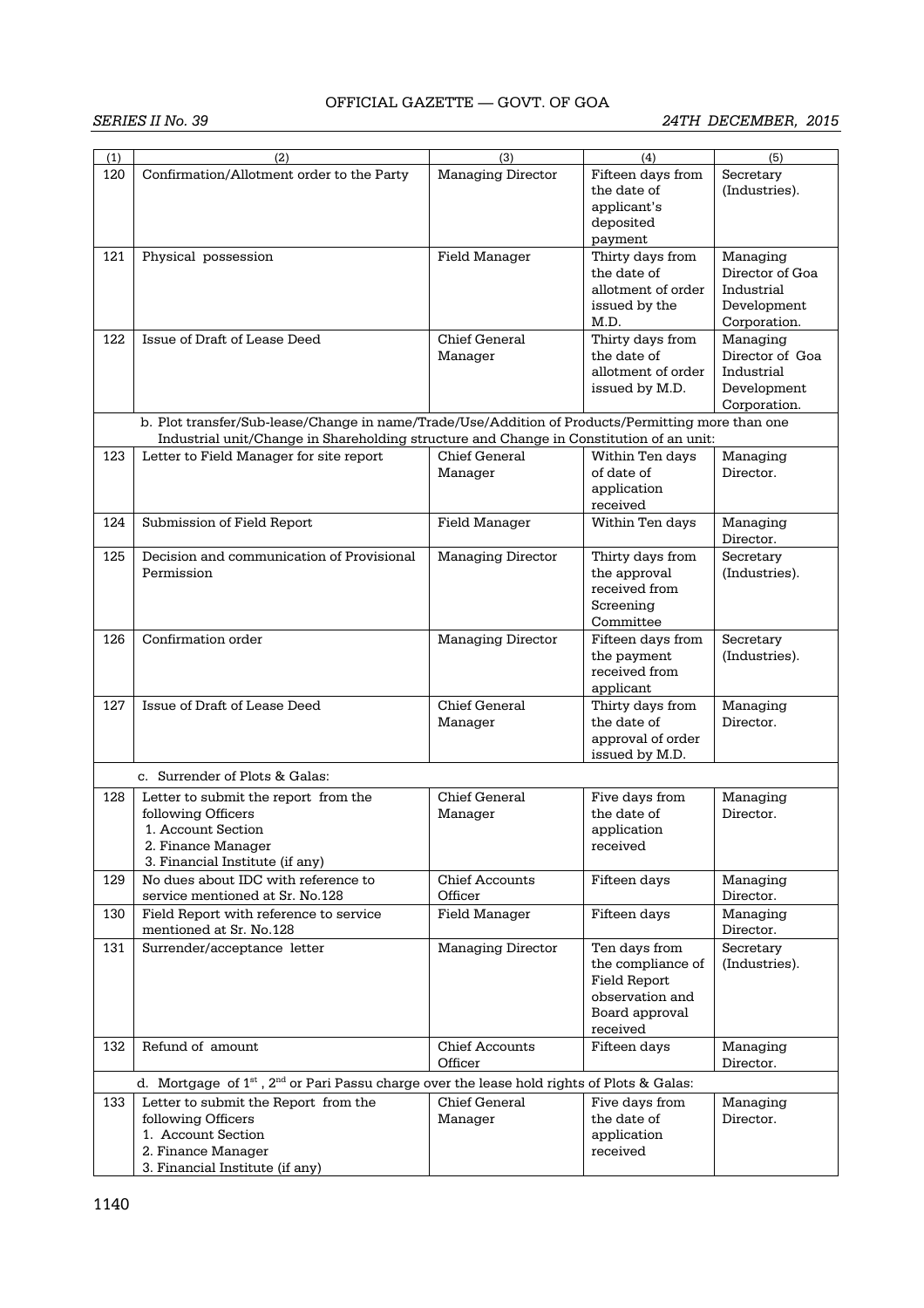| (1) | (2)                                                                                                                                                              | (3)                                               | (4)                                                                                                       | (5)                                       |
|-----|------------------------------------------------------------------------------------------------------------------------------------------------------------------|---------------------------------------------------|-----------------------------------------------------------------------------------------------------------|-------------------------------------------|
| 134 | No dues about IDC with reference to<br>service mentioned at Sr. No.133                                                                                           | <b>Chief Accounts</b><br>Officer                  | Fifteen days                                                                                              | Managing<br>Director.                     |
| 135 | Field Report with reference to service<br>mentioned at Sr. No.133                                                                                                | Field Manager                                     | Fifteen days                                                                                              | Managing<br>Director.                     |
| 136 | No objection letter for mortgage                                                                                                                                 | <b>Managing Director</b>                          | Ten days from<br>the date of<br>receipt of N.O.C<br>from the<br>Financial<br>Institution if<br>applicable | Secretary<br>(Industries).                |
|     | Goa Handicraft Small Scale Industries Development Corporation                                                                                                    |                                                   |                                                                                                           |                                           |
|     | a. Scheme for providing subsidy for clay idol makers:                                                                                                            |                                                   |                                                                                                           |                                           |
| 137 | <b>Registration of Artisans</b>                                                                                                                                  | <b>Marketing Manager</b>                          | Fifteen days                                                                                              | Managing<br>Director.                     |
| 138 | Submission of proposal to the appraisal<br>committee                                                                                                             | General Manager                                   | Thirty days from<br>the last date of<br>submission of<br>application for<br>subsidy*                      | Managing<br>Director.                     |
| 139 | Submission of proposal to the Director,<br>Industries, Trade and Commerce for<br>Release of subsidy amount after the<br>appraisal and approval of the committee  | Managing Director                                 | Ten days from<br>the date of<br>approval                                                                  | Secretary<br>Industries.                  |
| 140 | Disbursal of subsidy after receiving the<br>funds from DITC                                                                                                      | <b>Manager Accounts</b>                           | Fifteen days from<br>the date of<br>receiving of funds                                                    | Managing<br>Director.                     |
|     | b. Financial assistance to the Traditional Bakers of Goa:                                                                                                        |                                                   |                                                                                                           |                                           |
| 141 | <b>Registration of Artisans</b>                                                                                                                                  | <b>Marketing Manager</b>                          | Fifteen days                                                                                              | Managing<br>Director.                     |
| 142 | Submission of proposal to the appraisal<br>committee                                                                                                             | <b>Accounts Supervisor</b>                        | Thirty days from<br>the last date of<br>application                                                       | Managing<br>Director.                     |
| 143 | Submission of proposal to the Director,<br>Industries, Trade and Commerce for release<br>of subsidy amount after the appraisal<br>committee approve the proposal | General Manager                                   | Seven days from<br>the date of<br>approval                                                                | Managing<br>Director.                     |
| 144 | Disbursal of subsidy after receiving the<br>funds from Director. Industries. Trade and<br>Commerce                                                               | <b>Manager Accounts</b>                           | Fifteen days from<br>the date of<br>receiving of funds                                                    | Managing<br>Director.                     |
|     | c. Deendayal Swayam Rojgar Yojana (Goa Youth Rozgar Yojana Scheme)                                                                                               |                                                   |                                                                                                           |                                           |
| 145 | Submission of proposal to the appraisal<br>committee                                                                                                             | G. M. Accounts                                    | Fifteen days from<br>the last date of<br>application                                                      | Managing<br>Director.                     |
| 146 | Disbursal of subsidy after approval by the<br>appraisal Committee                                                                                                | <b>Manager Accounts</b>                           | Fifteen days from<br>the date of<br>receiving of funds                                                    | Managing<br>Director.                     |
|     |                                                                                                                                                                  | Khadi and Village Industries Board                |                                                                                                           |                                           |
| 147 | Scrutiny of the application for financial<br>assistance and placing before the Conveyor<br>(i.e. Collector of the District) Task Force<br>Committee              | District Officer<br>(KVIB)                        | Ten days                                                                                                  | <b>Chief Executive</b><br>Officer (KVIB). |
| 148 | Calling of the meeting of Task Force<br>Committee                                                                                                                | Collector                                         | Forty days                                                                                                | Secretary<br>(Revenue).                   |
| 149 | Submission of approved proposal to the<br>financial institution                                                                                                  | Chief Executive<br>Officer (KVIB)                 | Ten days                                                                                                  | Director<br>(Industries).                 |
| 150 | Disposal of proposal by the financial<br>institution                                                                                                             | Branch Manager of<br><b>Financial Institution</b> | Twenty one days                                                                                           | Lead Bank<br>Officer.                     |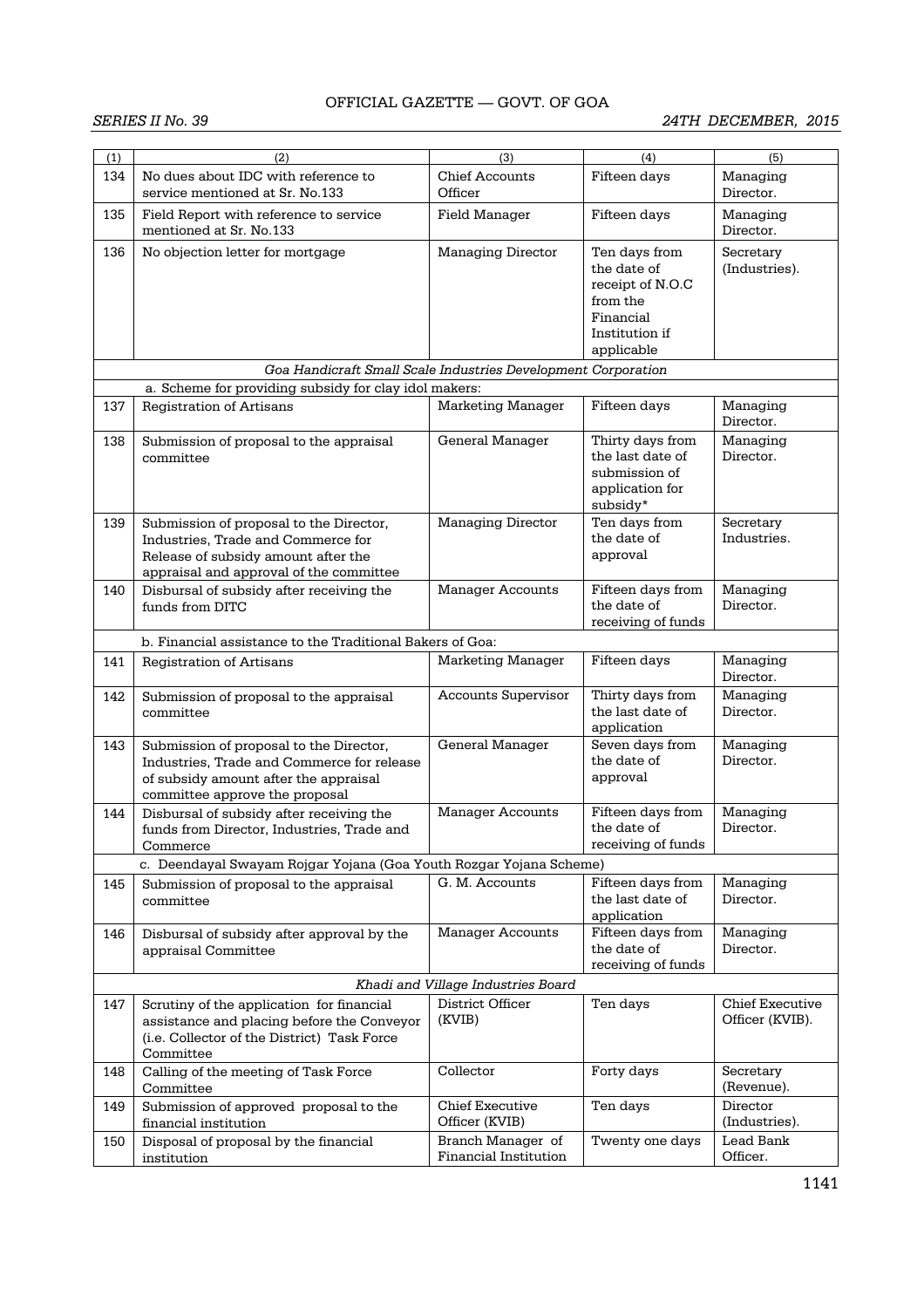| (1) |                                                                           | (2)                                           | (3)                                      | (4)             | (5)                                 |  |  |  |
|-----|---------------------------------------------------------------------------|-----------------------------------------------|------------------------------------------|-----------------|-------------------------------------|--|--|--|
|     |                                                                           |                                               |                                          |                 |                                     |  |  |  |
|     | L. Department of Inland Waterways<br>Captain of Ports                     |                                               |                                          |                 |                                     |  |  |  |
|     |                                                                           |                                               |                                          |                 |                                     |  |  |  |
| 151 | <b>Extension of Survey Certificates</b>                                   |                                               | Captain of Ports                         | Eight days      | Secretary<br>(Ports).               |  |  |  |
| 152 | Erection of new fishing stakes                                            |                                               | Deputy Hydrographic                      | Ten days        | Captain of                          |  |  |  |
|     |                                                                           |                                               | Surveyor/                                |                 | Ports.                              |  |  |  |
|     |                                                                           |                                               | Hydrographic                             |                 |                                     |  |  |  |
|     | Supply of Hydrographic Charts as per the                                  |                                               | Surveyor                                 |                 |                                     |  |  |  |
| 153 | requirement of the public                                                 |                                               | Hydrographic<br>Surveyor                 | Seven days      | Captain of<br>Ports.                |  |  |  |
| 154 |                                                                           | Extension of certificate of Competency of     | Dy. Captain of                           | Two days after  | Captain of                          |  |  |  |
|     |                                                                           | certificate of Masters, Engine Drivers        | Ports/Marine                             | medical fitness | Ports.                              |  |  |  |
|     |                                                                           | after 60 yrs. of age until the age of 70 yrs. | Engineer & Ship                          | report          |                                     |  |  |  |
|     |                                                                           |                                               | Surveyor                                 |                 |                                     |  |  |  |
| 155 |                                                                           | Annual renewals of Jetties/ Workshops/        | Captain of Ports                         | Fifteen days    | Secretary                           |  |  |  |
|     | Dry-Docks/ Shipyards                                                      |                                               |                                          |                 | (Ports).                            |  |  |  |
|     |                                                                           |                                               | <b>River Navigation</b>                  |                 |                                     |  |  |  |
| 156 | Restoration of                                                            | Where Single ferry                            | Senior                                   | Four working    | Captain of                          |  |  |  |
|     | ferry services                                                            | boat operating                                | Superintendent                           | hours           | Ports.                              |  |  |  |
|     | when Ferry Boat<br>fail/Out of order                                      |                                               | (Workshop and Traffic)                   |                 |                                     |  |  |  |
|     |                                                                           | Where more than one                           | Senior                                   | One day         |                                     |  |  |  |
|     |                                                                           | ferry boat operating                          | Superintendent<br>(Workshop and Traffic) |                 |                                     |  |  |  |
| 157 |                                                                           |                                               | Senior                                   | One day         |                                     |  |  |  |
|     | operation not as per time schedule                                        | Resolving the complaint about Ferry boat      | Superintendent                           |                 | Captain of                          |  |  |  |
|     |                                                                           |                                               | (Workshop and Traffic)                   |                 | Ports.                              |  |  |  |
| 158 |                                                                           |                                               | Senior                                   | One day         | Captain of                          |  |  |  |
|     | Resolving the grievances against the<br>behavior of the Operational Staff |                                               | Superintendent                           |                 |                                     |  |  |  |
|     |                                                                           |                                               | (Workshop and Traffic)                   |                 | Ports.                              |  |  |  |
| 159 | Resolving the complaint about facility on                                 |                                               | Senior                                   | Seven days      | Captain of                          |  |  |  |
|     | the ramp                                                                  |                                               | Superintendent                           |                 | Ports.                              |  |  |  |
|     |                                                                           |                                               | (Workshop and Traffic)                   |                 |                                     |  |  |  |
|     |                                                                           |                                               | <b>M. Department of Labour</b>           |                 |                                     |  |  |  |
|     |                                                                           |                                               | Commissioner, Labour and Employment      |                 |                                     |  |  |  |
|     |                                                                           |                                               | Chief Inspector of Factories and Boilers |                 |                                     |  |  |  |
| 160 | Approval of notice of period of work for<br>adult workers                 |                                               | Inspector                                | Fifteen days    | Chief Inspector<br>of Factories and |  |  |  |
|     |                                                                           |                                               |                                          |                 | Boilers.                            |  |  |  |
| 161 | Issue of certificate of Fitness to Young                                  |                                               | Medical Inspector/                       | Twenty one days | Chief Inspector                     |  |  |  |
|     | Person                                                                    |                                               | Certified Surgeon                        |                 | of Factories and                    |  |  |  |
|     |                                                                           |                                               |                                          |                 | Boilers.                            |  |  |  |
| 162 | Inspector for Steam Test of Boiler                                        |                                               | Inspector of Boiler                      | Twenty one days | Chief Inspector                     |  |  |  |
|     |                                                                           |                                               |                                          |                 | of Factories and                    |  |  |  |
|     |                                                                           |                                               |                                          |                 | Boilers.                            |  |  |  |
| 163 | Renewal of Boiler License                                                 |                                               | Inspector of Boiler                      | Twenty one days | Chief Inspector                     |  |  |  |
|     |                                                                           |                                               |                                          |                 | of Factories and<br>Boilers.        |  |  |  |
| 164 |                                                                           | Inspection of material as per Indian Boiler   | Inspector of Boiler                      | Twenty one days | Chief Inspector                     |  |  |  |
|     | Regulations, 1950                                                         |                                               |                                          |                 | of Factories and                    |  |  |  |
|     |                                                                           |                                               |                                          |                 | Boilers.                            |  |  |  |
| 165 | Approval of drawings related to Boiler                                    |                                               | Inspector of Boiler                      | Twenty one days | Chief Inspector                     |  |  |  |
|     | pipeline                                                                  |                                               |                                          |                 | of Factories and                    |  |  |  |
|     |                                                                           |                                               |                                          |                 | Boilers.                            |  |  |  |
| 166 | Confirmation of appointment for                                           |                                               | Medical Inspector of                     | Five days       | Chief Inspector                     |  |  |  |
|     | conducting Medical Examination of                                         |                                               | Factories                                |                 | of Factories and                    |  |  |  |
|     | Workers                                                                   |                                               |                                          |                 | Boilers.                            |  |  |  |
| 167 | Confirmation of appointment for<br>conducting Industrial Hygiene Survey   |                                               | Chemist                                  | Five days       | Chief Inspector<br>of Factories and |  |  |  |
|     |                                                                           |                                               |                                          |                 | Boilers.                            |  |  |  |
|     |                                                                           |                                               |                                          |                 |                                     |  |  |  |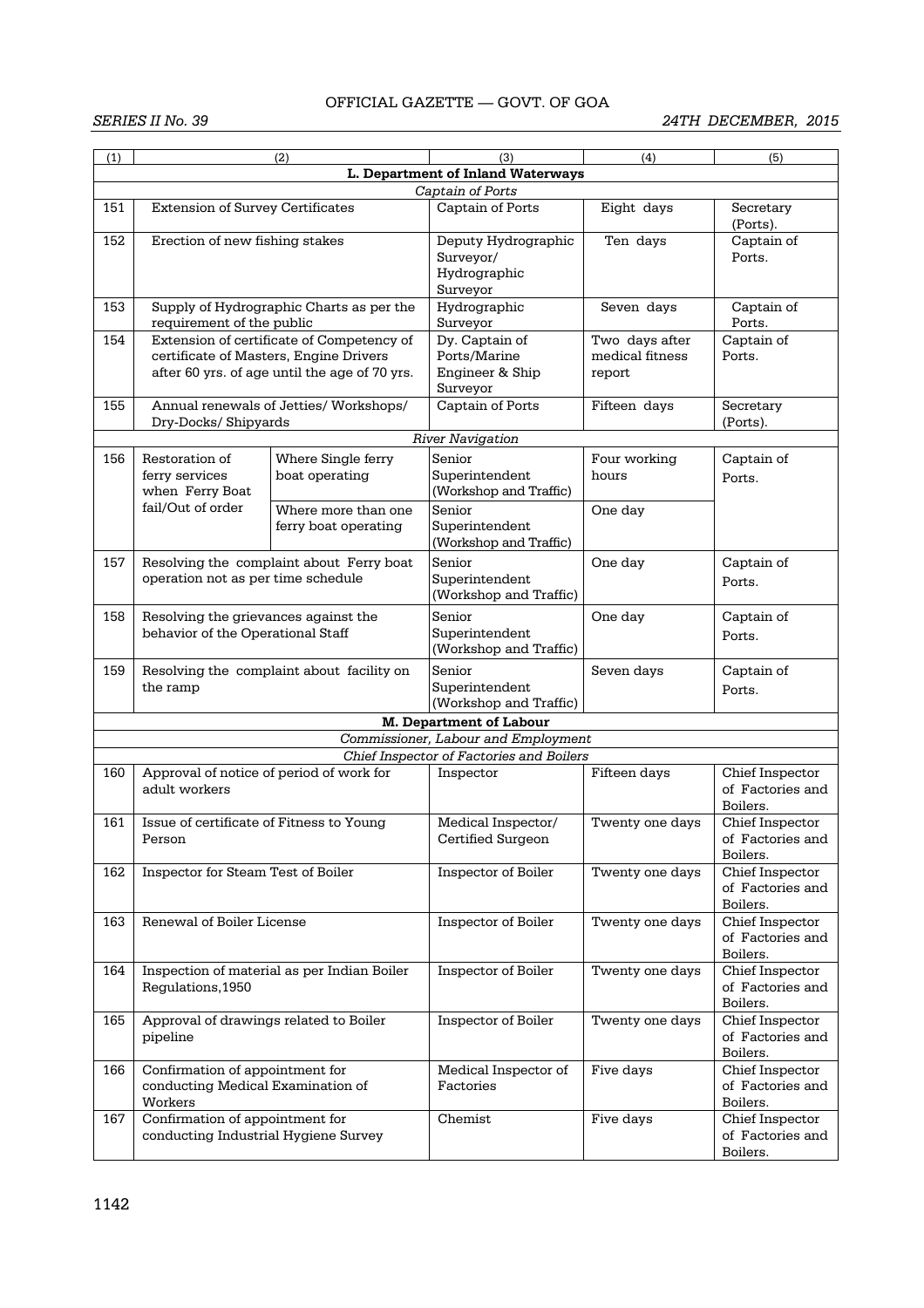| (1) |                                                                                                                                                                                                                                    | (2)                                                                               | (3)                                                                                                                       | (4)                                                                                                                                            | (5)                                          |
|-----|------------------------------------------------------------------------------------------------------------------------------------------------------------------------------------------------------------------------------------|-----------------------------------------------------------------------------------|---------------------------------------------------------------------------------------------------------------------------|------------------------------------------------------------------------------------------------------------------------------------------------|----------------------------------------------|
| 168 | Confirmation of dates of training<br>programme to be organized                                                                                                                                                                     |                                                                                   | <b>Training Assistant</b>                                                                                                 | Five days                                                                                                                                      | Chief Inspector<br>of Factories and          |
|     |                                                                                                                                                                                                                                    |                                                                                   |                                                                                                                           |                                                                                                                                                | Boilers.                                     |
|     |                                                                                                                                                                                                                                    |                                                                                   | N. Department of Law                                                                                                      |                                                                                                                                                |                                              |
| 169 |                                                                                                                                                                                                                                    | Where the final arguments are heard in a<br>matter, judgment should be pronounced | Presiding Officer of<br>Courts constituted<br>under Revenue/<br>/Labour<br>Industrial/Consumer<br>or any other Local Act  | Three months<br>from the date of<br>conclusion of the<br>arguments                                                                             | Appellate<br>authority of the<br>said Court. |
| 170 | In Misc. Application and/or all other<br>matters order                                                                                                                                                                             |                                                                                   | Presiding Officer of<br>Courts constituted<br>under Revenue/<br>Labour/<br>/Industrial/Consumer<br>or any other Local Act | Two months from<br>the date of<br>conclusions of<br>arguments,<br>subject to any<br>statutory<br>provisions, if any<br>provided less<br>period | Appellate<br>authority of the<br>said Court. |
| 171 | Certified copy of judgment/order<br>pronounced/delivered                                                                                                                                                                           |                                                                                   | Presiding Officer of<br>Courts constituted<br>under Revenue/<br>Labour/Industrial/<br>/Consumer or any<br>other Local Act | Seven days<br>(Ordinary)                                                                                                                       | Appellate<br>authority of the<br>said Court. |
| 172 | Certified copy of judgment/order<br>pronounced/delivered                                                                                                                                                                           |                                                                                   | Presiding Officer of<br>Courts constituted<br>under Revenue/<br>Labour/Industrial/<br>Consumer or any<br>other Local Act  | One day<br>(urgent)                                                                                                                            | Appellate<br>authority of the<br>said Court. |
|     |                                                                                                                                                                                                                                    |                                                                                   | O. Department of Legal Metrology                                                                                          |                                                                                                                                                |                                              |
|     |                                                                                                                                                                                                                                    |                                                                                   | Directorate of Legal Metrology                                                                                            |                                                                                                                                                |                                              |
| 173 | Registration of Manufacturer of Weights<br>and measures, Registration of repairers of<br>weights and measures and Registration of<br>Dealers and Registration of manufacturers,<br>Packers and Importers of Package<br>commodities |                                                                                   | Controller                                                                                                                | Five day                                                                                                                                       | Secretary<br>(Weights and<br>Measures).      |
| 174 | verification of the documents and<br>Submission of the report after site<br>inspection                                                                                                                                             | Receiving the application for registration,                                       | Assistant Controller<br>(incharge of the<br>zone)                                                                         | Six days                                                                                                                                       | Controller.                                  |
| 175 | Decision of the application                                                                                                                                                                                                        |                                                                                   | Controller                                                                                                                | Four days                                                                                                                                      | Secretary<br>(Weights and<br>Measures).      |
| 176 | Renewal of Licenses Manufacturer/<br>Dealers and repairs of weights and<br>measures                                                                                                                                                |                                                                                   | <b>Assistant Controller</b><br>(Head Quarter)                                                                             | Thirty days                                                                                                                                    | Controller.                                  |
| 177 | Verification of petrol and diesel pump<br>(dispensing pumps) and weigh bridges                                                                                                                                                     |                                                                                   | Assistant Controller<br>(incharge of the<br>zone)                                                                         | Two days                                                                                                                                       | Controller.                                  |
| 178 |                                                                                                                                                                                                                                    | Verification of other weights or measures                                         | Inspector                                                                                                                 | Two days                                                                                                                                       | Controller.                                  |
|     |                                                                                                                                                                                                                                    |                                                                                   | P. Department of Mines and Geology                                                                                        |                                                                                                                                                |                                              |
|     |                                                                                                                                                                                                                                    |                                                                                   | Directorate of Mines & Geology                                                                                            |                                                                                                                                                |                                              |
| 179 | Grant of<br>application under<br>Rule-5 for mining<br>lease                                                                                                                                                                        | Forwarding the<br>application after<br>scrutiny to Survey<br>Officer              | Director                                                                                                                  | Five days                                                                                                                                      | Secretary<br>(Mines).                        |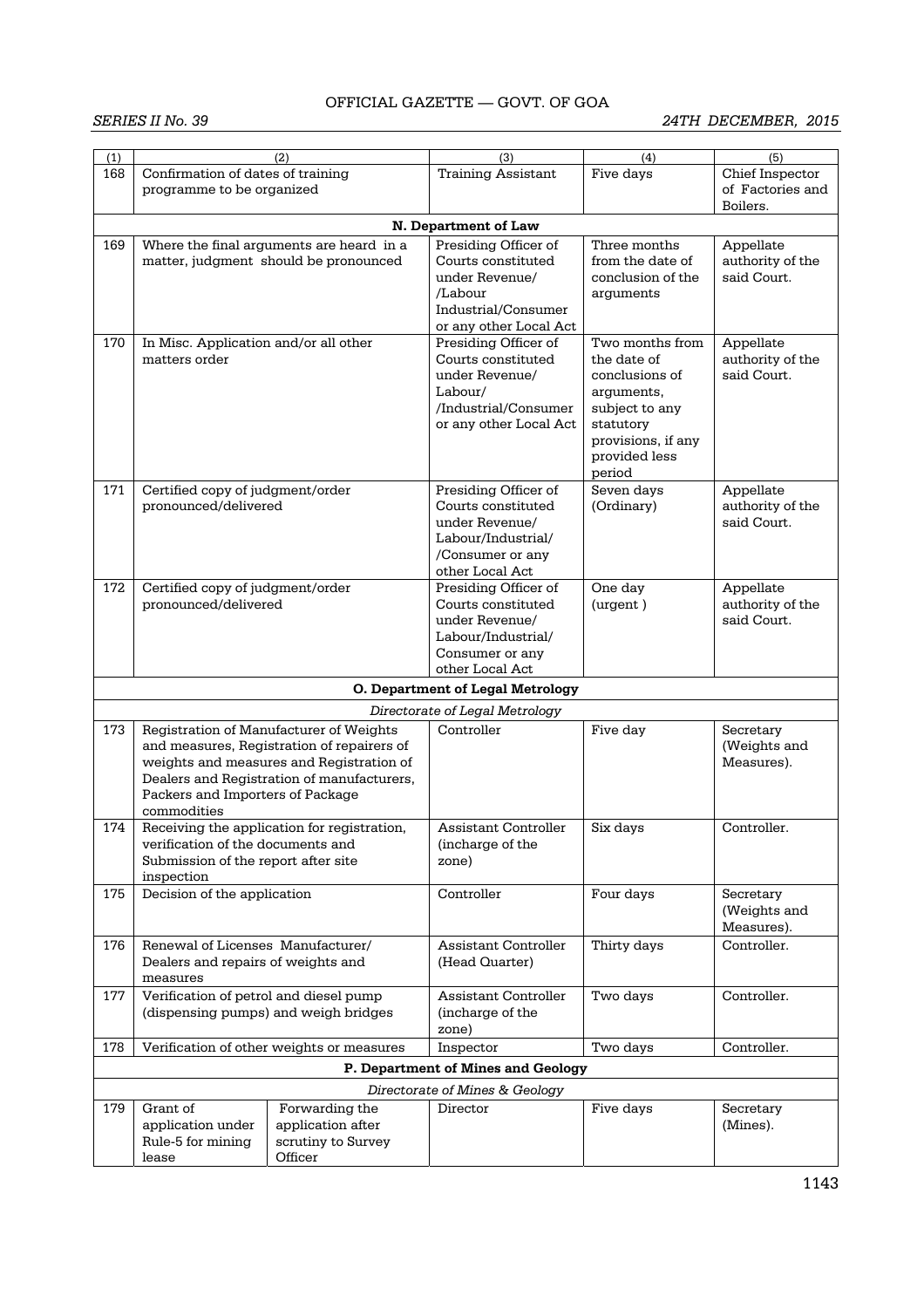| (1) |                                                                         | (2)<br>Verification of plan                                               | (3)<br><b>Surveying Officer</b>                            | (4)<br>Five days                    | (5)<br>Director (Mines).                  |
|-----|-------------------------------------------------------------------------|---------------------------------------------------------------------------|------------------------------------------------------------|-------------------------------------|-------------------------------------------|
|     |                                                                         | Inspection and report                                                     | Assistant Geologist                                        | Fifteen days                        | Director (Mines).                         |
|     |                                                                         | Decision                                                                  | Director of Mines                                          | Ten days                            | Secretary                                 |
|     |                                                                         |                                                                           |                                                            |                                     | (Mines).                                  |
| 180 | Refund of application fee under Rule 10 in<br>case application rejected |                                                                           | <b>Assistant Account</b><br>Officer                        | Seven days                          | Director (Mines).                         |
| 181 | Letter to Deposit Security Deposit and<br>other charges                 |                                                                           | Director                                                   | Five days from<br>the date of order | Secretary<br>(Mines).                     |
| 182 | Demarcation of approved plan                                            |                                                                           | Surveying Officer                                          | Eight days                          | Director (Mines).                         |
| 183 | <b>Execution of Lease Agreement</b>                                     |                                                                           | Director                                                   | Fifteen days                        | Secretary<br>(Mines).                     |
| 184 | Renewal of Lease<br>under Rule 19                                       | Forwarding the<br>application after<br>scrutiny to Assistant<br>Geologist | Director                                                   | Five days                           | Secretary<br>(Mines).                     |
|     |                                                                         | Inspection,<br>assessment and<br>report                                   | Assistant Geologist                                        | Twenty days                         | Director (Mines).                         |
|     |                                                                         | Decision                                                                  | Director                                                   | Ten days                            | Secretary<br>(Mines).                     |
| 185 | Transfer of<br>quarrying lease<br>Rule-20                               | Forwarding the<br>application after<br>scrutiny to Assistant<br>Geologist | Director                                                   | Five days                           | Secretary<br>(Mines).                     |
|     |                                                                         | Inspection,<br>assessment and<br>report                                   | Assistant Geologist                                        | Twenty days                         | Director (Mines).                         |
|     |                                                                         | Decision                                                                  | Director                                                   | Five days                           | Secretary<br>(Mines).                     |
| 186 | Transit Pass Rule 38-39                                                 |                                                                           | Assistant Geologist                                        | Ten days                            | Director (Mines).                         |
| 187 | Change of name and address                                              |                                                                           | Director                                                   | Seven days                          | Director (Mines).                         |
| 188 | Quarrying permit<br>Rule 68                                             | Forwarding the<br>application after<br>scrutiny to Surveying<br>Officer   | Director                                                   | Five days                           | Secretary<br>(Mines).                     |
|     |                                                                         | Verification of plan                                                      | Surveying Officer                                          | Five days                           | Director (Mines).                         |
|     |                                                                         | Inspection and report                                                     | Assistant Geologist                                        | Fifteen days                        | Director (Mines).                         |
|     |                                                                         | Decision                                                                  | Director                                                   | Five days                           | Secretary<br>(Mines).                     |
|     |                                                                         |                                                                           | <b>Q. Department of Non-Conventional Sources of Energy</b> |                                     |                                           |
|     |                                                                         |                                                                           | Goa Energy Development Agency (GEDA)                       |                                     |                                           |
| 189 | Releasing of subsidy under Fuel Efficient<br>Pressure Cooker under IREP |                                                                           | <b>Member Secretary</b>                                    | Thirty days                         | Director of<br>Science and<br>Technology. |
| 190 | Release of subsidy under various other<br>schemes                       |                                                                           | Member Secretary                                           | Thirty days                         | Director of<br>Science and<br>Technology. |
|     |                                                                         |                                                                           | R. Department of Panchayati Raj and Community Development  |                                     |                                           |
|     |                                                                         |                                                                           | Directorate of Panchayat                                   |                                     |                                           |
| 191 | Issue of construction                                                   | Submission of                                                             | V.P. Secretary                                             | Fifteen days                        | <b>B.D.O.</b>                             |
|     | licence, permission<br>for repair, licence for                          | application/file<br>before the                                            |                                                            |                                     |                                           |
|     | hotel/shop/eating                                                       | Panchayat meeting                                                         |                                                            |                                     |                                           |
|     | house/factory/trade,                                                    | Decision on the                                                           | Sarpanch                                                   | Fifteen days                        | B.D.O.                                    |
|     | occupancy<br>certificate, N.O.C. for                                    | application                                                               |                                                            |                                     |                                           |
|     | Bar/Liquor Shop                                                         |                                                                           |                                                            |                                     |                                           |
| 192 | Decision on the application of issue of                                 |                                                                           | Dy. Director of                                            | Thirty days                         | Director of                               |
|     |                                                                         | construction licence, permission for repair,                              | Panchayats                                                 |                                     | Panchayats.                               |
|     | Licence under Section 66(2)                                             |                                                                           |                                                            |                                     |                                           |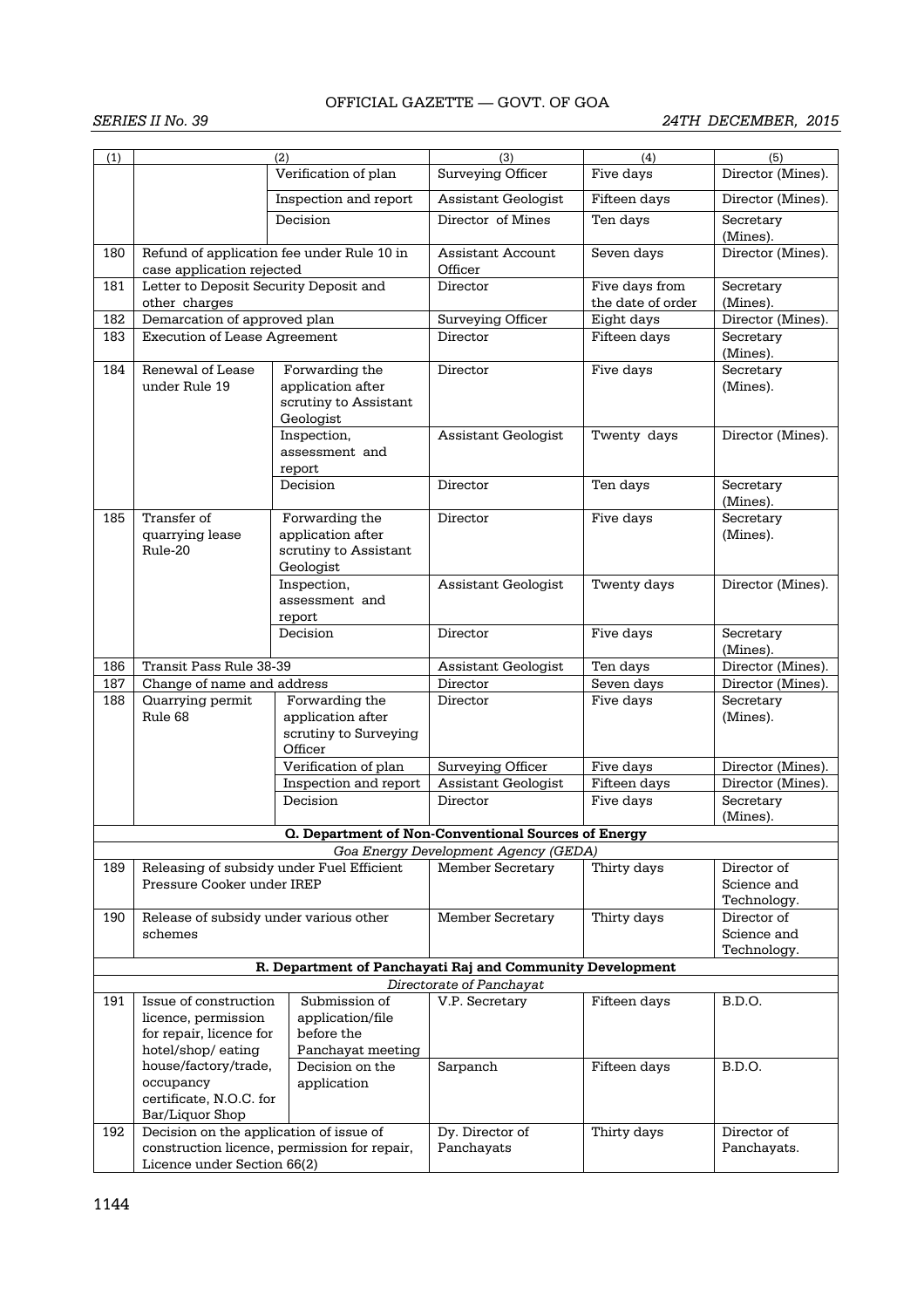| (1) | (2)                                                                                               | (3)                              | (4)                               | (5)                    |
|-----|---------------------------------------------------------------------------------------------------|----------------------------------|-----------------------------------|------------------------|
| 193 | Decision on the application of issue of                                                           | Block                            | Thirty days                       | Director of            |
|     | Licence for Hotel/shop/ eating                                                                    | Development Officer              |                                   | Panchayat.             |
|     | House/Factory/Trade, Occupancy                                                                    |                                  |                                   |                        |
|     | Certificate, N.O.C. for Bar/Liquor Shop<br>Issue of Income Certificate                            | V.P. Secretary                   | Three days                        | B.D.O.                 |
| 194 | Residence Certificate                                                                             | V.P. Secretary                   |                                   | B.D.O.                 |
| 195 |                                                                                                   |                                  | Three days                        |                        |
|     |                                                                                                   | <b>S. Department of Planning</b> |                                   |                        |
|     | Directorate of Planning, Statistics and Evaluation/Office of Chief Registrar of Births and Deaths |                                  |                                   |                        |
| 196 | Registration of Birth/Death                                                                       | Registrar/Sub-                   | On the day                        | Collector and          |
|     |                                                                                                   | Registrar                        | intimation is                     | District               |
|     |                                                                                                   |                                  | received under                    | Registrar.             |
|     |                                                                                                   |                                  | Sections 8 or 9 of                |                        |
|     |                                                                                                   |                                  | the Registration<br>of Births and |                        |
|     |                                                                                                   |                                  | Deaths Act, 1969                  |                        |
| 197 | Issue of Birth/Death Certificate under                                                            | Registrar/Sub-                   | Soon after the                    | Collector and          |
|     | section 12 (Free of Cost)                                                                         | Registrar                        | Registration                      | District               |
|     |                                                                                                   |                                  |                                   | Registrar.             |
| 198 | Issue of Birth/Death Certificate under                                                            | Registrar/Sub-                   | Same day (if                      | Collector and          |
|     | section 17 (On payment of fees) if Birth                                                          | Registrar                        | Computerized)                     | District               |
|     | Registered 1971 on wards                                                                          |                                  | in case not                       | Registrar.             |
|     |                                                                                                   |                                  | computerized                      |                        |
|     |                                                                                                   |                                  | two days                          |                        |
| 199 | Issue of Birth/Death Certificate under                                                            | Registrar / Sub-                 | Seven days                        | Collector and          |
|     | section 17 (On payment of fees) if Birth                                                          | Registrar                        |                                   | District               |
|     | registered prior to 1971                                                                          |                                  |                                   | Registrar.             |
| 200 | Non availability certificate (up to 7 years)                                                      | Registrar/Sub-                   | Three days                        | Collector and          |
|     |                                                                                                   | Registrar                        |                                   | District               |
|     |                                                                                                   |                                  |                                   | Registrar.             |
| 201 | Non availability certificate                                                                      | Registrar/Sub-                   | Seven days                        | Collector and          |
|     | (more than 7 years)                                                                               | Registrar                        |                                   | District<br>Registrar. |
| 202 | Permission for Late Birth Registration                                                            | <b>Additional District</b>       | Five days                         | Collector and          |
|     | within a year                                                                                     | Registrar                        |                                   | District               |
|     |                                                                                                   |                                  |                                   | Registrar.             |
| 203 | Correction of Birth/Death record where                                                            | Registrar/Sub-                   | Ten days                          | Chief Registrar        |
|     | counter signature is required                                                                     | Registrar                        |                                   | of Births &            |
|     |                                                                                                   |                                  |                                   | Deaths.                |
|     |                                                                                                   | <b>T. Department of Power</b>    |                                   |                        |
|     |                                                                                                   | <b>Chief Electrical Engineer</b> |                                   |                        |
| 204 | Rectification of fuse blown out or MCB                                                            | Junior Engineer of               | Within four                       | Executive              |
|     | tripped                                                                                           | concerned Section                | working hours for                 | Engineer.              |
|     |                                                                                                   |                                  | Urban areas from                  |                        |
|     |                                                                                                   |                                  | receipt of                        |                        |
|     |                                                                                                   |                                  | complaint                         |                        |
|     |                                                                                                   | Junior Engineer of               | Within eight                      |                        |
|     |                                                                                                   | concerned Section                | working hours for                 |                        |
|     |                                                                                                   |                                  | Rural areas from                  |                        |
|     |                                                                                                   |                                  | receipt of<br>complaint           |                        |
| 205 | Rectification of broken service line/service                                                      | Junior Engineer of               | Within six                        | Executive              |
|     | line snapped from the pole                                                                        | concerned Section                | working hours for                 | Engineer.              |
|     |                                                                                                   |                                  | Urban areas from                  |                        |
|     |                                                                                                   |                                  | receipt of                        |                        |
|     |                                                                                                   |                                  | complaint                         |                        |
|     |                                                                                                   | Junior Engineer of               | Within twelve                     |                        |
|     |                                                                                                   | concerned Section                | working hours for                 |                        |
|     |                                                                                                   |                                  | Rural areas from                  |                        |
|     |                                                                                                   |                                  | receipt of                        |                        |
|     |                                                                                                   |                                  | complaint                         |                        |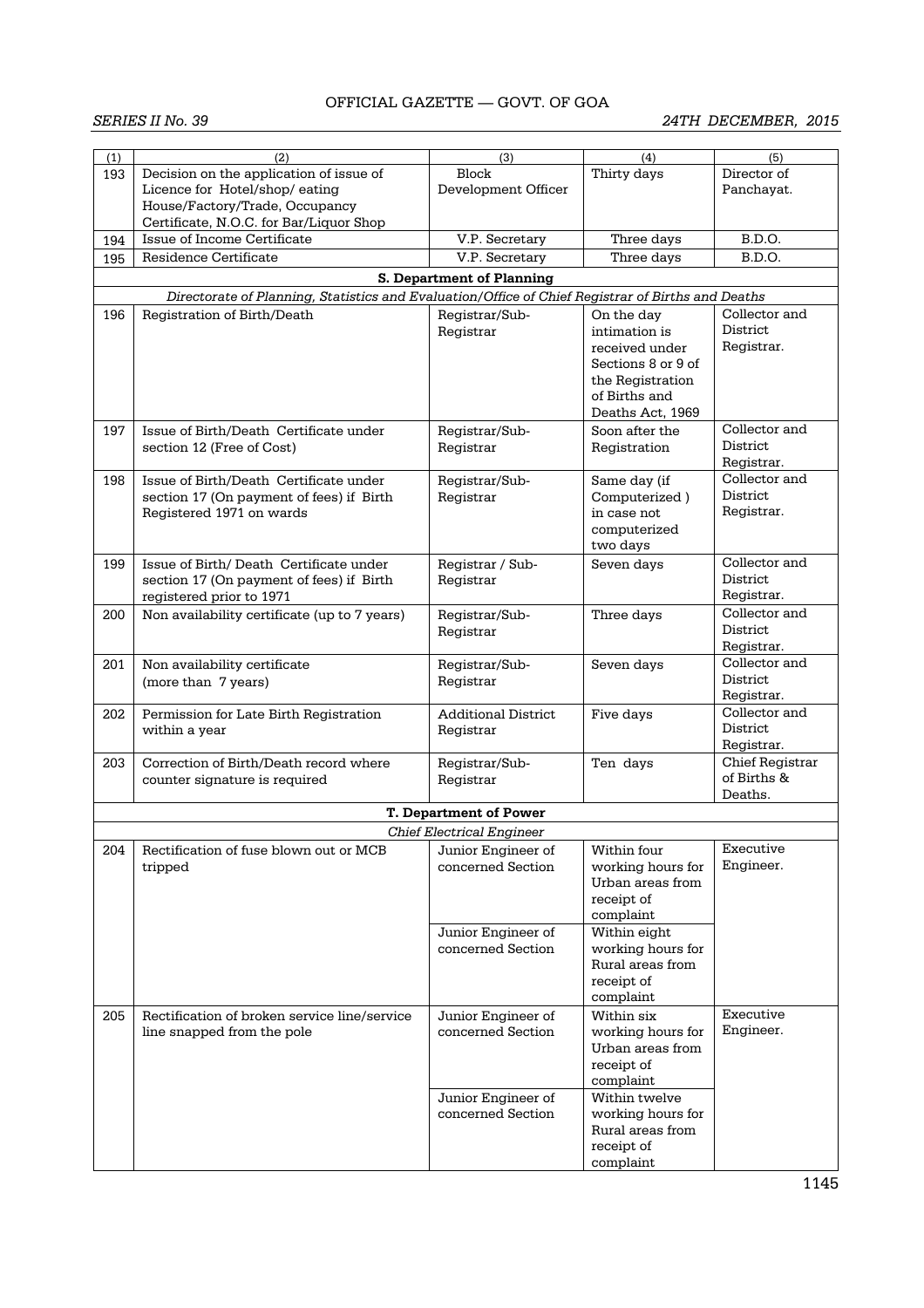| (1) | (2)                                          | (3)                       | (4)                  | (5)            |
|-----|----------------------------------------------|---------------------------|----------------------|----------------|
| 206 | Rectification of fault in distribution line/ | Junior Engineer of        | 1. Temporary         | Executive      |
|     | system                                       | concerned Section         | supply to be         | Engineer.      |
|     |                                              |                           | restored within 4    |                |
|     |                                              |                           | working hours        |                |
|     |                                              |                           | from alternate       |                |
|     |                                              |                           | source, wherever     |                |
|     |                                              |                           | feasible.            |                |
|     |                                              |                           | 2. Rectification of  |                |
|     |                                              |                           | fault and            |                |
|     |                                              |                           | thereafter           |                |
|     |                                              |                           | restoration of       |                |
|     |                                              |                           | normal power         |                |
|     |                                              |                           | supply within        |                |
|     |                                              |                           | twelve working       |                |
|     |                                              |                           | hours.               |                |
| 207 | Repair/replacement of mistake of             | Assistant Engineer        | (1) Temporary        | Superintending |
|     | Distribution of transformer/burnt            | of concerned              | restoration of       | Engineer.      |
|     |                                              | Sub-Division              | supply through       |                |
|     |                                              |                           | mobile               |                |
|     |                                              |                           | transformer or       |                |
|     |                                              |                           | another backup       |                |
|     |                                              |                           | source within        |                |
|     |                                              |                           | eight working        |                |
|     |                                              |                           | hours, wherever      |                |
|     |                                              |                           | feasible.            |                |
|     |                                              |                           |                      |                |
|     |                                              |                           |                      |                |
|     |                                              |                           | (2) Normal power     |                |
|     |                                              |                           | supply within        |                |
|     |                                              |                           | twenty four          |                |
|     |                                              |                           | working hours in     |                |
|     |                                              |                           | urban areas,         |                |
|     |                                              |                           | within forty eight   |                |
|     |                                              |                           | working hours in     |                |
|     |                                              |                           | rural areas.         |                |
| 208 | Restoration of HT mains failed               | <b>Assistant Engineer</b> | (1) Temporary        | Superintending |
|     |                                              | of concerned              | restoration of       | Engineer.      |
|     |                                              | Sub-Division              | power supply         |                |
|     |                                              |                           | within four          |                |
|     |                                              |                           | working              |                |
|     |                                              |                           | hours,               |                |
|     |                                              |                           | wherever             |                |
|     |                                              |                           | feasible.            |                |
|     |                                              |                           | Rectification<br>(2) |                |
|     |                                              |                           | of fault within      |                |
|     |                                              |                           | twelve               |                |
|     |                                              |                           | working              |                |
|     |                                              |                           | hours.               |                |
| 209 | Rectification of supply problem in grid (33  | <b>Assistant Engineer</b> | (1) Restoration of   | Superintending |
|     | KV or 66 KV) sub-station.                    | of concerned              | supply from          | Engineer.      |
|     |                                              | Sub-Division              | alternate            |                |
|     |                                              |                           | source,              |                |
|     |                                              |                           | within six           |                |
|     |                                              |                           | working              |                |
|     |                                              |                           | hours,               |                |
|     |                                              |                           | wherever             |                |
|     |                                              |                           | feasible.            |                |
|     |                                              |                           | (2) Repair and       |                |
|     |                                              |                           | restoration of       |                |
|     |                                              |                           | supply within        |                |
|     |                                              |                           | forty eight          |                |
|     |                                              |                           |                      |                |
|     |                                              |                           | working              |                |
|     |                                              |                           | hours.               |                |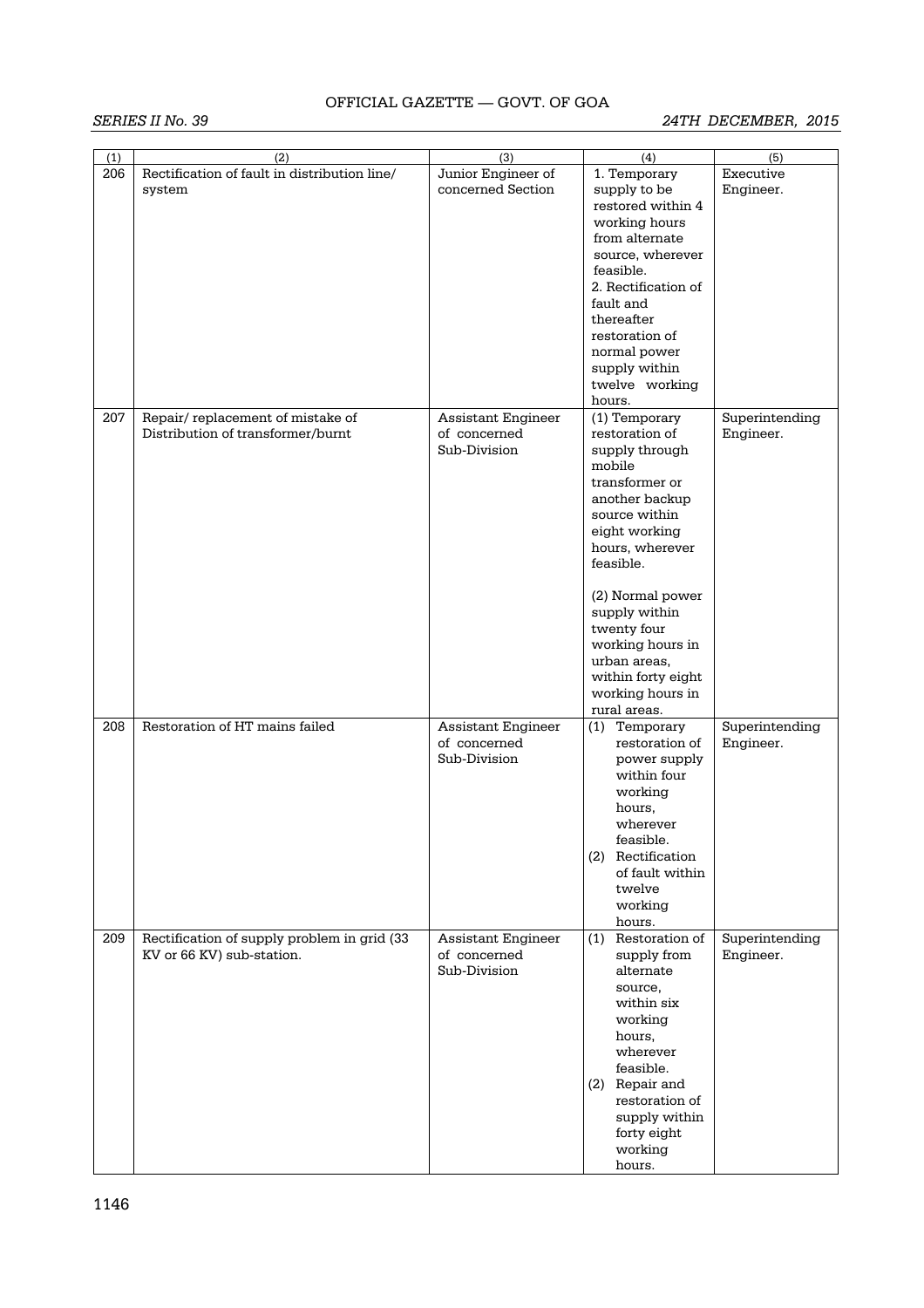| (1) | (2)                                            | (3)                                             | (4)                            | (5)            |
|-----|------------------------------------------------|-------------------------------------------------|--------------------------------|----------------|
| 210 | Rectification of Power Transformer Failure     | <b>Assistant Engineer</b>                       | Restoration of                 | Superintending |
|     |                                                | of concerned                                    | supply from                    | Engineer.      |
|     |                                                | Sub-Division                                    | alternate source               |                |
|     |                                                |                                                 | within six                     |                |
|     |                                                |                                                 | working hours,                 |                |
|     |                                                |                                                 | wherever                       |                |
|     |                                                |                                                 | feasible                       |                |
| 211 | Rectification of voltage variation problem     | Junior Engineer                                 | Within four                    | Executive      |
|     |                                                |                                                 | working hours                  | Engineer.      |
|     |                                                |                                                 |                                |                |
| 212 | Tapping of Transformer                         | Junior Engineer                                 | Within three days              | Executive      |
|     |                                                |                                                 |                                | Engineer.      |
| 213 | Installation & Up-gradation of HT/LT           | <b>Executive Engineer</b>                       | One hundred and                | Superintending |
|     | system                                         |                                                 | eighty days                    | Engineer.      |
| 214 | Rectification of complaint lodged for burnt    | Junior Engineer of                              | Restore supply                 | Executive      |
|     | meter                                          | the concerned                                   | within six                     | Engineer.      |
|     |                                                | Section                                         | working hours                  |                |
|     |                                                |                                                 | and new meter                  |                |
|     |                                                |                                                 | shall be provided              |                |
|     |                                                |                                                 | within three days              |                |
|     |                                                |                                                 | from the receipt               |                |
|     |                                                |                                                 | of complaint                   |                |
| 215 | Change of consumer's name due to change        | <b>Assistant Engineer</b>                       | Urban area-Sixty               | Superintending |
|     | in ownership/occupancy for property            | (Com) of concerned                              | days                           | Engineer.      |
|     |                                                | Sub-Division                                    | Rural area-One                 |                |
|     |                                                |                                                 | hundred and                    |                |
|     |                                                |                                                 | twenty days                    |                |
| 216 | Transfer of consumer's name to legal heir      | Assistant Engineer                              | Fifteen days                   | Superintending |
|     |                                                | (Com)                                           |                                | Engineer.      |
| 217 | Change of category                             | <b>Assistant Engineer</b>                       | Ten days                       | Superintending |
|     |                                                | (Com) of concerned                              |                                | Engineer.      |
|     |                                                | Sub-Division                                    |                                |                |
| 218 | Shifting of meter/service line etc.            | <b>Assistant Engineer</b>                       | Thirty days                    | Superintending |
|     |                                                | of concerned Sub-                               |                                | Engineer.      |
|     |                                                | Division                                        |                                |                |
| 219 | Resolving of complaints on billing             | <b>Assistant Engineer</b>                       | Fifteen days                   | Superintending |
|     |                                                | (Com) of concerned                              |                                | Engineer.      |
|     |                                                | Sub-Division                                    |                                |                |
| 220 | Request for Reconnection L.T Consumer          | Assistant Engineer                              | Within two days                | Superintending |
|     |                                                | (Com)                                           | of payment of                  | Engineer.      |
|     |                                                |                                                 | past dues and                  |                |
|     |                                                |                                                 | reconnection                   |                |
|     |                                                |                                                 | charges                        |                |
| 221 | Request for Reconnection H.T .Consumer         | <b>Assistant Engineer</b>                       | Within two days                | Superintending |
|     |                                                | (Com)                                           | of payment of<br>past dues and | Engineer.      |
|     |                                                |                                                 | reconnection                   |                |
|     |                                                |                                                 | charges                        |                |
|     |                                                |                                                 | Seven days                     |                |
| 222 | Providing up to date bill to Consumer on       | L.T.Consumer-                                   |                                | Superintending |
|     | request                                        | Assistant Engineer<br>(Com)                     |                                | Engineer.      |
|     |                                                |                                                 | Seven days                     |                |
| 223 | Providing up to date bill to Consumer on       | H.T. Consumer-                                  |                                | Superintending |
|     | request                                        | <b>Executive Engineer</b><br>of concerned       |                                | Engineer.      |
|     |                                                | Division                                        |                                |                |
|     |                                                |                                                 |                                |                |
|     |                                                | <b>U. Department of Printing and Stationery</b> |                                |                |
|     |                                                | Directorate of Printing and Stationery          |                                |                |
| 224 | Publication of private notices in the Official | Dy. Director (Tec)                              | Fifteen days                   | Director.      |
|     | Gazette                                        |                                                 |                                |                |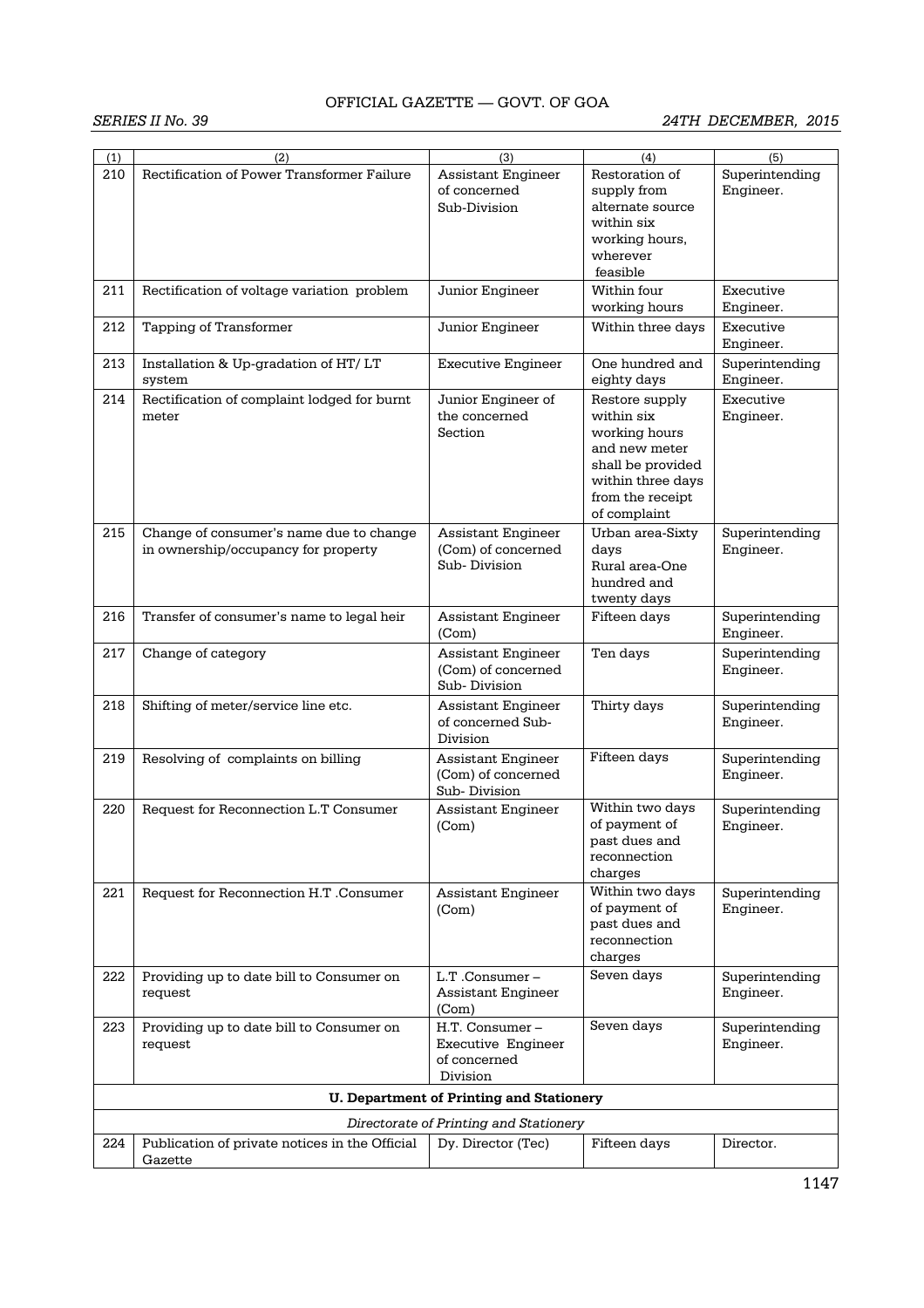| (1) | (2)                                                                                     | (3)                                       | (4)                           | (5)                             |  |  |
|-----|-----------------------------------------------------------------------------------------|-------------------------------------------|-------------------------------|---------------------------------|--|--|
| 225 | Publication of private tender/notice in                                                 | Dy. Director (Tec)                        | Seven days                    | Director.                       |  |  |
| 226 | Vacancy and Tender Bulletin<br>Sale of ancient photographs                              | Dy. Director                              | Seven days                    | Director.                       |  |  |
| 227 | Providing the certified copy of the Gazette                                             |                                           | Immediately                   | Director.                       |  |  |
|     | up to 20 pages                                                                          | In charge of sale<br>counter              |                               |                                 |  |  |
| 228 | Updating the amendment in the Acts on                                                   | In charge of the                          | Thirty days from              | Director.                       |  |  |
|     | the Printing Press Website                                                              | publication division                      | the date of                   |                                 |  |  |
|     |                                                                                         |                                           | publication in the<br>Gazette |                                 |  |  |
| 229 | Available of new publication                                                            | Dy. Director (Tec)                        | Thirty days from              | Director.                       |  |  |
|     |                                                                                         |                                           | the date of                   |                                 |  |  |
|     |                                                                                         |                                           | publication in the<br>Gazette |                                 |  |  |
| 230 | Updating the amendment in the online                                                    | Incharge of                               | Fifteen days from             | Director.                       |  |  |
|     | publication                                                                             | publication division                      | the date of                   |                                 |  |  |
|     |                                                                                         |                                           | publication in the            |                                 |  |  |
|     |                                                                                         |                                           | Gazette                       |                                 |  |  |
| 231 | Submission of overtime bills of the                                                     | Accounts Officer                          | Fifteen days from             | Director.                       |  |  |
|     | employees to the Director of Accounts from                                              |                                           | the date of                   |                                 |  |  |
|     | the date of receiving in Accounts section                                               |                                           | receipt                       |                                 |  |  |
|     |                                                                                         | V. Department of Public Health            |                               |                                 |  |  |
|     |                                                                                         | Directorate of Health Services            |                               |                                 |  |  |
| 232 | Registration of "SPA" massage parlour                                                   | Director                                  | Forty five days               | Secretary<br>(Health).          |  |  |
| 233 | Permission to release water/                                                            | Health Officer                            | Thirty days                   | Director of Health              |  |  |
|     | Electric/Sewerage connection under                                                      |                                           |                               | Services.                       |  |  |
|     | section 94-A of Public Health Act                                                       |                                           |                               |                                 |  |  |
| 234 | Permission for Construction of House and<br>other premises u/s 29 of the Public Health  | <b>Health Officer</b>                     | Thirty days                   | Director of Health<br>Services. |  |  |
|     | Act                                                                                     |                                           |                               |                                 |  |  |
| 235 | Occupancy of House and other premises                                                   | Health Officer                            | Thirty days                   | Director of Health              |  |  |
|     | u/s 29 of the Public Health Act                                                         |                                           |                               | Services.                       |  |  |
| 236 | Permission to start any establishment u/s                                               | <b>Health Officer</b>                     | Thirty days                   | Director of Health              |  |  |
|     | 29 of the Public Health Act                                                             |                                           |                               | Services.                       |  |  |
| 237 | Permission to Operate Ambulance van u/s                                                 | Director of Health                        | Fifteen days                  | Secretary                       |  |  |
|     | 50-A of Public Health Act                                                               | Services                                  |                               | (Health).                       |  |  |
| 238 | Registration of Medical Practitioner under<br>section 5, 6 of Goa Medical Practitioners | Director of Health                        | Forty five days               | Secretary                       |  |  |
|     | Act, 2004 & Rules, 2011                                                                 | Services                                  |                               | (Health).                       |  |  |
| 239 | Renewal of Licence under section 10 of Goa                                              | Director of Health                        | Forty five days               | Secretary                       |  |  |
|     | Medical Practitioners Act, 2004 & Rules,                                                | Services                                  |                               | (Health).                       |  |  |
|     | 2011                                                                                    |                                           |                               |                                 |  |  |
| 240 | Assistance under Janani Suraksha Yojana.                                                | Medical Officer/                          | Seven days                    | Director of Health              |  |  |
|     |                                                                                         | Incharge of Hospital                      |                               | Services.                       |  |  |
| 241 | Mediclaim                                                                               | Director of Health                        | two days                      | Secretary                       |  |  |
|     |                                                                                         | Services                                  |                               | (Health).                       |  |  |
| 242 | Disability Certificate                                                                  | Medical Officer/<br>Medical Board         | Same day                      | Director of Health<br>Services. |  |  |
| 243 | Fitness Certificate for the purpose of                                                  | Medical Officer/                          | Two days                      | Director of Health              |  |  |
|     | Employment                                                                              | Medical Board                             |                               | Services.                       |  |  |
|     |                                                                                         | W. Department of Sports and Youth Affairs |                               |                                 |  |  |
|     | Directorate of Sports                                                                   |                                           |                               |                                 |  |  |
| 244 | Providing Sports Persons Certificate                                                    | Director of Sports                        | Three days                    | Secretary (Sports).             |  |  |
| 245 | Recommendations to the Government to                                                    | Director of Sports                        | Thirty days                   | Secretary (Sports).             |  |  |
|     | provide Financial Assistance to "Indigent                                               |                                           |                               |                                 |  |  |
|     | Circumstances to Sportspersons                                                          |                                           |                               |                                 |  |  |
| 246 | Recommendations to the Government the                                                   | Director of Sports                        | Thirty days                   | Secretary (Sports).             |  |  |
|     | grant in aid                                                                            |                                           |                               |                                 |  |  |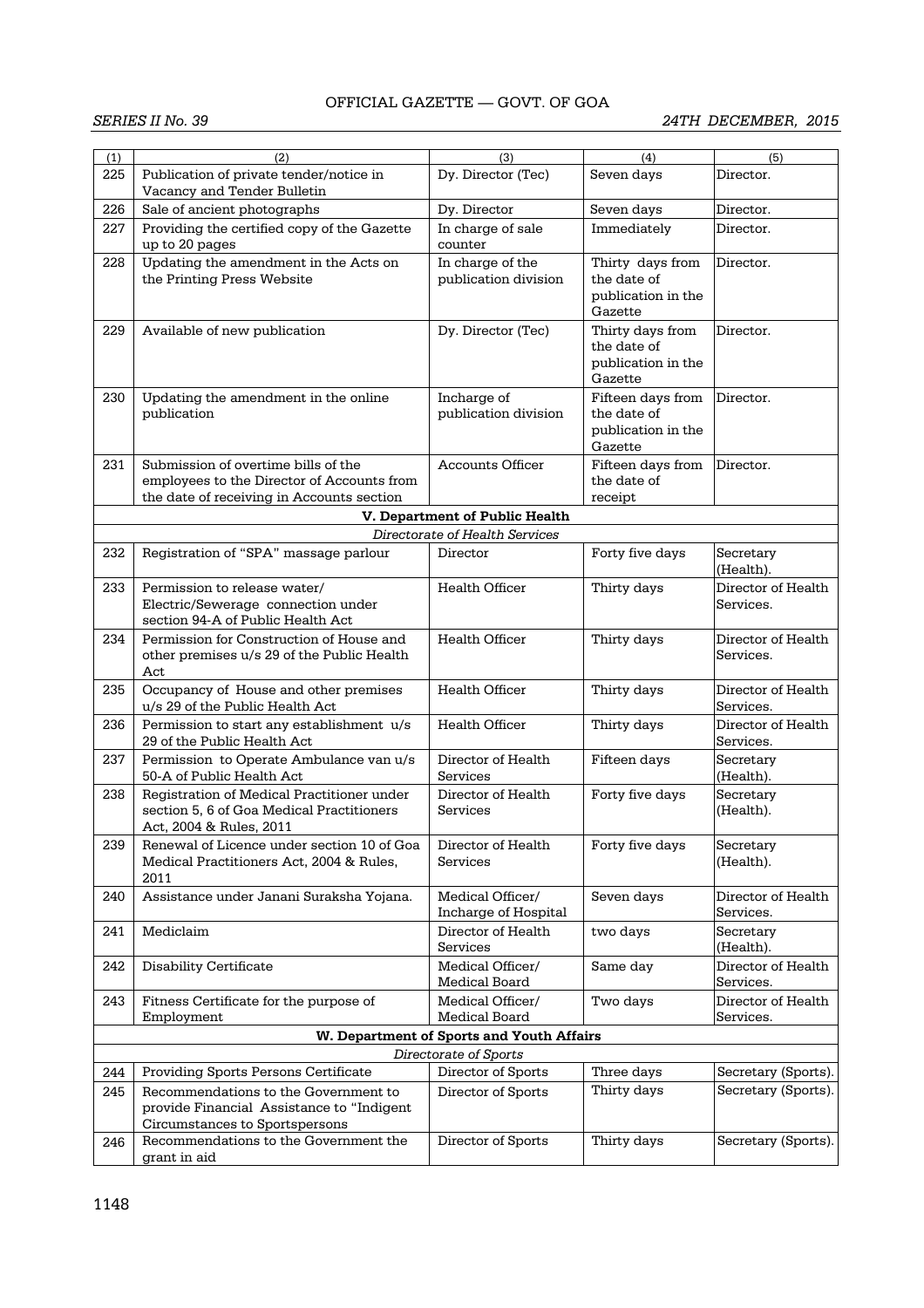| (1) | (2)                                                                             |                                                                                        | (3)                                     | (4)                                                          | (5)                             |  |  |
|-----|---------------------------------------------------------------------------------|----------------------------------------------------------------------------------------|-----------------------------------------|--------------------------------------------------------------|---------------------------------|--|--|
|     |                                                                                 |                                                                                        | Sports Authority of Goa                 |                                                              |                                 |  |  |
| 247 | Application for Sportsperson Certificate                                        |                                                                                        | Executive Director.<br>SAG              | Three days                                                   | Secretary (Sports).             |  |  |
| 248 | Membership for availing Sports Facilities                                       |                                                                                        | Executive Director,<br><b>SAG</b>       | Three days                                                   | Secretary (Sports).             |  |  |
| 249 | Tribal Sports Scholarship                                                       |                                                                                        | Executive Director,<br>SAG              | Fifteen days                                                 | Secretary (Sports).             |  |  |
|     |                                                                                 |                                                                                        | X. Department of Tourism                |                                                              |                                 |  |  |
|     |                                                                                 |                                                                                        | Directorate of Tourism                  |                                                              |                                 |  |  |
| 250 | Registration of Dealers (Sec. 3)                                                |                                                                                        | Deputy Director                         | Three days                                                   | Director.                       |  |  |
| 251 | Registration of Hotels (Sec. 7)                                                 |                                                                                        | Deputy Director                         | Thirty days                                                  | Director.                       |  |  |
| 252 | Classification of Hotels (Sec. 11)                                              |                                                                                        | Deputy Director                         | Same day                                                     | Director.                       |  |  |
| 253 | Licensing of Beach shacks (Sec. 13 A)                                           |                                                                                        | Deputy Director                         | Ten days                                                     | Director.                       |  |  |
| 254 | Licenses for Deck Beds, Umbrellas and<br>chairs (Sec. 13B)                      |                                                                                        | Deputy Director                         | Ten days                                                     | Director.                       |  |  |
| 255 | Registration for Travel Agent (Sec. 14)                                         |                                                                                        | Deputy Director                         | Three days                                                   | Director.                       |  |  |
| 256 | Registration of Tour operators, water sports                                    |                                                                                        | Deputy Director                         | Three days                                                   | Director.                       |  |  |
|     | and adventure Sports operators, etc. (Sec.<br>19A)                              |                                                                                        |                                         |                                                              |                                 |  |  |
| 257 | Renewal of certificate of registration (Sec.<br>$19 - C$                        |                                                                                        | Deputy Director                         | Same day                                                     | Director.                       |  |  |
| 258 | Duplicate Certificate (Sec. 33)                                                 |                                                                                        | Deputy Director                         | Same day                                                     | Director.                       |  |  |
| 259 | Classification of Travel Agents (Rule - 9)                                      |                                                                                        | Deputy Director                         | Same day                                                     | Director.                       |  |  |
| 260 | Reservation and allotment of mooring sites<br>(Rule 13)                         |                                                                                        | Deputy Director                         | Three days                                                   | Director.                       |  |  |
| 261 | Registration of persons carrying on<br>business of plying boats, etc. (Rule 14) |                                                                                        | Deputy Director                         | Same day                                                     | Director.                       |  |  |
|     | Y. Department of Urban Development                                              |                                                                                        |                                         |                                                              |                                 |  |  |
|     |                                                                                 |                                                                                        | Directorate of Municipal Administration |                                                              |                                 |  |  |
| 262 | New Construction<br>License                                                     | Examination,<br>site inspection<br>and submission<br>of the papers to<br>Chief Officer | Municipal Engineer                      | Twenty days                                                  | Chief Officer.                  |  |  |
|     |                                                                                 | Decision on the<br>application                                                         | Chief Officer/<br>Commissioner          | Seven days                                                   | D.M.A.                          |  |  |
|     |                                                                                 | Convey the<br>decision to<br>applicant                                                 | Municipal Engineer                      | Three days                                                   | Chief Officer/<br>Commissioner. |  |  |
|     |                                                                                 | Issue of license                                                                       | Chief Officer/<br>Commissioner          | Three days from<br>the date of<br>deposit of license<br>fees | D.M.A.                          |  |  |
|     | Renewal of<br><b>Construction License</b>                                       | Decision                                                                               | Chief Officer/<br>Commissioner          | Five days                                                    | Chief Officer.                  |  |  |
| 263 | Occupancy Certificate                                                           | Inspection &                                                                           | Municipal Engineer                      | Ten days                                                     | Chief Officer/                  |  |  |
|     |                                                                                 | Report                                                                                 |                                         |                                                              | Commissioner.                   |  |  |
|     |                                                                                 | Decision on the                                                                        | Chief Officer/                          | Five days                                                    | D.M.A.                          |  |  |
|     |                                                                                 | application                                                                            | Commissioner                            |                                                              |                                 |  |  |
|     |                                                                                 | Convey the<br>decision to<br>applicant                                                 | Municipal Engineer                      | Two days                                                     | Chief Officer/<br>Commissioner. |  |  |
|     |                                                                                 | Issue of license                                                                       | Chief Officer/<br>Commissioner          | Two days from<br>the date of<br>deposit of fees              | D.M.A.                          |  |  |
| 264 | Miner repair                                                                    | Inspection &                                                                           | Municipal Engineer                      | Ten days                                                     | Chief Officer/                  |  |  |
|     |                                                                                 | Report                                                                                 |                                         |                                                              | Commissioner.                   |  |  |
|     |                                                                                 | Decision on the                                                                        | Chief Officer/                          | Three days                                                   | D.M.A.                          |  |  |
|     |                                                                                 | application                                                                            | Commissioner                            |                                                              |                                 |  |  |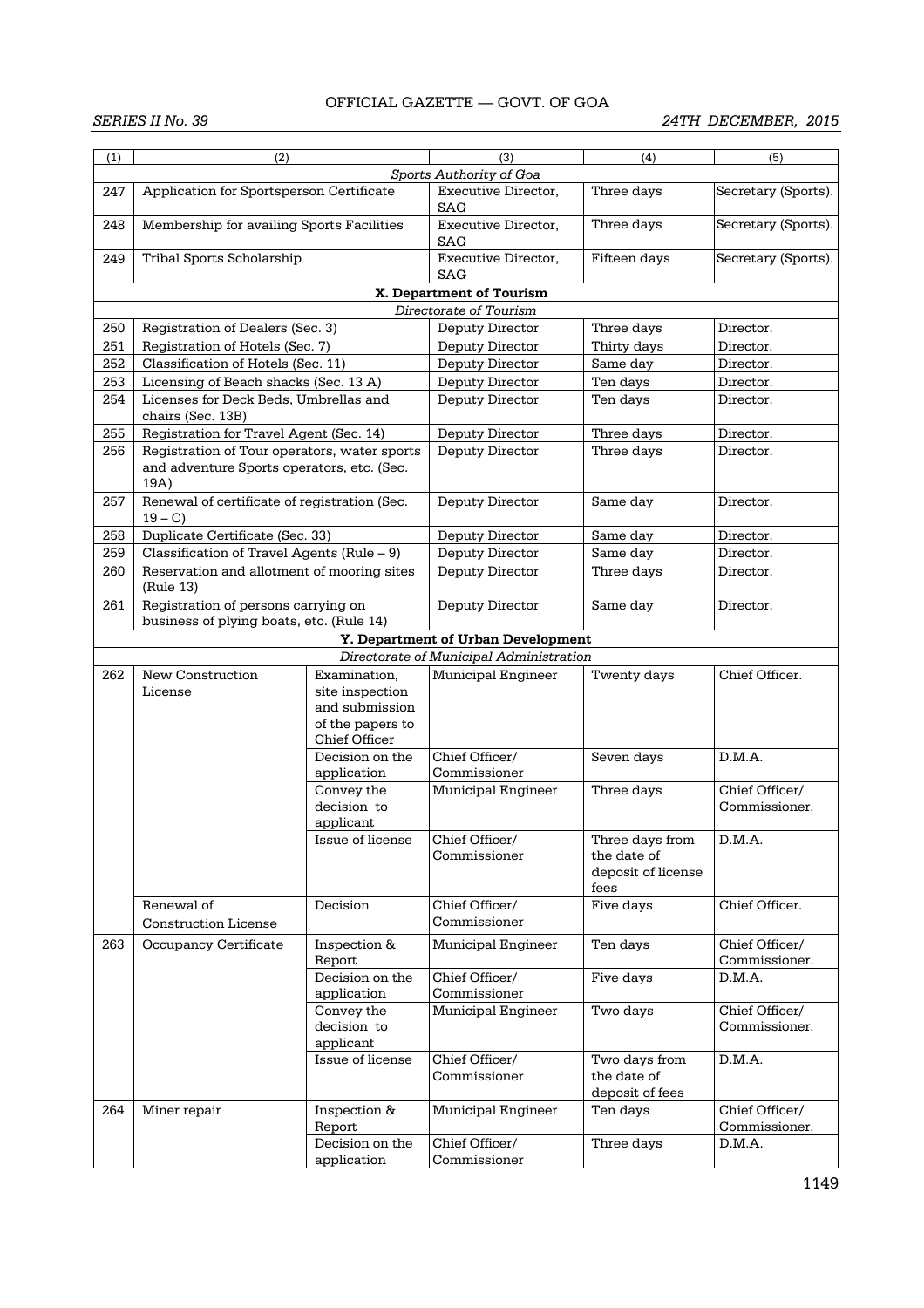| (1) | (2)                                      |                  | (3)                                | (4)             | (5)              |
|-----|------------------------------------------|------------------|------------------------------------|-----------------|------------------|
|     |                                          | Convey the       | Municipal Engineer                 | Two days        | Chief Officer/   |
|     |                                          | decision to      |                                    |                 | Commissioner.    |
|     |                                          | applicant        |                                    |                 |                  |
|     |                                          | Issue of license | Commissioner                       | Two days from   | D.M.A.           |
|     |                                          |                  |                                    | the date of     |                  |
|     |                                          |                  |                                    |                 |                  |
|     |                                          |                  |                                    | deposit of fees |                  |
| 265 | NOC for Electric and                     | Inspection &     | Municipal Engineer                 | Eight days      | Chief Officer/   |
|     | <b>Water Connection</b>                  | Report           |                                    |                 | Commissioner.    |
|     |                                          | Decision on the  | Chief Officer /                    | Two days        | D.M.A.           |
|     |                                          | application      | Commissioner                       |                 |                  |
|     |                                          | Convey the       | Municipal Engineer                 | Two days        | Chief Officer/   |
|     |                                          | decision to      |                                    |                 | Commissioner.    |
|     |                                          | applicant        |                                    |                 |                  |
|     |                                          | Issue of license | Chief Officer /                    | Two days        | D.M.A.           |
|     |                                          |                  | Commissioner                       |                 |                  |
|     |                                          |                  |                                    |                 |                  |
| 266 | Transfer of house/property tax           |                  | Chief Officer /                    | Thirty days     | D.M.A.           |
|     |                                          |                  | Commissioner                       |                 |                  |
| 267 | Income Certificate                       |                  | I/C of Taxation                    | Three days      | Chief Officer/   |
|     |                                          |                  | Division                           |                 | Commissioner.    |
| 268 | Advertisement                            | Examination of   | I/C of Taxation                    | Three days      | Chief Officer/   |
|     | Permission For Sign                      | Papers and       | Division                           |                 | Commissioner.    |
|     | Board & Hoarding                         | report           |                                    |                 |                  |
|     |                                          | Decision         | Chief Officer /                    | Three days      | D.M.A.           |
|     |                                          |                  | Commissioner                       |                 |                  |
| 269 | Forwarding the proposal of transfer of   |                  | Chief Officer /                    | Ten days after  | D.M.A.           |
|     | Lease                                    |                  |                                    | the Council     |                  |
|     |                                          |                  | Commissioner                       |                 |                  |
|     |                                          |                  |                                    | meeting         |                  |
| 270 | Trade License/Renewal                    |                  | Chief Officer /                    | Seven Days      | D.M.A.           |
|     |                                          |                  | Commissioner                       |                 |                  |
| 271 | Public Service (Garbage complaint)       |                  | Municipal Engineer                 | Two day         | Chief Officer/   |
|     |                                          |                  |                                    |                 | Commissioner.    |
|     |                                          |                  | Goa State Urban Development Agency |                 |                  |
|     |                                          |                  | National Urban Livelihoods Mission |                 |                  |
| 272 | Sanction of funds for formation of SHG   |                  | M.S.                               | Four days       | Secretary (U.D). |
| 273 | Sanction of Revolving Funds              |                  | M.S.                               | Four days       | Secretary (U.D). |
| 274 | Release of Grant for Training            |                  | M.S.                               | Four days       | Secretary (U.D). |
|     |                                          |                  | Goa University                     |                 |                  |
| 275 | Duplicate certificates/Mark sheets       |                  | I)Assistant Registrar              | Ten days        | Registrar.       |
|     |                                          |                  |                                    |                 |                  |
|     |                                          |                  | Examinations                       |                 |                  |
|     |                                          |                  | (Professional)                     |                 |                  |
|     |                                          |                  | II)Assistant                       |                 |                  |
|     |                                          |                  | Registrar                          |                 |                  |
|     |                                          |                  | Examinations(PG)                   |                 |                  |
|     |                                          |                  | II) Assistant                      |                 |                  |
|     |                                          |                  | Registrar                          |                 |                  |
|     |                                          |                  | Examinations(UG)                   |                 |                  |
| 276 | Correction in name and such other        |                  | I)Assistant Registrar              | Fifteen days    | Registrar.       |
|     | documents                                |                  | Examinations                       |                 |                  |
|     |                                          |                  | (Professional)                     |                 |                  |
|     |                                          |                  | II)Assistant                       |                 |                  |
|     |                                          |                  |                                    |                 |                  |
|     |                                          |                  | Registrar<br>Examinations(PG)      |                 |                  |
|     |                                          |                  |                                    |                 |                  |
|     |                                          |                  | II) Assistant                      |                 |                  |
|     |                                          |                  | Registrar                          |                 |                  |
|     |                                          |                  | Examinations (UG)                  |                 |                  |
| 277 | Authentication/Verification of documents |                  | I)Assistant Registrar              | Ten days        | Registrar.       |
|     |                                          |                  | Examinations(Profes-               |                 |                  |
|     |                                          |                  | sional)                            |                 |                  |
|     |                                          |                  | II)Assistant                       |                 |                  |
|     |                                          |                  | Registrar                          |                 |                  |
|     |                                          |                  | Examinations(PG)                   |                 |                  |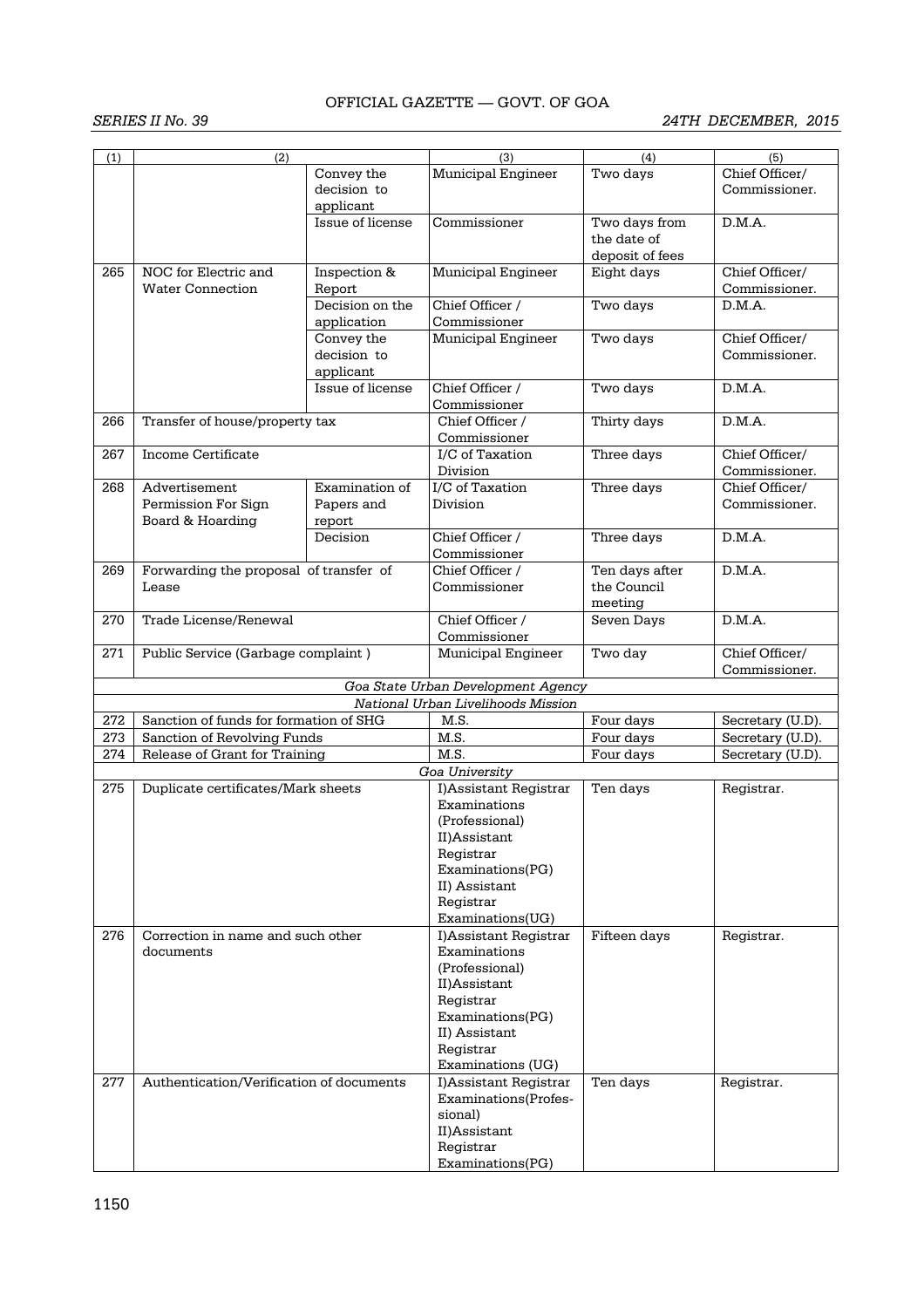|     |                                          | (3)                             | (4)         |            |
|-----|------------------------------------------|---------------------------------|-------------|------------|
| (1) | (2)                                      |                                 |             | (5)        |
|     |                                          | II) Assistant                   |             |            |
|     |                                          | Registrar                       |             |            |
|     |                                          | Examinations(UG)                |             |            |
| 278 | Provisional degree certificate           | I)Assistant Registrar           | Ten days    | Registrar. |
|     |                                          | Examinations(Profes-            |             |            |
|     |                                          | sional)                         |             |            |
|     |                                          | II)Assistant                    |             |            |
|     |                                          |                                 |             |            |
|     |                                          | Registrar                       |             |            |
|     |                                          | Examinations(PG)                |             |            |
|     |                                          | II) Assistant                   |             |            |
|     |                                          | Registrar                       |             |            |
|     |                                          | Examinations(UG)                |             |            |
| 279 | Attestation of documents                 | I)Assistant Registrar           | Ten days    | Registrar. |
|     |                                          | Examinations(Profes-            |             |            |
|     |                                          | sional)                         |             |            |
|     |                                          | II)Assistant                    |             |            |
|     |                                          | Registrar                       |             |            |
|     |                                          |                                 |             |            |
|     |                                          | Examinations(PG)                |             |            |
|     |                                          | II) Assistant                   |             |            |
|     |                                          | Registrar                       |             |            |
|     |                                          | Examinations(UG)                |             |            |
| 280 | Refund of examination fees               | I)Assistant Registrar           | Twenty days | Registrar. |
|     |                                          | Examinations(Profes-            |             |            |
|     |                                          | sional)                         |             |            |
|     |                                          | II)Assistant                    |             |            |
|     |                                          | Registrar                       |             |            |
|     |                                          | Examinations(PG)                |             |            |
|     |                                          | II) Assistant                   |             |            |
|     |                                          | Registrar                       |             |            |
|     |                                          | Examinations(UG)                |             |            |
| 281 | Verification of marks                    |                                 |             |            |
|     |                                          | I)Assistant Registrar           | Twenty days | Registrar. |
|     |                                          | Examinations(Profes-            |             |            |
|     |                                          | sional)                         |             |            |
|     |                                          |                                 |             |            |
|     |                                          | II)Assistant                    |             |            |
|     |                                          | Registrar                       |             |            |
|     |                                          | Examinations(PG)                |             |            |
|     |                                          | II) Assistant                   |             |            |
|     |                                          | Registrar                       |             |            |
|     |                                          | Examinations(UG)                |             |            |
| 282 | Revaluation and declaration of results   | I)Assistant Registrar           | Sixty days  | Registrar. |
|     |                                          | Examinations(Profes-            |             |            |
|     |                                          |                                 |             |            |
|     |                                          | sional)                         |             |            |
|     |                                          | II)Assistant                    |             |            |
|     |                                          | Registrar                       |             |            |
|     |                                          | Examinations(PG)                |             |            |
|     |                                          | II) Assistant                   |             |            |
|     |                                          | Registrar                       |             |            |
|     |                                          | Examinations(UG)                |             |            |
| 283 | Convocation/degree certificate (eligible | I)Assistant Registrar           | Twenty days | Registrar. |
|     | candidates who have been conferred       | Examinations(Profes-            |             |            |
|     | degrees)                                 | sional)                         |             |            |
|     |                                          | II)Assistant                    |             |            |
|     |                                          | Registrar                       |             |            |
|     |                                          | Examinations(PG)                |             |            |
|     |                                          |                                 |             |            |
|     |                                          | II) Assistant                   |             |            |
|     |                                          | Registrar                       |             |            |
|     |                                          | Examinations(UG)                |             |            |
| 284 | Passing Certificate                      | I)Assistant Registrar           | Seven days  | Registrar. |
|     |                                          | Examinations(Profes-<br>sional) |             |            |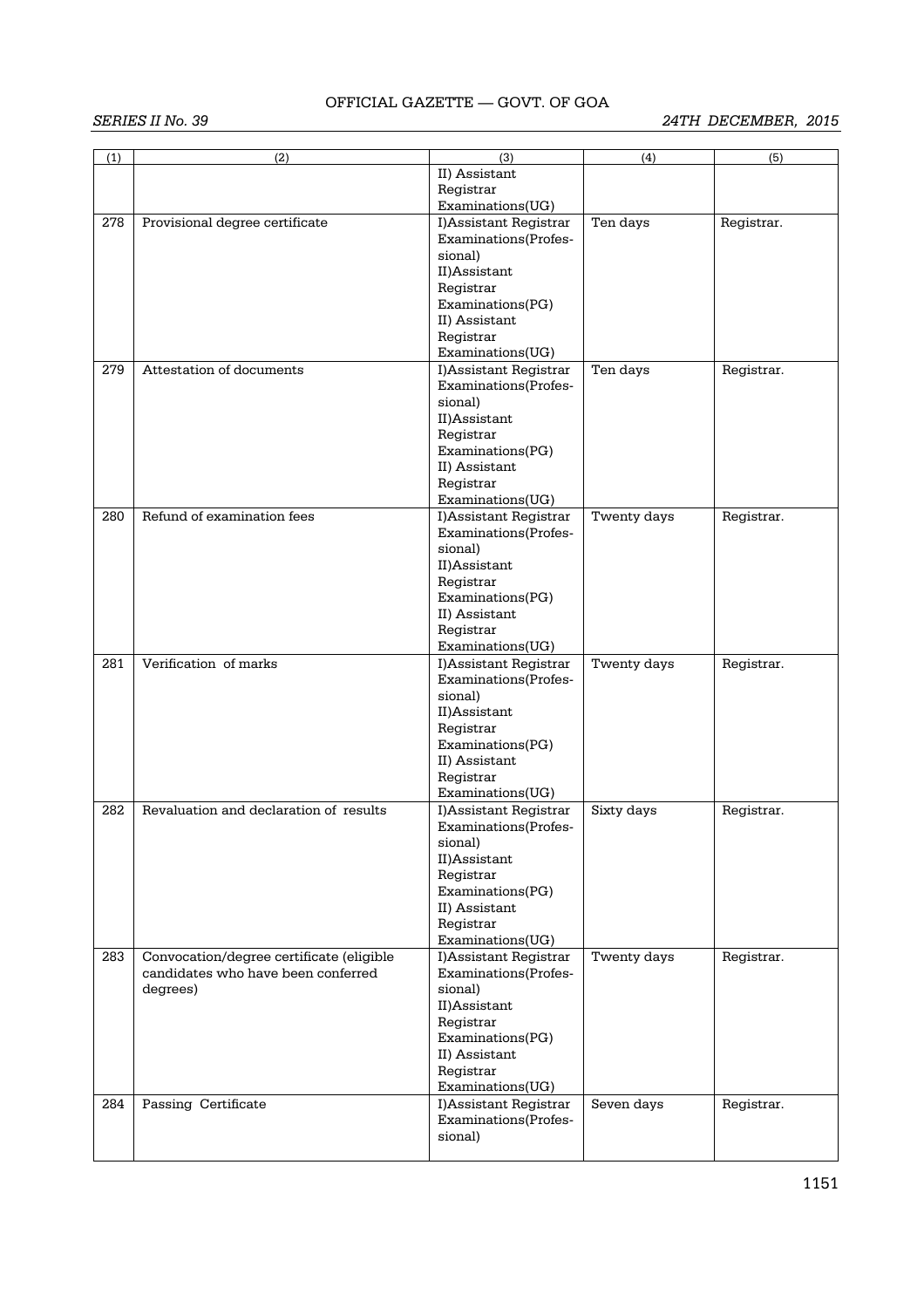| (1) | (2)                                                                                                                                                                                                                                                                                                                                                   |                                                                 | (3)<br>II) Assistant<br>Registrar                                                                                                                                                  | (4)                                                                                                          | (5)                                |
|-----|-------------------------------------------------------------------------------------------------------------------------------------------------------------------------------------------------------------------------------------------------------------------------------------------------------------------------------------------------------|-----------------------------------------------------------------|------------------------------------------------------------------------------------------------------------------------------------------------------------------------------------|--------------------------------------------------------------------------------------------------------------|------------------------------------|
|     |                                                                                                                                                                                                                                                                                                                                                       |                                                                 | Examinations(PG)<br>II) Assistant<br>Registrar                                                                                                                                     |                                                                                                              |                                    |
| 285 | Payment of remuneration to paper setters<br>and the examiners                                                                                                                                                                                                                                                                                         |                                                                 | Examinations(UG)<br>I) Assistant Registrar<br>Examinations<br>(Professional)<br>II) Assistant<br>Registrar<br>Examinations (PG)<br>II) Assistant<br>Registrar<br>Examinations (UG) | Forty five days<br>after declaration<br>of result                                                            | Registrar.                         |
| 286 | Issue of provisional eligibility certificate                                                                                                                                                                                                                                                                                                          |                                                                 | Assistant Registrar-<br>Academic (Colleges)                                                                                                                                        | Five days from<br>the date of<br>receipt of<br>application                                                   | Registrar.                         |
| 287 | Issue of migration certificate                                                                                                                                                                                                                                                                                                                        |                                                                 | Assistant Registrar-<br>Academic (Colleges)                                                                                                                                        | Ten days from<br>the date of<br>receipt of<br>application                                                    | Registrar.                         |
| 288 | Scholarship disbursement                                                                                                                                                                                                                                                                                                                              |                                                                 | Assistant Registrar-<br>Academic (P.G.)                                                                                                                                            | Sixty days from<br>the receipt of the<br>application                                                         | Registrar.                         |
| 289 | Refund of deposits                                                                                                                                                                                                                                                                                                                                    |                                                                 | Assistant Registrar-<br>Academic (P.G.)                                                                                                                                            | Fifteen days from<br>the date of the<br>receipt of<br>complete<br>documents from<br>respective<br>department | Registrar.                         |
|     |                                                                                                                                                                                                                                                                                                                                                       |                                                                 | Z. Department of Women and Child Development                                                                                                                                       |                                                                                                              |                                    |
| 290 | Submission of<br>Registration of<br>institution under Rule<br>application to<br>Director of<br>71 of The Goa Juvenile<br>Justice (Care and<br>Women and<br>Protection of Children)<br>Child<br>Rules, 2013<br>application to<br>the S.P,<br>Collector and<br>Calling the<br>Project Officer<br>Submission of<br>Report to<br>Director of<br>Women and |                                                                 | Child and<br>Development Project<br>Officer of the Block                                                                                                                           | Three days                                                                                                   | Director of<br>Women and<br>Child. |
|     |                                                                                                                                                                                                                                                                                                                                                       | Forwarding the<br>report from the                               | <b>Probation Officer</b>                                                                                                                                                           | Two days                                                                                                     | Director of<br>Women and<br>Child. |
|     |                                                                                                                                                                                                                                                                                                                                                       | Child                                                           | S. P. of the District                                                                                                                                                              | Fifteen days                                                                                                 | Inspector<br>General of<br>Police. |
|     |                                                                                                                                                                                                                                                                                                                                                       | Submission of<br>Report to<br>Director of<br>Women and<br>Child | <b>Additional Collector</b><br>of the District                                                                                                                                     | Fifteen days                                                                                                 | Collector of the<br>District.      |
|     |                                                                                                                                                                                                                                                                                                                                                       | Submission of<br>Report to<br>Director of Wo-<br>men and Child  | <b>Probation Officer</b>                                                                                                                                                           | Fifteen days                                                                                                 | Director of<br>Women and<br>Child. |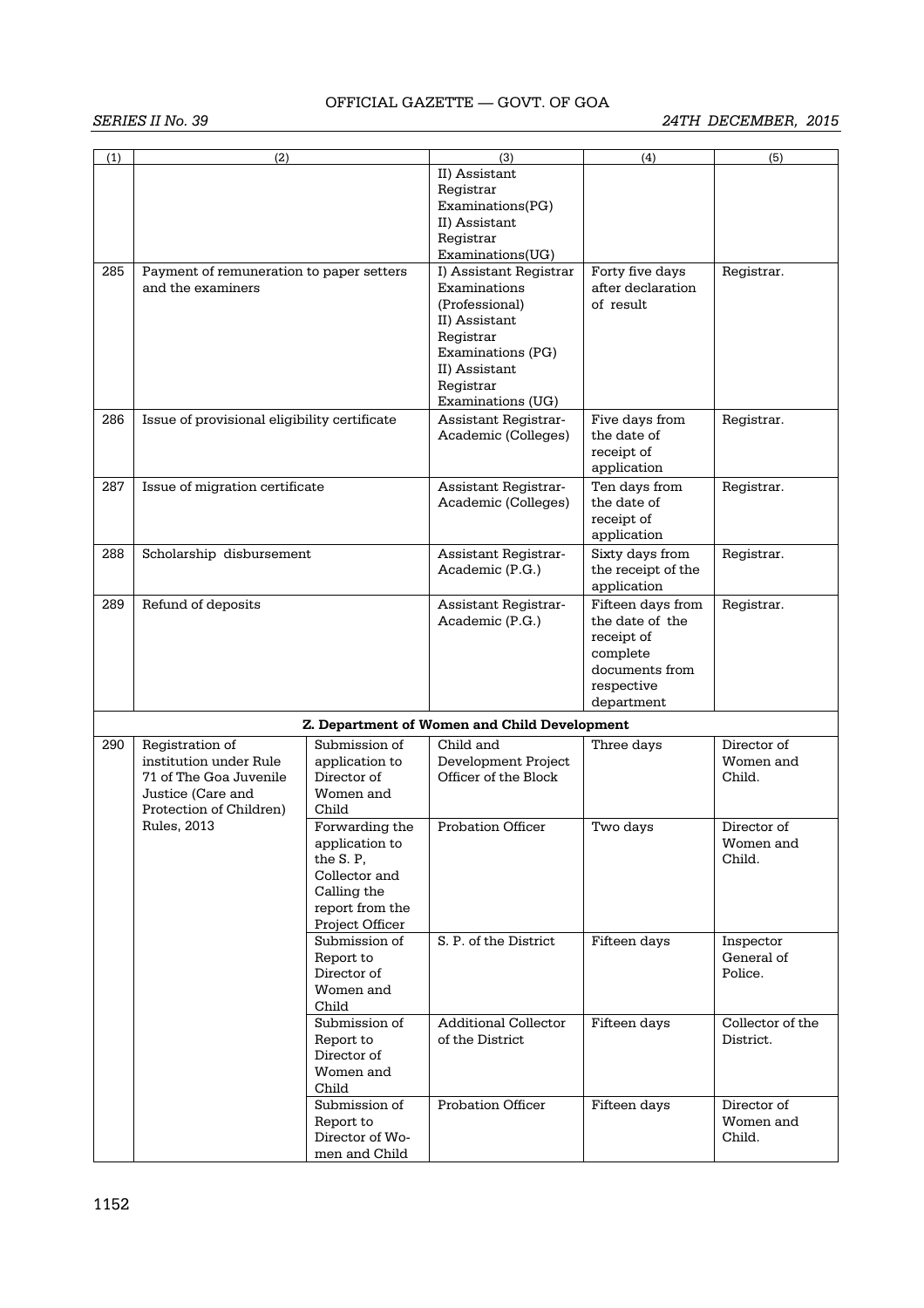#### *SERIES II No. 39 24TH DECEMBER, 2015*

| (1) | (2)                                                 |                                                | (3)                                                          | (4)                                                                                                                         | (5)                                 |
|-----|-----------------------------------------------------|------------------------------------------------|--------------------------------------------------------------|-----------------------------------------------------------------------------------------------------------------------------|-------------------------------------|
|     |                                                     | Submission of<br>proposal to the<br>Government | Director of Women<br>and Child                               | Seven days                                                                                                                  | Secretary of<br>Women and<br>Child. |
| 291 | Completion of Enquiry by J. J. B.                   |                                                | Chairman J.J.B.                                              | Four months (as<br>provided under<br>Section 14 of<br>Juvenile Justice<br>(Care and<br>Protection of<br>Children) Act, 2000 | Secretary of<br>Women and<br>Child. |
| 292 | Completion of Enquiry by Child Welfare<br>Committee |                                                | Chairman C. W. C.<br>committee                               | Four months (as<br>provided under<br>Section 33 of<br>Juvenile Justice<br>(Care and<br>Protection of<br>Children) Act, 2000 | Secretary of<br>Women and<br>Child. |
| 293 | Submission of charge sheet against the<br>Juvenile  |                                                | Investigation officer<br>of the respective<br>Police Station | Three months*                                                                                                               | S. P. of the<br>District.           |

By order and in the name of Governor of Goa.

*Neela S. Dharwadkar,* Under Secretary (Public Grievances).

Porvorim, 21st December, 2015.

 $\bullet\bullet\bullet$ 

### Department of Social Welfare Directorate of Social Welfare

## $\overline{\phantom{a}}$ **Notification**

No. 13/19/89-SWD/5590

 Read: Notification No. 13/19/89-SWD/921 dated 17-06-2005.

In supersession of the Government Notification referred to above, the Government of Goa is pleased to reconstitute the Scrutiny Committee for verification of the Social Status Certificate issued by the Competent Authority i.e. Dy. Collector & SDOs of the persons belonging to Other Backward Classes as per the directives of the Supreme Court as under:-

- 1. Secretary (Social Welfare) Chairman.
- 2. Director of Social Welfare Member.

and ex officio Joint Secretary

3. Shri Jayant Tari — Expert

 Member from OBC Community.

By order and in the name of the Governor of Goa.

*Meena H. Naik Goltekar, Director* & ex officio Joint Secretary (Social Welfare).

Panaji, 15th December, 2015.

### Department of Tribal Welfare Directorate of Tribal Welfare

## $\overline{\phantom{a}}$ **Notification**

#### No. DTW/STAT/NGO/2015-16/1/4432

Government of Goa is pleased to constitute of Multidisciplinary State Committee of the State of Goa as per clause 5(a) of the Scheme of Grant-in-Aid to Voluntary Organisations working for the welfare of Scheduled Tribes of Government of India, Ministry of Tribal Welfare Affairs to examine the project proposals of VOs/NGOs in accordance with the procedure/guidelines as laid down by the Ministry from time to time on the basis of inspection reports and performance reports furnished by the field functionaries.

The Multidisciplinary State Committee consists of the following members:-

- 1. The Secretary, Tribal Welfare Chairperson. Department
- 2. The Secretary, State Rural Member. Development Department or his representative
- 3. The Secretary, State Member. Agriculture Department or his representative